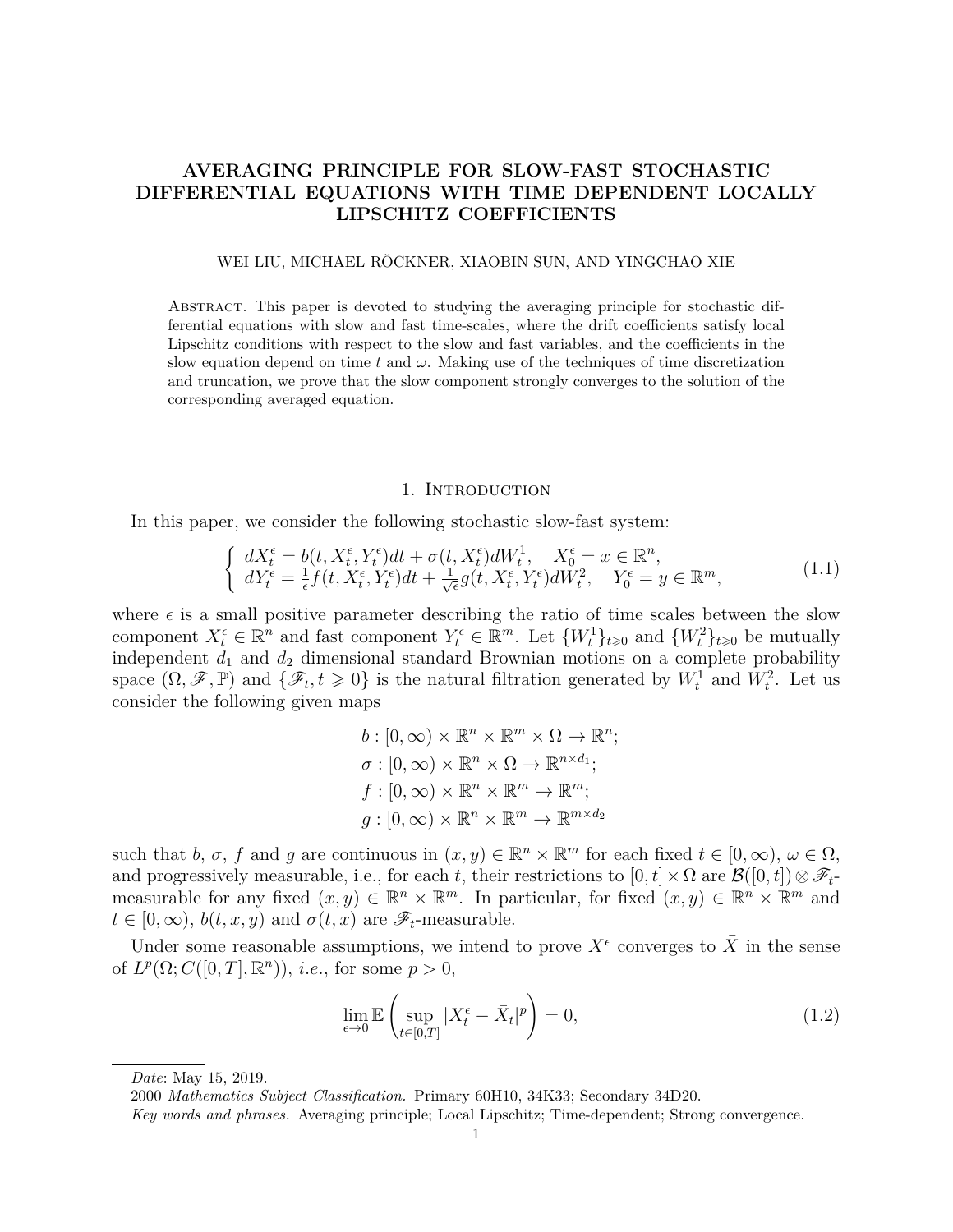where  $\overline{X}$  is the solution of the corresponding averaged equation

$$
\begin{cases}\n d\bar{X}_t = \bar{b}(t, \bar{X}_t)dt + \sigma(t, \bar{X}_t)dW_t^1. \\
 \bar{X}_0 = x,\n\end{cases} \n\tag{1.3}
$$

Here  $\bar{b}(t,x) = \int_{\mathbb{R}^m} b(t,x,y) \mu^{t,x}(dy)$  and  $\mu^{t,x}$  denotes the unique invariant measure for the transition semigroup of the following frozen equation

<span id="page-1-0"></span>
$$
\begin{cases}\ndY_s = f(t, x, Y_s)ds + g(t, x, Y_s)d\tilde{W}_s^2, \\
Y_0 = y,\n\end{cases}
$$
\n(1.4)

where  $\{\tilde{W}_s^2\}_{s\geqslant0}$  is a *d*<sub>2</sub>-dimensional standard Brownian motion on another complete probability space. Notice that for fixed  $t \geq 0$  and  $x \in \mathbb{R}^n$ , the solution of Eq. [\(1.4\)](#page-1-0) is a time-homogeneous Markov process, so its transition semigroup has a unique invariant measure  $\mu^{t,x}$  depending on  $t$  and  $x$  under appropriate conditions. Hence, the definition of the averaged coefficient *b* is meaningful.

Another simple understanding about the averaged coefficient is to change the time-dependent coefficients to time-independent coefficients. If *b* and  $\sigma$  are independent of  $\omega$ , then we define

$$
Z_t^{\epsilon} = \left(\begin{array}{c} t \\ X_t^{\epsilon} \end{array}\right), \quad \tilde{b}(z, y) = \left(\begin{array}{c} 1 \\ b(z, y) \end{array}\right)
$$

and

$$
\tilde{\sigma}(z) = \left(\begin{array}{cc} 0 & 0 \\ 0 & \sigma(z,y) \end{array}\right), \quad \tilde{W}_t^1 = \left(\begin{array}{c} W_t \\ W_t^1 \end{array}\right).
$$

where  $z \in \mathbb{R}^{n+1}$ ,  $\{W_t\}_{t \geq 0}$  is another one dimensional standard Brownian motion independent of  $W_t^1$  and  $W_t^2$ . By an easy transformation, the system  $(1.1)$  is then equivalent to the following slow-fast system

<span id="page-1-1"></span>
$$
\begin{cases}\ndZ_t^{\epsilon} = \tilde{b}(Z_t^{\epsilon}, Y_t^{\epsilon})dt + \tilde{\sigma}(Z_t^{\epsilon})d\tilde{W}_t^1, \quad Z_0^{\epsilon} = \begin{pmatrix} 0\\x \end{pmatrix}, \\
dY_t^{\epsilon} = \frac{1}{\epsilon}f(Z_t^{\epsilon}, Y_t^{\epsilon})dt + \frac{1}{\sqrt{\epsilon}}g(Z_t^{\epsilon}, Y_t^{\epsilon})dW_t^2, \quad Y_0^{\epsilon} = y,\n\end{cases} \tag{1.5}
$$

where  $Z_t^{\epsilon} \in \mathbb{R}^{1+n}$  and  $Y_t^{\epsilon} \in \mathbb{R}^m$  are the corresponding slow and fast components for the new system  $(1.5)$  respectively. Notice that the system  $(1.5)$  is a time-independent case, and it is easy to see the corresponding frozen equation should be Eq.  $(1.4)$ .

Although the coefficients depend on time in our paper, it is different from the nonautonomous case in [\[3\]](#page-28-0). Recently, Cerrai [\[3\]](#page-28-0) studied the averaging principle for non-autonomous slow-fast systems of stochastic reaction-diffusion equations, where the coefficients depend on time and satisfy the almost periodic in time condition. Because the corresponding frozen equation is a non-homogeneous Markov process and the invariant measure does not exist any longer, the assumption of almost periodic in time for the coefficients seems natural and it is used to define the averaged coefficient in a new way.

The theory of averaging principle has a long and rich history in multiscale problems, which arise from material sciences, chemistry, fluid dynamics, biology, climate dynamics and other application areas, see, e.g.,  $\left[1, 5, 6, 10, 13, 16\right]$  $\left[1, 5, 6, 10, 13, 16\right]$  $\left[1, 5, 6, 10, 13, 16\right]$  $\left[1, 5, 6, 10, 13, 16\right]$  $\left[1, 5, 6, 10, 13, 16\right]$  $\left[1, 5, 6, 10, 13, 16\right]$  $\left[1, 5, 6, 10, 13, 16\right]$  $\left[1, 5, 6, 10, 13, 16\right]$  $\left[1, 5, 6, 10, 13, 16\right]$  $\left[1, 5, 6, 10, 13, 16\right]$  $\left[1, 5, 6, 10, 13, 16\right]$  and references therein. The multiscale model is very common and involved by slow and fast components in mathematical models. For instance, dynamics of chemical reaction networks often take place on notably different times scales, from the order of nanoseconds  $(10^{-9} s)$  to the order of several days. Studying the averaging principle is essential to describe the asymptotic behavior of slow component.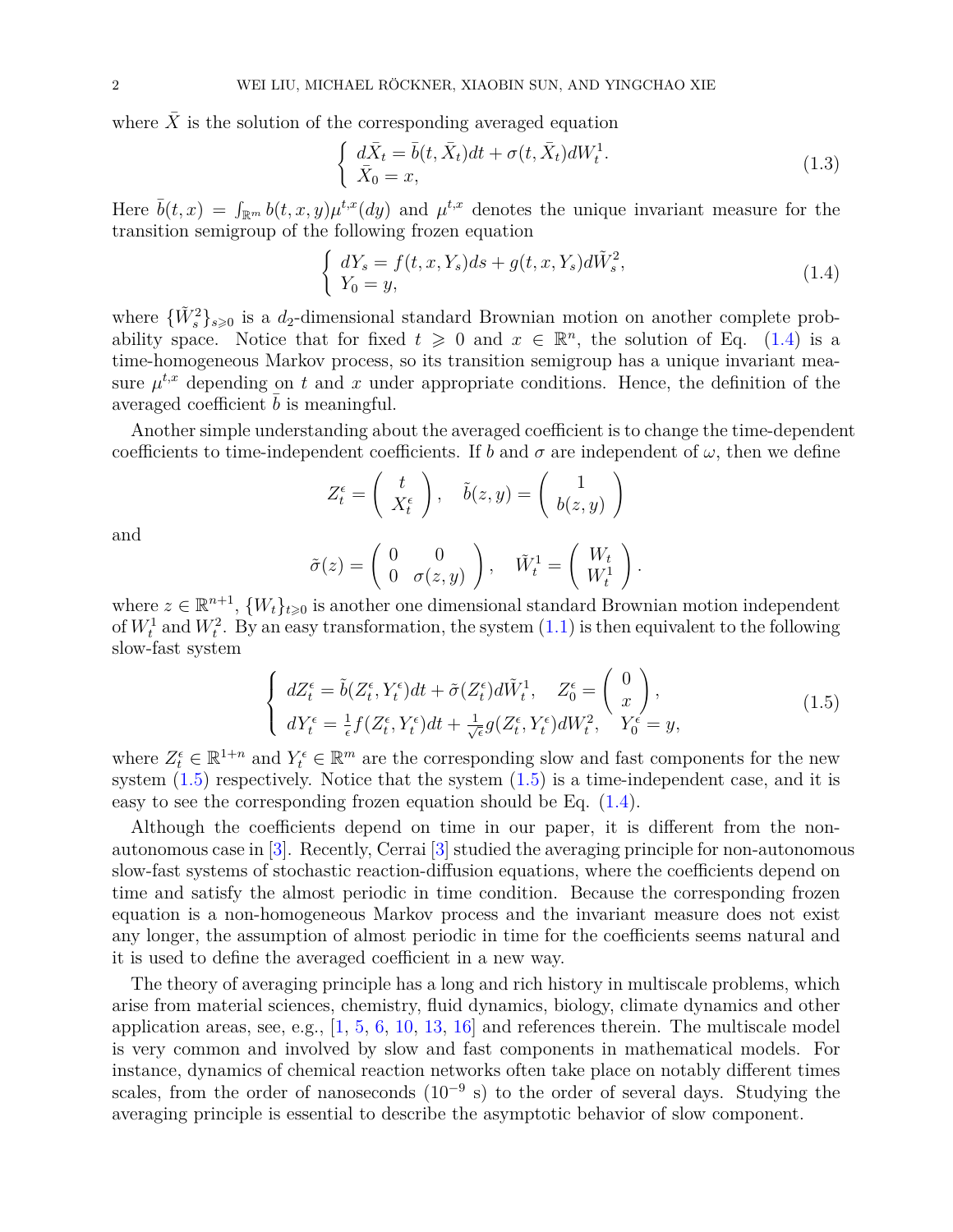The averaging principle for stochastic differential equations (SDEs for short) was first studied by Khasminskii [\[11\]](#page-28-7), see, e.g. [\[7,](#page-28-8) [8,](#page-28-9) [9,](#page-28-10) [12,](#page-28-11) [18\]](#page-28-12) (and the references therein) for further generalizations. However, most of the known results in the literature mainly considered the cases of coefficients satisfying Lipschitz continuous or sublinear growth conditions. It seems that there are few results about the non-Lipschitz case. Veretennikov [\[15\]](#page-28-13) established the averaging of systems of Itô stochastic equations, where the drift coefficient *b* is bounded and measurable *w.r.t.* the slow variable and the other coefficients satisfy Lipschitz conditions. Then convergence in probability was obtained. Xu et al.  $[17]$  proved the  $L^2$  convergence for two-time-scales with special non-Lipschitz, but linear growth coefficients.

However, in [\[15,](#page-28-13) [17\]](#page-28-14) it can not cover the superlinear growth case of drift coefficient *b* such as  $b(x, y) = x + y^3$ . Hence, the motivation of this paper is to weaken the conditions on the drift coefficients *b* and *f* to local Lipschitz conditions *w.r.t.* both the slow and fast variables, and to the case where the coefficients in the slow equation can depend on time t and  $\omega$ , which is inspired from the models in [\[14,](#page-28-15) Chapter 3].

Comparing with the known results, the main difficulties here are how to deal with the local Lispchitz continuity *w.r.t.* the fast variable and the dependence on  $\omega$  of the coefficients. In order to overcome these difficulties, we will continue to use the technique of stopping times very frequently. The main result is e.g. applicable to many slow-fast SDE models with polynomial drift coefficients. It is worth to mention that the approach based on time discretization will be used in the proof, so we need the local Lipschitz conditions instead of the one-sided type conditions in [\[14,](#page-28-15) Theorem 3.1.1].

The paper is organized as follows. In the next section, we introduce some notations and assumptions that we use throughout the paper and formulate the main result. Section 3 is devoted to proving the strong convergence result. In Section 4, we will give some examples to illustrate the applicability of our result. The final section is the Appendix, where we present the detailed proof of existence and uniqueness of solutions for system [\(1.1\)](#page-0-0) and the corresponding averaged equation.

Please note that *C* and  $C_p$  denote some positive constants which may change from line to line throughout this paper, where  $p$  is one or more than one parameter and  $C_p$  is used to emphasize that the constant depends on the corresponding parameter.  $C_T$  will usually denote some nondecreasing function *w.r.t. T*.

### 2. Main results

Now we impose the following assumptions on the coefficients  $b, \sigma, f$  and  $g$ . Let  $|\cdot|$  be the Euclidean norm,  $\langle \cdot, \cdot \rangle$  be the Euclidean inner product and  $\|\cdot\|$  be the matrix norm.

 $(\mathbf{H}_1)$  (i) There exists  $\theta_1 \geq 0$  such that for any  $t, R \geq 0, x_i \in \mathbb{R}^n, y \in \mathbb{R}^m$  with  $|x_i| \leq R$ ,

$$
2|b(t, x_1, y) - b(t, x_2, y)||x_1 - x_2| + ||\sigma(t, x_1) - \sigma(t, x_2)||^2 \le K_t(R)(1 + |y|^{\theta_1})|x_1 - x_2|^2,
$$

where  $K_t(R)$  is an  $\mathbb{R}_+$ -valued  $\mathscr{F}_t$ -adapted process satisfying for all  $R, T, p \in [0, \infty)$ ,

$$
\alpha_T(R) := \int_0^T K_t(R)dt < \infty, \quad \text{on} \quad \Omega,
$$
\n
$$
\mathbb{E}e^{p\alpha_T(1)} < \infty, \quad \sup_{t \in [0,T]} \mathbb{E}|K_t(1)|^4 < \infty.
$$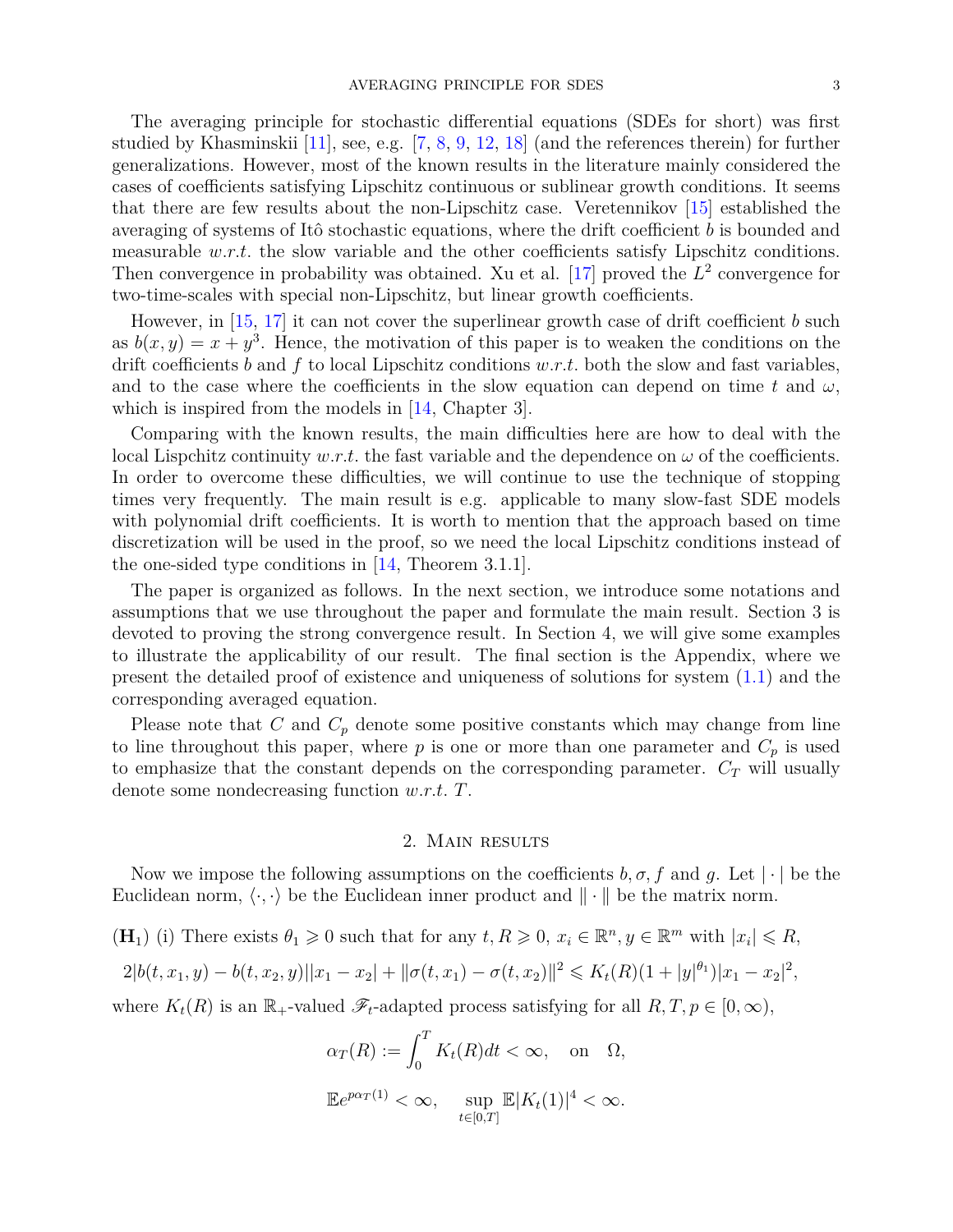Furthermore, there exists  $R_0 > 0$ , such that for any  $R \ge R_0$ ,  $T \ge 0$ ,

$$
\mathbb{E}\int_0^T [K_t(R)]^4 dt < \infty.
$$

(ii) There exist constants  $\theta_2, \theta_3 \geq 1$  and  $\gamma_1 \in (0, 1]$  such that for any  $x \in \mathbb{R}^n$ ,  $y, y_1, y_2 \in \mathbb{R}^m$ and  $T > 0$  with  $t, s \in [0, T]$ ,

$$
|b(t, x, y_1) - b(t, x, y_2)| \leq C_T |y_1 - y_2| \left[ |y_1|^{\theta_2} + |y_2|^{\theta_2} + K_t(1) + |x|^{\theta_3} \right]
$$

and

$$
|b(t, x, y) - b(s, x, y)| \leq C_T |t - s|^{\gamma_1} [|y|^{\theta_2} + |x|^{\theta_3} + Z_T],
$$
 on  $\Omega$ ,

where  $C_T > 0$  and  $Z_T$  is some random variable satisfying  $\mathbb{E}Z_T^2 < \infty$ .

(iii) There exist  $\lambda_1 \geq 0$ ,  $C > 0$ ,  $\theta_4 \geq 2$  and  $\theta_5$ ,  $\theta_6 \geq 1$  such that for any  $t > 0$ ,  $x \in \mathbb{R}^n$ ,  $y \in$  $\mathbb{R}^m,$ 

$$
2\langle x, b(t, x, y)\rangle \le K_t(1)(1+|x|^2) + \lambda_1 |y|^{\theta_4}
$$

and

$$
|b(t, x, y)| \le K_t(1) + C(|x|^{\theta_5} + |y|^{\theta_6}), \quad ||\sigma(t, x)||^2 \le K_t(1) + C|x|^2.
$$

(**H**<sub>2</sub>) (i) There exists  $\beta > 0$  such that for any  $t \geq 0$ ,  $x \in \mathbb{R}^n$ ,  $y_1, y_2 \in \mathbb{R}^m$ ,

<span id="page-3-0"></span>
$$
2\langle f(t, x, y_1) - f(t, x, y_2), y_1 - y_2 \rangle + ||g(t, x, y_1) - g(t, x, y_2)||^2 \leq -\beta |y_1 - y_2|^2. \tag{2.1}
$$

(ii) For any  $T > 0$ , there exist  $\gamma_2 \in (0,1]$ ,  $C_T > 0$ ,  $\alpha_i \geq 1$ ,  $i = 1,2,3,4$  such that for any  $t, s \in [0, T]$  and  $x_i \in \mathbb{R}^n, y_i \in \mathbb{R}^m, i = 1, 2,$ 

$$
|f(t, x_1, y_1) - f(s, x_2, y_1)| \leq C_T(|t - s|^{\gamma_2} + |x_1 - x_2|)(1 + |x_1|^{\alpha_1} + |x_2|^{\alpha_1} + |y_1|^{\alpha_2});
$$
  

$$
||g(t, x_1, y_1) - g(s, x_2, y_2)|| \leq C_T(|t - s|^{\gamma_2} + |x_1 - x_2| + |y_1 - y_2|);
$$
  

$$
|f(t, x_1, y_1)| \leq C_T(1 + |x_1|^{\alpha_3} + |y_1|^{\alpha_4});
$$
  

$$
||g(t, x_1, y_1)|| \leq C_T(1 + |x_1| + |y_1|).
$$

 $(\mathbf{A}_k)$  For some fixed  $k \geq 2$  and any  $T > 0$ , there exist  $C_{T,k}, \beta_k > 0$  such that for any  $t \in [0, T]$ ,  $x \in \mathbb{R}^n, y \in \mathbb{R}^m$ ,

<span id="page-3-1"></span>
$$
2\langle y, f(t, x, y) \rangle + (k - 1) \|g(t, x, y)\|^2 \le -\beta_k |y|^2 - \lambda_2 |y|^{\theta_4} + C_{T,k} (|x|^{\frac{4}{\theta_4}} + 1), \tag{2.2}
$$

where  $\lambda_2 = 0$  if  $\lambda_1 = 0$ , and  $\lambda_2 > 0$  otherwise.

**Remark 2.1.** (1) Condition [\(2.1\)](#page-3-0) is called strict monotonicity condition, which ensures that exponential ergodicity holds (see Proposition [3.9](#page-14-0) below). Condition [\(2.2\)](#page-3-1) is called strict coercivity condition, which is used to guarantee the existence of invariant measures for the frozen equation (see Eq. [\(2.7\)](#page-4-0) below). Hence the uniqueness of invariant measures for the frozen equation follows (see Proposition [3.8](#page-13-0) below).

(2) The powers  $\theta_4$  and  $\frac{4}{\theta_4}$  in [\(2.2\)](#page-3-1) are used to ensure the existence and uniqueness of solutions to the system  $(1.1)$  and the corresponding averaged equation (see Eq.  $(3.8)$  below) respectively.

(3) If  $k_1 > k_2 \ge 2$ , then  $(A_{k_1})$  implies  $(A_{k_2})$ .

(4) We will give some examples in Section 4 to show the assumptions above hold for many drift coefficients of polynomial type.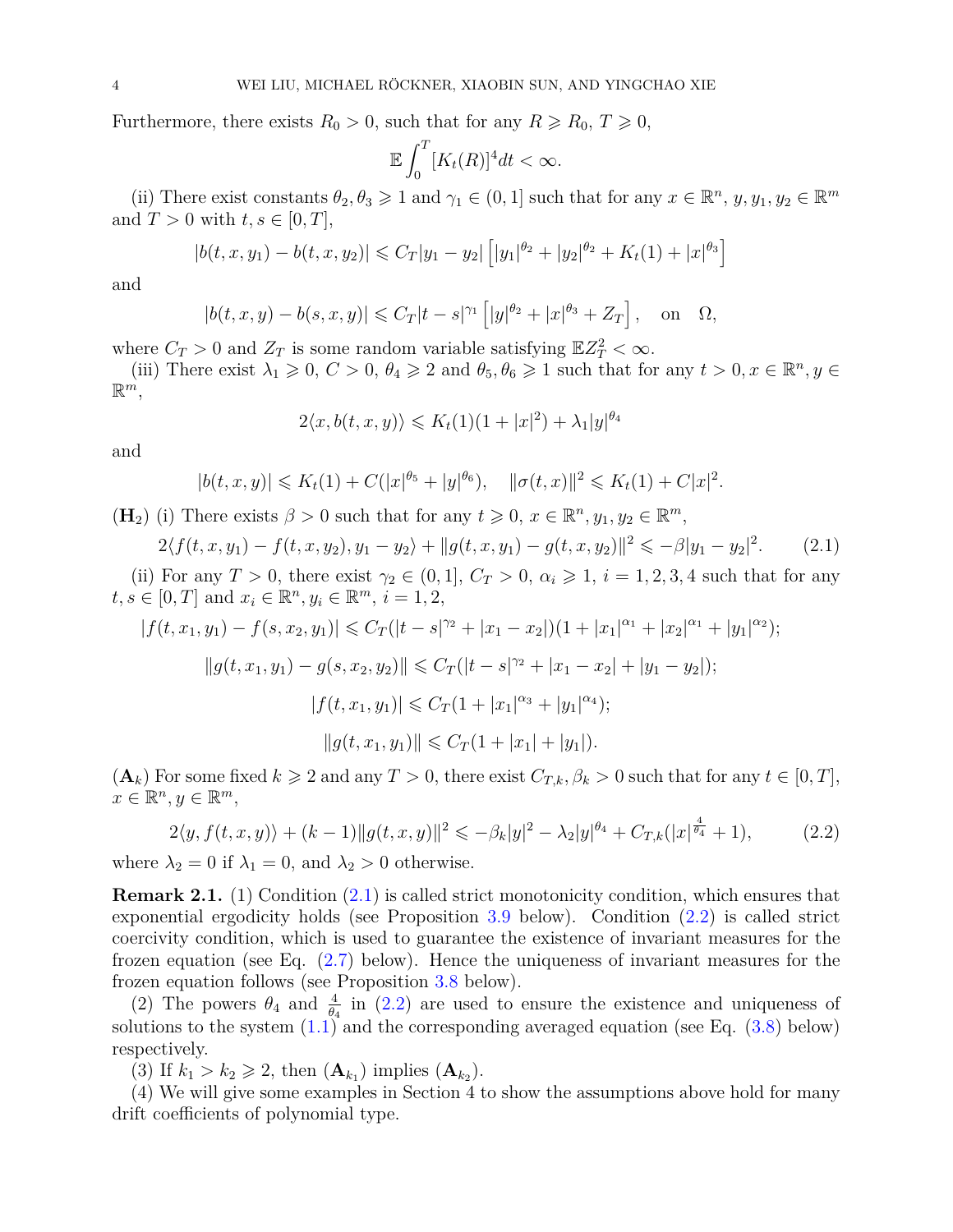The following theorem is the existence and uniqueness result for system  $(1.1)$ , which can be obtained using the classical result due to Krylov (cf. [\[14,](#page-28-15) Chapter 3]). The detailed proof will be given in the Appendix.

<span id="page-4-4"></span>**Theorem 2.2.** Suppose that  $(\mathbf{H}_1)$ ,  $(\mathbf{H}_2)$  and  $(\mathbf{A}_2)$  hold. Let  $\epsilon_0 = \frac{\lambda_2}{\lambda_1}$  $\frac{\lambda_2}{\lambda_1}$  *if*  $\lambda_1 > 0$ *, and*  $\epsilon_0 = 1$ *otherwise. Then for any*  $\epsilon \in (0, \epsilon_0)$ , any given initial values  $x \in \mathbb{R}^n$ ,  $y \in \mathbb{R}^m$ , there exists a  $unique \ solution \{(X_t^{\epsilon}, Y_t^{\epsilon}), t \geq 0\} \ to \ system \ (1.1) \ and \ for \ all \ T > 0, \ (X_t^{\epsilon}, Y_t^{\epsilon}) \in C([0, T]; \mathbb{R}^n) \times$  $unique \ solution \{(X_t^{\epsilon}, Y_t^{\epsilon}), t \geq 0\} \ to \ system \ (1.1) \ and \ for \ all \ T > 0, \ (X_t^{\epsilon}, Y_t^{\epsilon}) \in C([0, T]; \mathbb{R}^n) \times$  $unique \ solution \{(X_t^{\epsilon}, Y_t^{\epsilon}), t \geq 0\} \ to \ system \ (1.1) \ and \ for \ all \ T > 0, \ (X_t^{\epsilon}, Y_t^{\epsilon}) \in C([0, T]; \mathbb{R}^n) \times$  $C([0, T]; \mathbb{R}^m)$ ,  $\mathbb{P} - a.s.$  *and for all*  $t \in [0, T]$ *,* 

$$
\begin{cases}\nX_t^{\epsilon} = x + \int_0^t b(s, X_s^{\epsilon}, Y_s^{\epsilon}) ds + \int_0^t \sigma(s, X_s^{\epsilon}) dW_s^1, \\
Y_t^{\epsilon} = y + \frac{1}{\epsilon} \int_0^t f(s, X_s^{\epsilon}, Y_s^{\epsilon}) ds + \frac{1}{\sqrt{\epsilon}} \int_0^t g(s, X_s^{\epsilon}, Y_s^{\epsilon}) dW_s^2.\n\end{cases} \tag{2.3}
$$

Now we formulate the main result of this work.

### <span id="page-4-1"></span>**Theorem 2.3.** *Suppose that*  $(H_1)$  *and*  $(H_2)$  *hold.*

 $(i)$  If  $\lambda_1 = 0$  *in*  $(\mathbf{H}_1)$  *and*  $(\mathbf{A}_{\tilde{\theta}_1})$  *holds for*  $\tilde{\theta}_1 = \max\{4\theta_1, 2\theta_2 + 2, 2\theta_6, 4\alpha_2\}$ *. Then for any p >* 0 *we have*

<span id="page-4-2"></span>
$$
\lim_{\epsilon \to 0} \mathbb{E} \left( \sup_{t \in [0,T]} |X_t^{\epsilon} - \bar{X}_t|^p \right) = 0. \tag{2.4}
$$

(ii) If  $\lambda_1 > 0$  in  $(\mathbf{H}_1)$  and  $(\mathbf{A}_k)$  holds for some  $k > \tilde{\theta}_2$  with  $\tilde{\theta}_2 = \max\{4\theta_1, 2\theta_2 + 2, 2\theta_6, 4\alpha_2,$  $\theta_5 \theta_4$ ,  $2\alpha_1 \theta_4$ }*. Then for any*  $0 < p < \frac{2k}{\theta_4}$  we have

<span id="page-4-3"></span>
$$
\lim_{\epsilon \to 0} \mathbb{E} \left( \sup_{t \in [0,T]} |X_t^{\epsilon} - \bar{X}_t|^p \right) = 0. \tag{2.5}
$$

*Here*  $\overline{X}$  *is the solution of the following averaged equation* 

$$
\begin{cases}\n d\bar{X}_t = \bar{b}(t, \bar{X}_t)dt + \sigma(t, \bar{X}_t)dW_t^1, \\
 \bar{X}_0 = x,\n\end{cases} \n\tag{2.6}
$$

where  $\bar{b}(t,x) = \int_{\mathbb{R}^m} b(t,x,y) \mu^{t,x}(dy)$  and  $\mu^{t,x}$  denotes the unique invariant measure for the *transition semigroup of the corresponding frozen equation*

<span id="page-4-0"></span>
$$
\begin{cases}\ndY_s = f(t, x, Y_s)ds + g(t, x, Y_s)d\tilde{W}_s^2, \\
Y_0 = y,\n\end{cases} \n(2.7)
$$

 $where \{\tilde{W}_s^2\}_{s\geqslant0}$  *is a*  $d_2$ -dimensional Brownian motion on another complete probability space  $(\tilde{\Omega}, \tilde{\mathscr{F}}, \tilde{\mathbb{P}})$ .

## 3. Proof of the Main Result

This section is devoted to proving Theorem [2.3.](#page-4-1) The proof consists of the following steps. Firstly, we give some a-priori estimates for the solution  $(X_t^{\epsilon}, Y_t^{\epsilon})$  to the system [\(1.1\)](#page-0-0). Secondly, following the discretization techniques inspired by Khasminskii in [\[11\]](#page-28-7), we introduce an auxiliary process  $(\hat{X}_t^{\epsilon}, \hat{Y}_t^{\epsilon})$  for which we derive uniform bounds. Making use of the stop-ping time techniques inspired by [\[4\]](#page-28-16), we control the (difference) process  $X_t^{\epsilon} - \hat{X}_t^{\epsilon}$  before the stopping time. Thirdly, based on the ergodic property of the frozen equation, we obtain appropriate control of  $\hat{X}_{t}^{\epsilon} - \bar{X}_{t}$  before the stopping time. Finally, we shall use the a-priori estimates of the solution to control the difference after the stopping time. Note that we always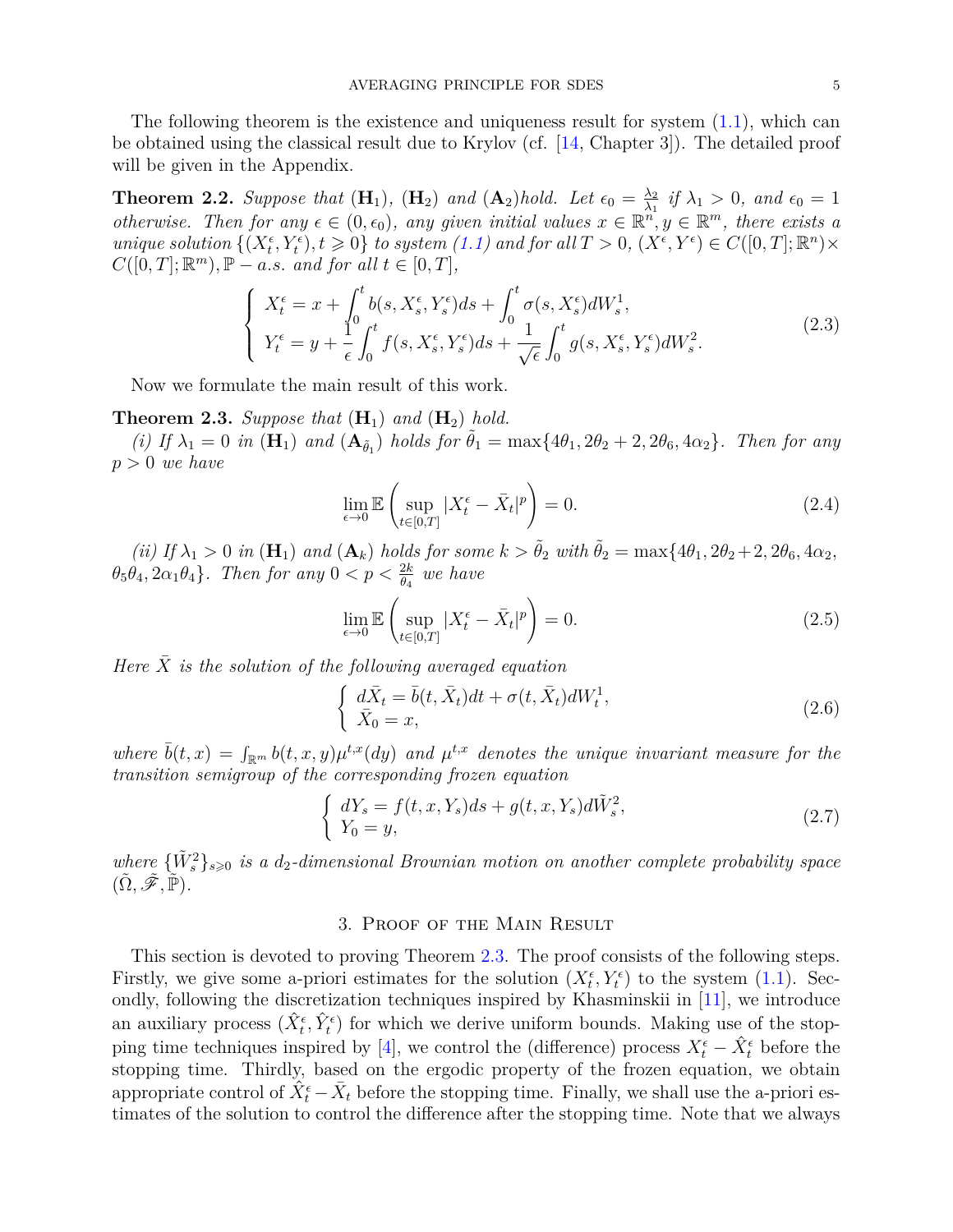assume that  $(\mathbf{H}_1)$  and  $(\mathbf{H}_2)$  hold and from now on we fix some initial values  $x \in \mathbb{R}^n, y \in \mathbb{R}^m$ in this section.

3.1. **Some a-priori estimates of**  $(X_t^{\epsilon}, Y_t^{\epsilon})$ . In this subsection, we prove some uniform bounds  $w.r.t. \epsilon \in (0, \epsilon_0)$  for the moments of the solution  $(X_t^{\epsilon}, Y_t^{\epsilon})$  to system [\(1.1\)](#page-0-0).

<span id="page-5-0"></span>**Lemma 3.1.** *(i)* If  $\lambda_1 = 0$  *in* ( $\mathbf{H}_1$ ) *and*  $(\mathbf{A}_{k\theta_4})$  *holds for some*  $k \geqslant \frac{2}{\theta_k}$  $\frac{2}{\theta_4}$ *, then for any*  $T, p > 0$ *, there exist positive constants*  $C_{T,p}$ *,*  $C_{T,k}$  *such that* 

$$
\sup_{\epsilon \in (0,\epsilon_0)} \mathbb{E} \left( \sup_{t \in [0,T]} |X_t^{\epsilon}|^p \right) \leqslant C_{T,p} (1+|x|^p)
$$

*and*

$$
\sup_{\epsilon \in (0,\epsilon_0)} \sup_{t \in [0,T]} \mathbb{E} |Y_t^{\epsilon}|^{k\theta_4} \leq C_{T,k} (1+|x|^{2k}+|y|^{k\theta_4}).
$$

*(ii)* If  $\lambda_1 > 0$  *in*  $(\mathbf{H}_1)$  *and*  $(\mathbf{A}_{k\theta_4})$  *holds for some*  $k \geq 1$ *, then for any*  $T > 0$ *,*  $k' < k$ *, there exists a positive constant*  $C_{T,k}$  *such that* 

$$
\sup_{\epsilon \in (0,\epsilon_0)} \mathbb{E} \left( \sup_{t \in [0,T]} |X_t^{\epsilon}|^{2k'} \right) \leq C_{T,k} (|x|^{2k'} + |y|^{k'\theta_4} + 1)
$$

*and*

$$
\sup_{\epsilon \in (0,\epsilon_0)} \sup_{t \in [0,T]} \mathbb{E}|Y_t^{\epsilon}|^{k'\theta_4} \leq C_{T,k}(|x|^{2k'} + |y|^{k'\theta_4} + 1).
$$

*Proof.* (*i*) According to Itô's formula and  $(\mathbf{H}_1)$  with  $\lambda_1 = 0$ , we have for any  $p \geq 2$ ,

$$
\begin{split} &e^{-\frac{p}{2}\alpha_t(1)}|X^\epsilon_t|^p\\ &=|x|^p+\frac{p}{2}\int_0^t e^{-\frac{p}{2}\alpha_s(1)}\left[-K_s(1)\right]|X^\epsilon_s|^pds+p\int_0^t e^{-\frac{p}{2}\alpha_s(1)}|X^\epsilon_s|^{p-2}\langle X^\epsilon_s,b(s,X^\epsilon_s,Y^\epsilon_s)\rangle ds\\ &+\frac{p}{2}\int_0^t e^{-\frac{p}{2}\alpha_s(1)}|X^\epsilon_s|^{p-2}\|\sigma(s,X^\epsilon_s)\|^2ds+\frac{p(p-2)}{2}\int_0^t e^{-\frac{p}{2}\alpha_s(1)}|X^\epsilon_s|^{p-4}\left|\langle X^\epsilon_s,\sigma(s,X^\epsilon_s)\rangle\right|^2ds\\ &+p\int_0^t e^{-\frac{p}{2}\alpha_s(1)}|X^\epsilon_s|^{p-2}\langle X^\epsilon_s,\sigma(s,X^\epsilon_s)dW^\text{1}_s\rangle\\ &\leqslant |x|^p+\frac{p}{2}\int_0^t e^{-\frac{p}{2}\alpha_s(1)}\left[-K_s(1)\right]|X^\epsilon_s|^pds+\frac{p}{2}\int_0^t e^{-\frac{p}{2}\alpha_s(1)}|X^\epsilon_s|^{p-2}K_s(1)(1+|X^\epsilon_s|^2)ds\\ &+\frac{p(p-1)}{2}\int_0^t e^{-\frac{p}{2}\alpha_s(1)}|X^\epsilon_s|^{p-2}[K_s(1)+C|X^\epsilon_s|^2]ds\\ &+p\int_0^t e^{-\frac{p}{2}\alpha_s(1)}|X^\epsilon_s|^{p-2}\langle X^\epsilon_s,\sigma(s,X^\epsilon_s)dW^\text{1}_s\rangle\\ &\leqslant |x|^p+\frac{p^2}{2}\int_0^t e^{-\frac{p}{2}\alpha_s(1)}|X^\epsilon_s|^{p-2}K_s(1)ds+C_p\int_0^t e^{-\frac{p}{2}\alpha_s(1)}|X^\epsilon_s|^pds\\ &+p\int_0^t e^{-\frac{p}{2}\alpha_s(1)}|X^\epsilon_s|^{p-2}\langle X^\epsilon_s,\sigma(s,X^\epsilon_s)dW^\text{1}_s\rangle.\end{split}
$$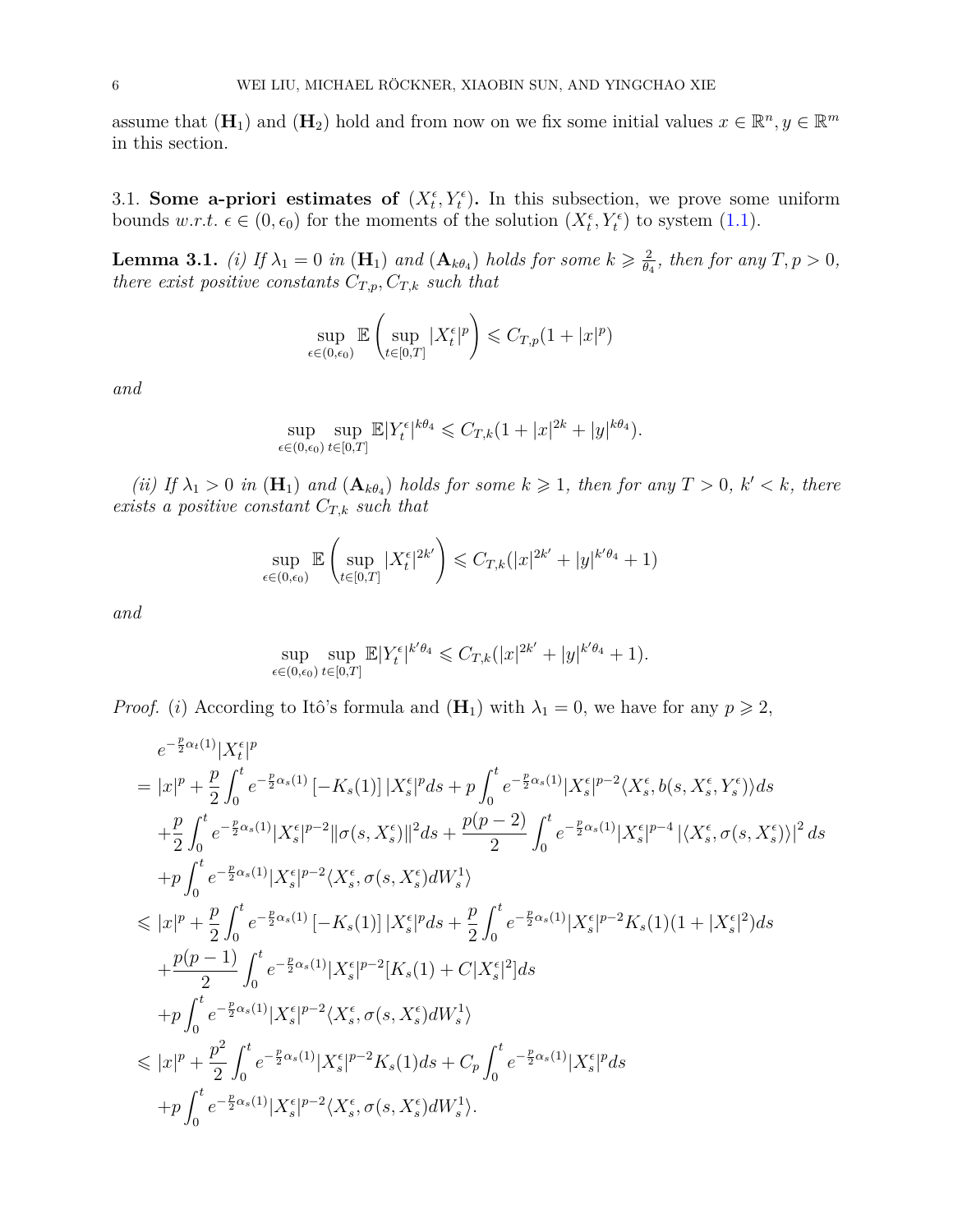Then by the Burkholder-Davis-Gundy inequality and Young's inequality, for any *T >* 0, we have

$$
\mathbb{E}\left[\sup_{t\in[0,T]} \left(e^{-\frac{p}{2}\alpha_t(1)}|X_t^{\epsilon}|^p\right)\right]
$$
\n
$$
\leq |x|^p + \frac{p^2}{2}\mathbb{E}\int_0^T e^{-\frac{p}{2}\alpha_t(1)}|X_t^{\epsilon}|^{p-2}K_t(1)dt + C_p\int_0^T \mathbb{E}\left(e^{-\frac{p}{2}\alpha_t(1)}|X_t^{\epsilon}|^p\right)dt
$$
\n
$$
+ C_p \mathbb{E}\left[\int_0^T e^{-p\alpha_t(1)}|X_t^{\epsilon}|^{2p-2}(K_t(1)+C|X_t^{\epsilon}|^2)dt\right]^{1/2}
$$
\n
$$
\leq |x|^p + \frac{1}{4}\mathbb{E}\left[\sup_{t\in[0,T]} \left(e^{-\frac{p}{2}\alpha_t(1)}|X_t^{\epsilon}|^p\right)\right] + C_p \mathbb{E}\left[\int_0^T e^{-\alpha_s(1)}K_s(1)ds\right]^{p/2}
$$
\n
$$
+ C_p \int_0^T \mathbb{E}\left(e^{-\frac{p}{2}\alpha_t(1)}|X_t^{\epsilon}|^p\right)dt + \frac{1}{4}\mathbb{E}\left[\sup_{t\in[0,T]} \left(e^{-\frac{p}{2}\alpha_t(1)}|X_t^{\epsilon}|^p\right)\right]
$$
\n
$$
+ C_p \mathbb{E}\left[\int_0^T e^{-\alpha_t(1)}(K_t(1)+C|X_t^{\epsilon}|^2)dt\right]^{\frac{p}{2}},
$$

which implies that

$$
\mathbb{E}\left[\sup_{t\in[0,T]}\left(e^{-\frac{p}{2}\alpha_t(1)}|X_t^{\epsilon}|^p\right)\right] \leqslant C_p(|x|^p+1) + C_{T,p}\int_0^T \mathbb{E}\left(e^{-\frac{p}{2}\alpha_t(1)}|X_t^{\epsilon}|^p\right)dt.
$$

Then Gronwall's inequality yields that

$$
\mathbb{E}\left[\sup_{t\in[0,T]}\left(e^{-\frac{p}{2}\alpha_t(1)}|X_t^{\epsilon}|^p\right)\right] \leqslant C_{T,p}(|x|^p+1).
$$

Hence, by Hölder inequality and since  $\mathbb{E}e^{p\alpha_T(1)} < \infty$  for any  $p > 0$ , we obtain for any  $p > 0$ 

$$
\begin{split} \mathbb{E}\left(\sup_{t\in[0,T]}|X_t^{\epsilon}|^p\right) &\leqslant \left\{\mathbb{E}\left[\sup_{t\in[0,T]}\left(e^{-p\alpha_t(1)}|X_t^{\epsilon}|^{2p}\right)\right]\right\}^{\frac{1}{2}}\cdot\left[\mathbb{E}e^{p\alpha_T(1)}\right]^{\frac{1}{2}}\\ &\leqslant C_{T,p}(|x|^p+1). \end{split}
$$

By Itô's formula we also have

$$
\mathbb{E}|Y_t^{\epsilon}|^{k\theta_4} = \frac{k\theta_4}{\epsilon} \int_0^t \mathbb{E}\left[|Y_s^{\epsilon}|^{k\theta_4-2} \langle f(s, X_s^{\epsilon}, Y_s^{\epsilon}), Y_s^{\epsilon} \rangle\right] ds + \frac{k\theta_4}{2\epsilon} \int_0^t \mathbb{E}\left[|Y_s^{\epsilon}|^{k\theta_4-2}\|g(s, X_s^{\epsilon}, Y_s^{\epsilon})\|^2\right] ds + \frac{k\theta_4(k\theta_4-2)}{2\epsilon} \int_0^t \mathbb{E}\left[|Y_s^{\epsilon}|^{k\theta_4-4} \cdot |\langle Y_s^{\epsilon}, g(s, X_s^{\epsilon}, Y_s^{\epsilon})\rangle|^2\right] ds.
$$

If  $(\mathbf{A}_{k\theta_4})$  holds for  $k \geqslant \frac{2}{\theta}$  $\frac{2}{\theta_4}$ , then there exist  $\tilde{\beta}_k$ ,  $C_{T,k} > 0$  such that

$$
\frac{d}{dt} \mathbb{E}|Y_t^{\epsilon}|^{k\theta_4} \leq \frac{k\theta_4}{2\epsilon} \mathbb{E}\left[|Y_t^{\epsilon}|^{k\theta_4-2} \left(2\langle f(t, X_t^{\epsilon}, Y_t^{\epsilon}), Y_t^{\epsilon}\rangle + (k\theta_4 - 1) \|g(t, X_t^{\epsilon}, Y_t^{\epsilon})\|^2\right)\right]
$$
  

$$
\leq -\frac{\tilde{\beta}_k}{\epsilon} \mathbb{E}|Y_t^{\epsilon}|^{k\theta_4} + \frac{C_{T,k}}{\epsilon} \left(\mathbb{E}|X_t^{\epsilon}|^{2k} + 1\right).
$$

Hence, by the comparison theorem we obtain

$$
\mathbb{E}|Y_t^{\epsilon}|^{k\theta_4} \leqslant |y|^{k\theta_4} e^{-\frac{\tilde{\beta}_k}{\epsilon}t} + \frac{C_{T,k}}{\epsilon} \int_0^t e^{-\frac{\tilde{\beta}_k}{\epsilon}(t-s)} \left(1 + \mathbb{E}|X_s^{\epsilon}|^{2k}\right) ds
$$
  

$$
\leqslant C_{T,k} (1+|x|^{2k}+|y|^{k\theta_4}),
$$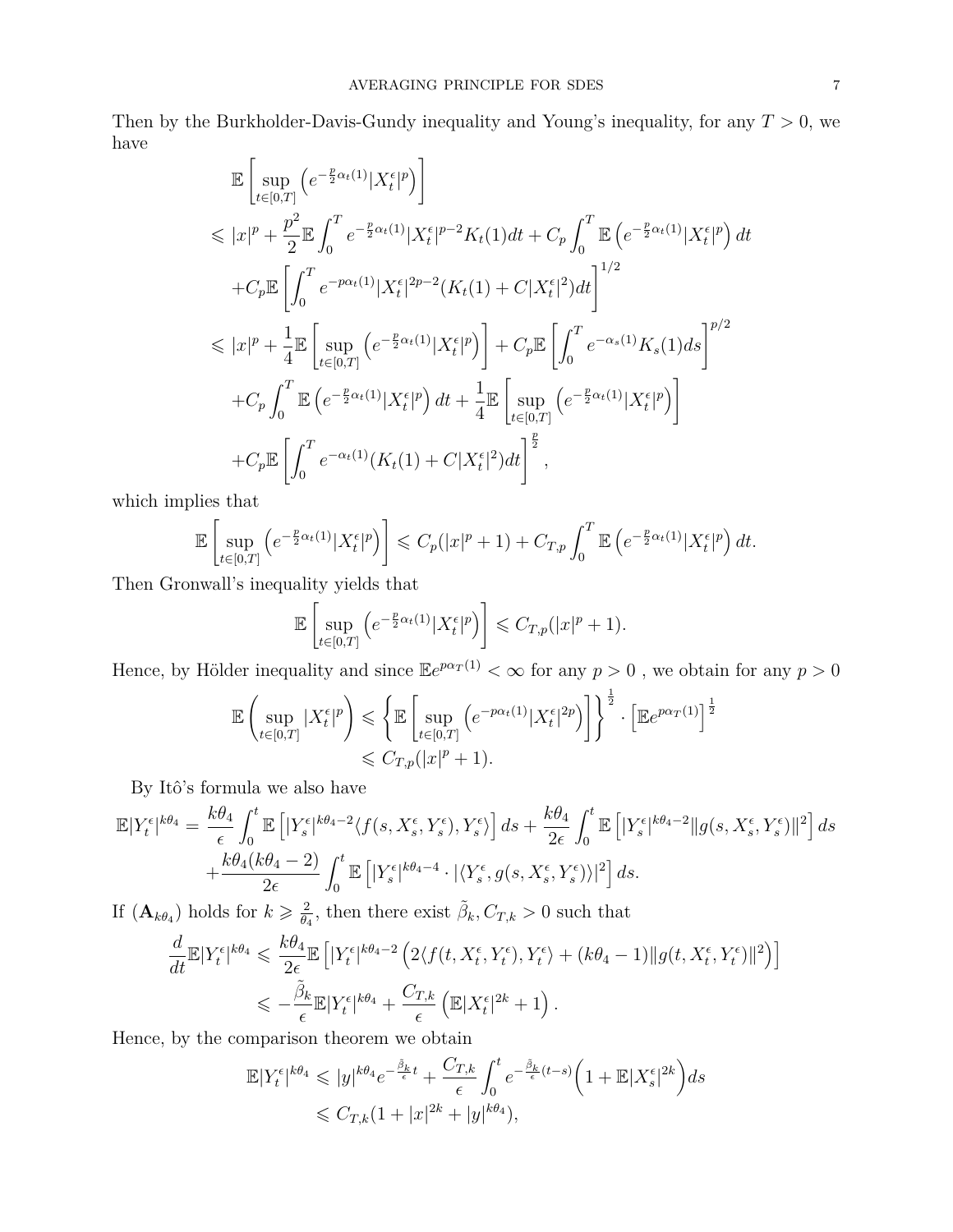which gives the statement (*i*).

(*ii*). Notice that since  $(\mathbf{H}_1)$  holds with  $\lambda_1 > 0$ , for any  $k \geq 1$ , Itô's formula implies that

$$
\begin{split} & e^{-k\alpha_t(1)}|X_t^\epsilon|^{2k} \\ &= |x|^{2k}+k\int_0^t e^{-k\alpha_s(1)}\left[-K_s(1)\right]|X_s^\epsilon|^{2k}ds+2k\int_0^t e^{-k\alpha_s(1)}|X_s^\epsilon|^{2k-2}\langle X_s^\epsilon, b(s,X_s^\epsilon,Y_s^\epsilon)\rangle ds \\ & +k\int_0^t e^{-k\alpha_s(1)}|X_s^\epsilon|^{2k-2}\|\sigma(s,X_s^\epsilon)\|^2ds+2k(k-1)\int_0^t e^{-k\alpha_s(1)}|X_s^\epsilon|^{2k-4}\left|\langle X_s^\epsilon, \sigma(s,X_s^\epsilon)\rangle\right|^2ds \\ & +2k\int_0^t e^{-k\alpha_s(1)}|X_s^\epsilon|^{2k-2}\langle X_s^\epsilon, \sigma(s,X_s^\epsilon)dW_s^1\rangle \\ & \leq |x|^{2k}+k\int_0^t e^{-k\alpha_s(1)}\left[-K_s(1)\right]|X_s^\epsilon|^{2k}ds+k\int_0^t e^{-k\alpha_s(1)}|X_s^\epsilon|^{2k-2}K_s(1)(1+|X_s^\epsilon|^2)ds \\ & +k\lambda_1\int_0^t e^{-k\alpha_s(1)}|X_s^\epsilon|^{2k-2}|Y_s^\epsilon|^{\theta_4}ds+k(2k-1)\int_0^t e^{-k\alpha_s(1)}|X_s^\epsilon|^{2k-2}[K_s(1)+C|X_s^\epsilon|^2]ds \\ & +2k\int_0^t e^{-k\alpha_s(1)}|X_s^\epsilon|^{2k-2}\langle X_s^\epsilon, \sigma(s,X_s^\epsilon)dW_s^1\rangle \\ & \leq |x|^{2k}+2k^2\int_0^t e^{-k\alpha_s(1)}|X_s^\epsilon|^{2k-2}K_s(1)ds+C_k\int_0^t e^{-k\alpha_s(1)}|Y_s^\epsilon|^{k\theta_4}ds \\ & +C_k\int_0^t e^{-k\alpha_s(1)}|X_s^\epsilon|^{2k}ds+2k\int_0^t e^{-k\alpha_s(1)}|X_s^\epsilon|^{2k-2}\langle X_s^\epsilon, \sigma(s,X_s^\epsilon)dW_s^1\rangle. \end{split}
$$

Then by the Burkholder-Davis-Gundy inequality and Young's inequality, we have

$$
\mathbb{E}\left[\sup_{t\in[0,T]} \left(e^{-k\alpha_t(1)}|X_t^{\epsilon}|^{2k}\right)\right] \n\leq |x|^{2k} + 2k^2 \int_0^T \mathbb{E}\left[e^{-\frac{k}{2}\alpha_t(1)}|X_t^{\epsilon}|^{2k-2}K_t(1)\right]dt + C_k \int_0^T \mathbb{E}\left(e^{-k\alpha_t(1)}|Y_t^{\epsilon}|^{k\theta_4}\right)dt \n+ C_k \int_0^T \mathbb{E}\left(e^{-k\alpha_t(1)}|X_t^{\epsilon}|^{2k}\right)dt + C_k \mathbb{E}\left[\int_0^T e^{-2k\alpha_t(1)}|X_t^{\epsilon}|^{4k-2}(K_t(1)+C|X_t^{\epsilon}|^2)dt\right]^{1/2} \n\leq |x|^{2k} + \frac{1}{4}\mathbb{E}\left[\sup_{t\in[0,T]} \left(e^{-k\alpha_t(1)}|X_t^{\epsilon}|^{2k}\right)\right] + C_k \mathbb{E}\left[\int_0^T e^{-\alpha_s(1)}K_s(1)ds\right]^k \n+ C_k \int_0^T \mathbb{E}\left(e^{-k\alpha_t(1)}|Y_t^{\epsilon}|^{k\theta_4}\right)dt + C_k \int_0^T \mathbb{E}\left(e^{-k\alpha_t(1)}|X_t^{\epsilon}|^{2k}\right)dt \n+ \frac{1}{4}\mathbb{E}\left[\sup_{t\in[0,T]} \left(e^{-k\alpha_t(1)}|X_t^{\epsilon}|^{2k}\right)\right] + C_k \mathbb{E}\left[\int_0^T e^{-\alpha_t(1)}(K_t(1)+C|X_t^{\epsilon}|^2)dt\right]^k,
$$

which implies that

<span id="page-7-0"></span>
$$
\mathbb{E}\left[\sup_{t\in[0,T]} \left(e^{-k\alpha_t(1)}|X_t^{\epsilon}|^{2k}\right)\right] \leq C_{T,k}(|x|^{2k}+1) + C_k \int_0^T \mathbb{E}\left(e^{-k\alpha_t(1)}|Y_t^{\epsilon}|^{k\theta_4}\right)dt
$$

$$
+ C_{T,k} \int_0^T \mathbb{E}\left(e^{-k\alpha_t(1)}|X_t^{\epsilon}|^{2k}\right)dt.
$$
(3.1)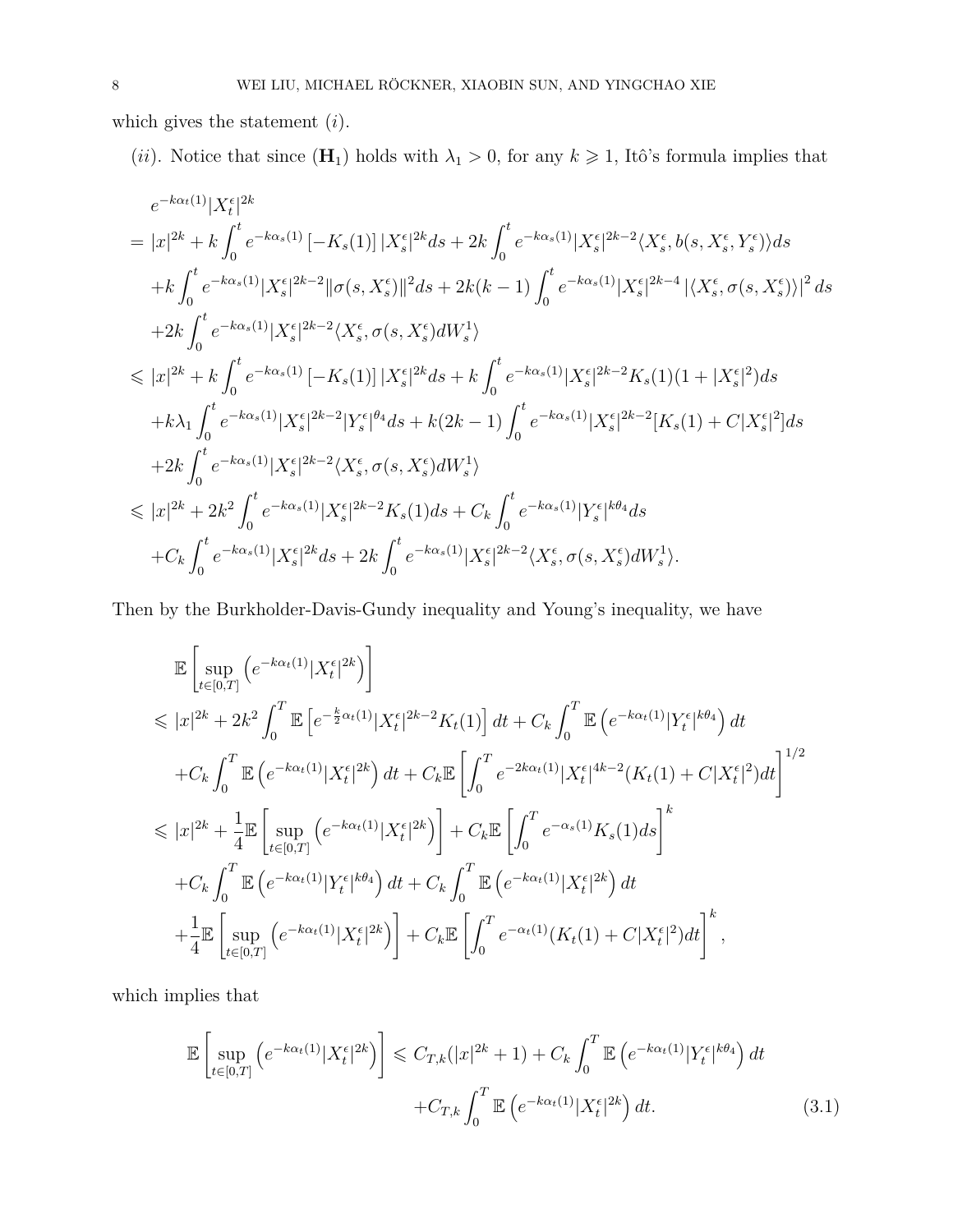Using Itô's formula again we have

$$
\mathbb{E}\left(e^{-k\alpha_t(1)}|Y_t^{\epsilon}|^{k\theta_4}\right)
$$
\n
$$
= \int_0^t \mathbb{E}\left[e^{-k\alpha_s(1)}[-kK_s(1)]|Y_s^{\epsilon}|^{k\theta_4}\right]ds + \frac{k\theta_4}{\epsilon} \int_0^t \mathbb{E}\left[e^{-k\alpha_s(1)}|Y_s^{\epsilon}|^{k\theta_4-2}\langle f(s,X_s^{\epsilon},Y_s^{\epsilon}),Y_s^{\epsilon}\rangle\right]ds
$$
\n
$$
+ \frac{k\theta_4}{2\epsilon} \int_0^t \mathbb{E}\left[e^{-k\alpha_s(1)}|Y_s^{\epsilon}|^{k\theta_4-2}\|g(s,X_s^{\epsilon},Y_s^{\epsilon})\|^2\right]ds
$$
\n
$$
+ \frac{k\theta_4(k\theta_4-2)}{2\epsilon} \int_0^t \mathbb{E}\left[e^{-k\alpha_s(1)}|Y_s^{\epsilon}|^{k\theta_4-4}\cdot|\langle Y_t^{\epsilon},g(s,X_s^{\epsilon},Y_s^{\epsilon})\rangle|^2\right]ds.
$$

For any  $t \in [0, T]$ ,  $(\mathbf{A}_{k\theta_4})$  implies that there exists  $\tilde{\beta}_k, C_{T,k} > 0$  such that

$$
\frac{d}{dt} \mathbb{E} \left( e^{-k\alpha_t(1)} |Y_t^{\epsilon}|^{k\theta_4} \right) \leqslant \frac{k\theta_4}{2\epsilon} \mathbb{E} \left[ e^{-k\alpha_s(1)} |Y_t^{\epsilon}|^{k\theta_4 - 2} \left( 2\langle f(t, X_t^{\epsilon}, Y_t^{\epsilon}), Y_t^{\epsilon} \rangle + (k\theta_4 - 1) ||g(t, X_t^{\epsilon}, Y_t^{\epsilon})||^2 \right) \right]
$$
\n
$$
\leqslant -\frac{\tilde{\beta}_k}{\epsilon} \mathbb{E} \left( e^{-k\alpha_t(1)} |Y_t^{\epsilon}|^{k\theta_4} \right) + \frac{C_{T,k}}{\epsilon} \left[ \mathbb{E} \left( e^{-k\alpha_t(1)} |X_t^{\epsilon}|^{2k} \right) + 1 \right].
$$

By the comparison theorem there exists  $\tilde{\beta}_k > 0$ 

<span id="page-8-0"></span>
$$
\mathbb{E}\left(e^{-k\alpha_t(1)}|Y_t^{\epsilon}|^{k\theta_4}\right) \leqslant |y|^{k\theta_4}e^{-\frac{\tilde{\beta}_k t}{\epsilon}} + \frac{C_{T,k}}{\epsilon} \int_0^t e^{-\frac{\tilde{\beta}_k(t-s)}{\epsilon}} \left(\mathbb{E}\left[e^{-k\alpha_s(1)}|X_s^{\epsilon}|^{2k}\right] + 1\right) ds
$$
  

$$
\leqslant |y|^{k\theta_4} + C_{T,k}\mathbb{E}\left[\sup_{s\in[0,t]} \left(e^{-k\alpha_s(1)}|X_s^{\epsilon}|^{2k}\right)\right] + C_{T,k}.
$$
 (3.2)

Combining this with  $(3.1)$  we obtain

$$
\mathbb{E}\left[\sup_{t\in[0,T]}\left(e^{-k\alpha_t(1)}|X_t^{\epsilon}|^{2k}\right)\right] \leqslant C_{T,k}(|x|^{2k}+|y|^{k\theta_4}+1)+C_{T,k}\int_0^T\mathbb{E}\left[\sup_{s\in[0,t]}\left(e^{-k\alpha_s(1)}|X_s^{\epsilon}|^{2k}\right)\right]dt.
$$

Hence Gronwall's inequality implies that

<span id="page-8-1"></span>
$$
\mathbb{E}\left[\sup_{t\in[0,T]} \left(e^{-k\alpha_t(1)}|X_t^{\epsilon}|^{2k}\right)\right] \leqslant C_{T,k}(|x|^{2k}+|y|^{k\theta_4}+1). \tag{3.3}
$$

By  $(3.2)$  and  $(3.3)$ , we also have

$$
\sup_{t\in[0,T]}\mathbb{E}\left(e^{-k\alpha_t(1)}|Y_t^{\epsilon}|^{k\theta_4}\right) \leqslant C_{T,k}(|x|^{2k}+|y|^{k\theta_4}+1).
$$

Hence, by Hölder's inequality and since  $\mathbb{E}e^{p\alpha_T(1)} < \infty$  for any  $p > 0$ , we obtain for any  $k' < k$ ,

$$
\mathbb{E}\left(\sup_{t\in[0,T]}|X_t^{\epsilon}|^{2k'}\right) \leqslant \left\{\mathbb{E}\left[\sup_{t\in[0,T]} \left(e^{-k\alpha_t(1)}|X_t^{\epsilon}|^{2k}\right)\right]\right\}^{\frac{k'}{k}}\cdot \left[\mathbb{E}e^{\frac{kk'}{k-k'}\alpha_T(1)}\right]^{\frac{k-k'}{k}} \leqslant C_{T,k}(|x|^{2k'}+|y|^{k'\theta_4}+1).
$$

Similarly, we have

$$
\sup_{t \in [0,T]} \mathbb{E} |Y_t^{\epsilon}|^{k' \theta_4} \leq C_{T,k} (|x|^{2k'} + |y|^{k' \theta_4} + 1).
$$

Hence the proof is complete.  $\Box$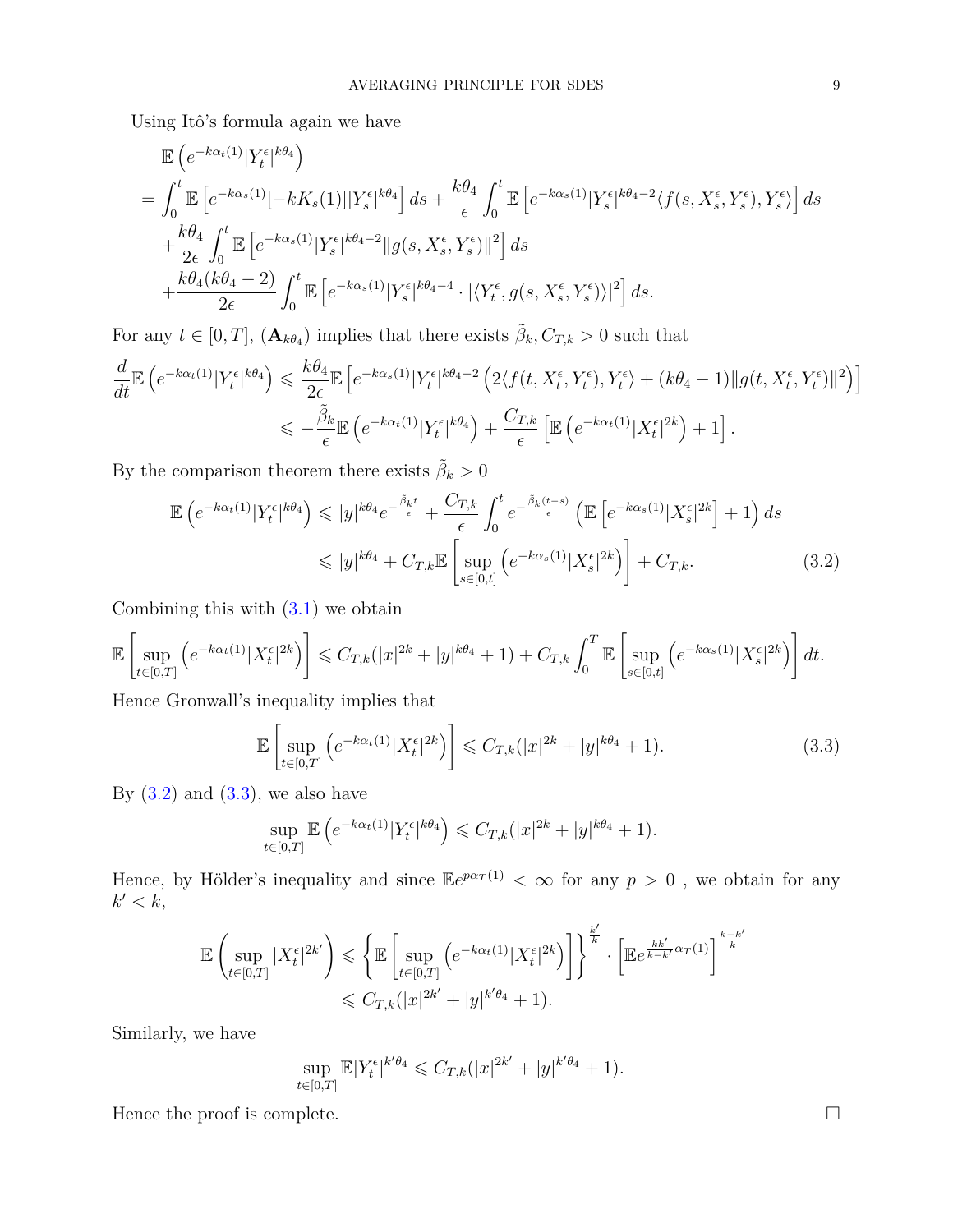<span id="page-9-0"></span>**Lemma 3.2.** *Assume that either*  $(H_1)$  *with*  $\lambda_1 = 0$  *and*  $(A_{2\theta_6})$  *hold or*  $(H_1)$  *with*  $\lambda_1 > 0$  *and*  $(\mathbf{A}_k)$  with some  $k > \max\{2\theta_6, \theta_5\theta_4\}$  hold. Then for any  $T > 0$ ,  $0 \leq t \leq t + h \leq T$ , there *exists*  $C_{T,x,y} > 0$  *such that* 

$$
\sup_{\epsilon \in (0,1)} \mathbb{E} |X_{t+h}^{\epsilon} - X_t^{\epsilon}|^2 \leq C_{T,x,y} h.
$$

*Proof.* We have

<span id="page-9-1"></span>
$$
X_{t+h}^{\epsilon} - X_t^{\epsilon} = \int_t^{t+h} b(s, X_s^{\epsilon}, Y_s^{\epsilon}) ds + \int_t^{t+h} \sigma(s, X_s^{\epsilon}) dW_s^1
$$

Then by condition  $(\mathbf{H}_1)$  and Lemma [3.1,](#page-5-0) we get

$$
\mathbb{E}|X_{t+h}^{\epsilon} - X_{t}^{\epsilon}|^{2} \leq C\mathbb{E}\left|\int_{t}^{t+h} b(s, X_{s}^{\epsilon}, Y_{s}^{\epsilon})ds\right|^{2} + C\mathbb{E}\left|\int_{t}^{t+h} \sigma(s, X_{s}^{\epsilon})dW_{s}^{1}\right|^{2}
$$
  
\n
$$
\leq C\mathbb{E}\left|\int_{t}^{t+h} |b(s, X_{s}^{\epsilon}, Y_{s}^{\epsilon})|ds\right|^{2} + C\int_{t}^{t+h} \mathbb{E}\|\sigma(s, X_{s}^{\epsilon})\|^{2}ds
$$
  
\n
$$
\leq Ch\mathbb{E}\int_{t}^{t+h} \left[ (K_{s}(1))^{2} + |X_{s}^{\epsilon}|^{2\theta_{5}} + |Y_{s}^{\epsilon}|^{2\theta_{6}} \right]ds + C\int_{t}^{t+h} \mathbb{E}(K_{s}(1) + C|X_{s}^{\epsilon}|^{2})ds
$$
  
\n
$$
\leq C_{T,x,y}h.
$$

The proof is complete.

3.2. **Estimates of the auxiliary process**  $(\hat{X}_t^{\epsilon}, \hat{Y}_t^{\epsilon})$ . Following the idea inspired by Khas-minskii in [\[11\]](#page-28-7), we introduce an auxiliary process  $(\hat{X}_t^{\epsilon}, \hat{Y}_t^{\epsilon}) \in \mathbb{R}^n \times \mathbb{R}^m$  and divide  $[0, T]$ into intervals depending of size  $\delta$ , where  $\delta$  is a fixed positive number depending on  $\epsilon$ , which will be chosen later. We construct a process  $\hat{Y}_t^{\epsilon}$  with initial value  $\hat{Y}_0^{\epsilon} = Y_0^{\epsilon} = y$ , and for  $t \in [k\delta, \min((k+1)\delta, T)],$ 

$$
\hat{Y}_t^{\epsilon} = \hat{Y}_{k\delta}^{\epsilon} + \frac{1}{\epsilon} \int_{k\delta}^t f(k\delta, X_{k\delta}^{\epsilon}, \hat{Y}_s^{\epsilon}) ds + \frac{1}{\sqrt{\epsilon}} \int_{k\delta}^t g(k\delta, X_{k\delta}^{\epsilon}, \hat{Y}_s^{\epsilon}) dW_s^2,
$$

i.e.,

$$
\hat{Y}_t^{\epsilon} = y + \frac{1}{\epsilon} \int_0^t f(s(\delta), X_{s(\delta)}^{\epsilon}, \hat{Y}_s^{\epsilon}) ds + \frac{1}{\sqrt{\epsilon}} \int_0^t g(s(\delta), X_{s(\delta)}^{\epsilon}, \hat{Y}_s^{\epsilon}) dW_s^2,
$$

where  $s(\delta) = [s/\delta] \delta$  and  $[s/\delta]$  is the integer part of  $s/\delta$ . Also, we define the process  $\hat{X}_t^{\epsilon}$  by

$$
\hat{X}_t^{\epsilon} = x + \int_0^t b(s(\delta), X_{s(\delta)}^{\epsilon}, \hat{Y}_s^{\epsilon}) ds + \int_0^t \sigma(s, X_s^{\epsilon}) dW_s^1
$$

By the construction of  $\hat{Y}_t^{\epsilon}$  and similar arguments as in Lemma [3.1,](#page-5-0) it is easy to obtain the following estimate whose proof we omit here.

<span id="page-9-2"></span>**Lemma 3.3.** *(i)* If  $\lambda_1 = 0$  *in*  $(\mathbf{H}_1)$  *and*  $(\mathbf{A}_{k\theta_4})$  *holds with some*  $k \geqslant \frac{2}{\theta_k}$  $\frac{2}{\theta_4}$ *, then for any*  $T > 0$ *, there exists a constant*  $C_{T,k} > 0$  *such that* 

$$
\sup_{\epsilon \in (0,\epsilon_0)} \sup_{t \in [0,T]} \mathbb{E} |\hat{Y}_t^{\epsilon}|^{k\theta_4} \leq C_{T,k} (|x|^{2k} + |y|^{k\theta_4} + 1).
$$

*(ii)* If  $\lambda_1 > 0$  *in*  $(\mathbf{H}_1)$  *and*  $(\mathbf{A}_{k\theta_4})$  *holds with some*  $k \geq 1$ *, then for any*  $T > 0$ *,*  $k' < k$ *, there exists a constant*  $C_{T,k} > 0$  *such that* 

$$
\sup_{\epsilon \in (0,\epsilon_0)} \sup_{t \in [0,T]} \mathbb{E} |\hat{Y}_t^{\epsilon}|^{k'\theta_4} \leqslant C_{T,k} (|x|^{2k'}+|y|^{k'\theta_4}+1).
$$

$$
\qquad \qquad \Box
$$

*.*

*.*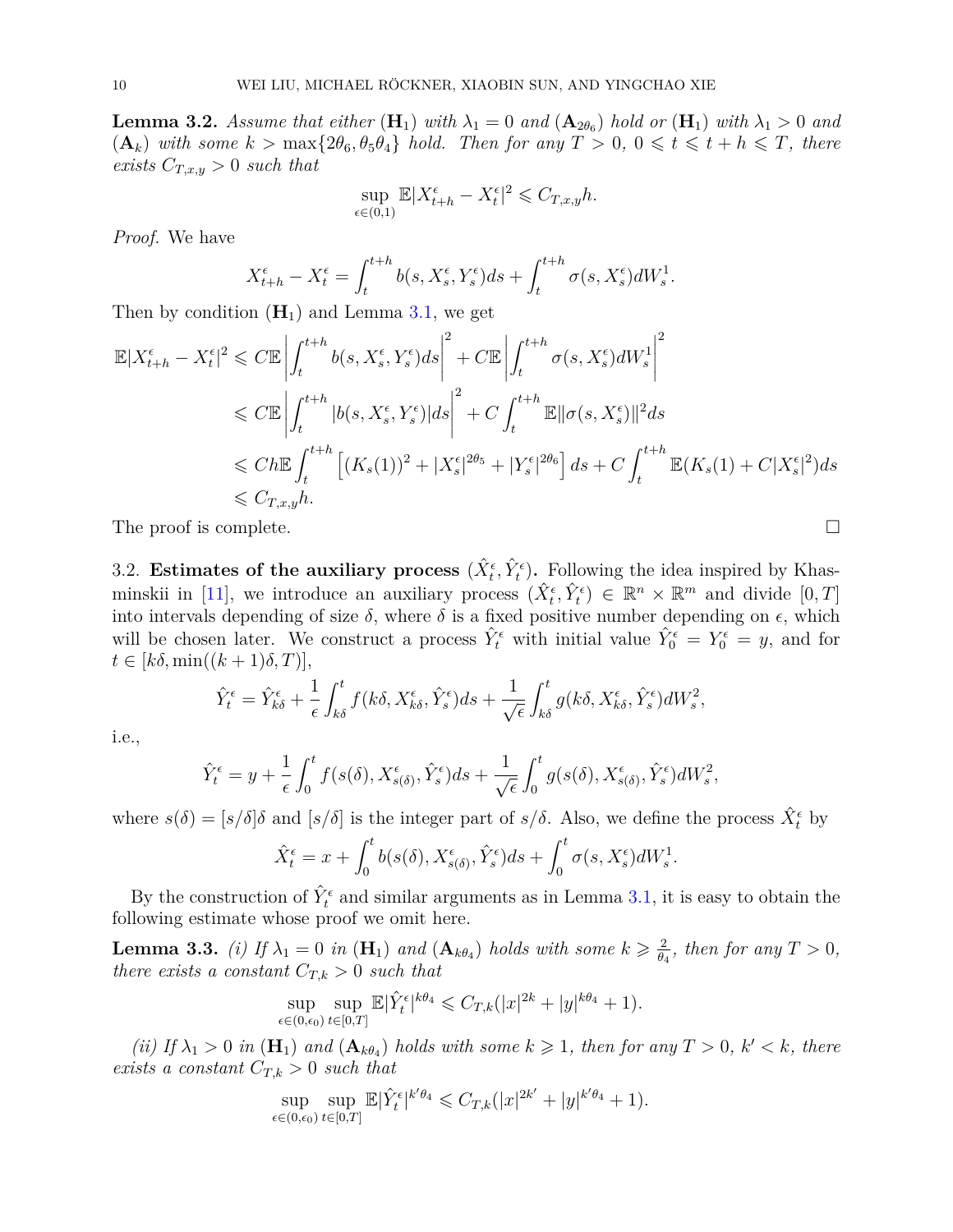Now, we intend to estimate the difference process  $Y_t^{\epsilon} - \hat{Y}_t^{\epsilon}$  and furthermore the difference process  $X_t^{\epsilon} - \hat{X}_t^{\epsilon}$ .

<span id="page-10-0"></span>**Lemma 3.4.** *Assume that either*  $(H_1)$  *with*  $\lambda_1 = 0$  *and*  $(A_{\tilde{\theta}_1})$  *hold or*  $(H_1)$  *with*  $\lambda_1 > 0$  *and*  $(\mathbf{A}_k)$  with some  $k > \tilde{\theta}_2$  hold, where  $\tilde{\theta}_1 = \max\{2\theta_6, 4\alpha_2\}$  and  $\tilde{\theta}_2 = \max\{2\theta_6, \theta_5\theta_4, 4\alpha_2, 2\alpha_1\theta_4\}.$ *Then for any*  $T > 0$ *, there exists a constant*  $C_{T,x,y} > 0$  *such that* 

$$
\sup_{\epsilon \in (0,1)} \sup_{t \in [0,T]} \mathbb{E}|Y_t^{\epsilon} - \hat{Y}_t^{\epsilon}|^2 \leq C_{T,x,y} \delta^{\frac{1}{2}\wedge \gamma_2}.
$$

*Proof.* Note that

$$
Y_t^{\epsilon} - \hat{Y}_t^{\epsilon} = \frac{1}{\epsilon} \int_0^t \left[ f(s, X_s^{\epsilon}, Y_s^{\epsilon}) - f(s(\delta), X_{s(\delta)}^{\epsilon}, \hat{Y}_s^{\epsilon}) \right] ds
$$
  
+ 
$$
\frac{1}{\sqrt{\epsilon}} \int_0^t \left[ g(s, X_s^{\epsilon}, Y_s^{\epsilon}) - g(s(\delta), X_{s(\delta)}^{\epsilon}, \hat{Y}_s^{\epsilon}) \right] dW_s^2.
$$

For any  $t \in [0, T]$ , by Itô's formula we have

$$
\mathbb{E}|Y_{t}^{\epsilon} - \hat{Y}_{t}^{\epsilon}|^{2} = \frac{2}{\epsilon} \int_{0}^{t} \mathbb{E}\Big[\langle f(s, X_{s}^{\epsilon}, Y_{s}^{\epsilon}) - f(s(\delta), X_{s(\delta)}^{\epsilon}, \hat{Y}_{s}^{\epsilon}), Y_{s}^{\epsilon} - \hat{Y}_{s}^{\epsilon}\rangle\Big]ds \n+ \frac{1}{\epsilon} \int_{0}^{t} \mathbb{E}\|g(s, X_{s}^{\epsilon}, Y_{s}^{\epsilon}) - g(s(\delta), X_{s(\delta)}^{\epsilon}, \hat{Y}_{s}^{\epsilon})\|^{2}ds \n= \frac{1}{\epsilon} \int_{0}^{t} \mathbb{E}\Big[2\langle f(s, X_{s}^{\epsilon}, Y_{s}^{\epsilon}) - f(s, X_{s}^{\epsilon}, \hat{Y}_{s}^{\epsilon}), Y_{s}^{\epsilon} - \hat{Y}_{s}^{\epsilon}\rangle + \|g(s, X_{s}^{\epsilon}, Y_{s}^{\epsilon}) - g(s, X_{s}^{\epsilon}, \hat{Y}_{s}^{\epsilon})\|^{2}\Big]ds \n+ \frac{2}{\epsilon} \int_{0}^{t} \mathbb{E}\langle f(s, X_{s}^{\epsilon}, \hat{Y}_{s}^{\epsilon}) - f(s(\delta), X_{s(\delta)}^{\epsilon}, \hat{Y}_{s}^{\epsilon}), Y_{s}^{\epsilon} - \hat{Y}_{s}^{\epsilon}\rangle ds \n+ \frac{2}{\epsilon} \int_{0}^{t} \mathbb{E}\langle g(s, X_{s}^{\epsilon}, Y_{s}^{\epsilon}) - g(s, X_{s}^{\epsilon}, \hat{Y}_{s}^{\epsilon}), g(s, X_{s}^{\epsilon}, \hat{Y}_{s}^{\epsilon}) - g(s(\delta), X_{s(\delta)}^{\epsilon}, \hat{Y}_{s}^{\epsilon})\rangle ds \n+ \frac{1}{\epsilon} \int_{0}^{t} \mathbb{E}\|g(s, X_{s}^{\epsilon}, \hat{Y}_{s}^{\epsilon}) - g(s(\delta), X_{s(\delta)}^{\epsilon}, \hat{Y}_{s}^{\epsilon})\|^{2}ds.
$$

By condition  $(\mathbf{H}_2)$  , we obtain

$$
\frac{d}{dt}\mathbb{E}|Y_t^{\epsilon} - \hat{Y}_t^{\epsilon}|^2 \leq \frac{-\beta}{\epsilon}\mathbb{E}|Y_t^{\epsilon} - \hat{Y}_t^{\epsilon}|^2 \n+ \frac{C_T}{\epsilon}\mathbb{E}\left[\left(|X_t^{\epsilon} - X_{t(\delta)}^{\epsilon}| + \delta^{\gamma_2}\right)\left(|\hat{Y}_t^{\epsilon}|^{\alpha_2} + |X_t^{\epsilon}|^{\alpha_1} + |X_{t(\delta)}^{\epsilon}|^{\alpha_1} + 1\right) \cdot |Y_t^{\epsilon} - \hat{Y}_t^{\epsilon}|\right] \n+ \frac{C_T}{\epsilon}\mathbb{E}|Y_t^{\epsilon} - \hat{Y}_t^{\epsilon}|(|X_t^{\epsilon} - X_{t(\delta)}^{\epsilon}| + \delta^{\gamma_2}) + \frac{C_T}{\epsilon}\mathbb{E}|X_t^{\epsilon} - X_{t(\delta)}^{\epsilon}|^2 + \frac{C_T\delta^{2\gamma_2}}{\epsilon} \n\leq -\frac{\beta}{2\epsilon}\mathbb{E}|Y_t^{\epsilon} - \hat{Y}_t^{\epsilon}|^2 + \frac{C_T}{\epsilon}\mathbb{E}|X_t^{\epsilon} - X_{t(\delta)}^{\epsilon}|^2 + \frac{C_T\delta^{2\gamma_2}}{\epsilon} \n+ \frac{C_T}{\epsilon}\mathbb{E}\left[\left(|X_t^{\epsilon} - X_{t(\delta)}^{\epsilon}| + \delta^{\gamma_2}\right)\left(|\hat{Y}_t^{\epsilon}|^{\alpha_2} + |X_t^{\epsilon}|^{\alpha_1} + |X_{t(\delta)}^{\epsilon}|^{\alpha_1} + 1\right) \cdot |Y_t^{\epsilon} - \hat{Y}_t^{\epsilon}|\right].
$$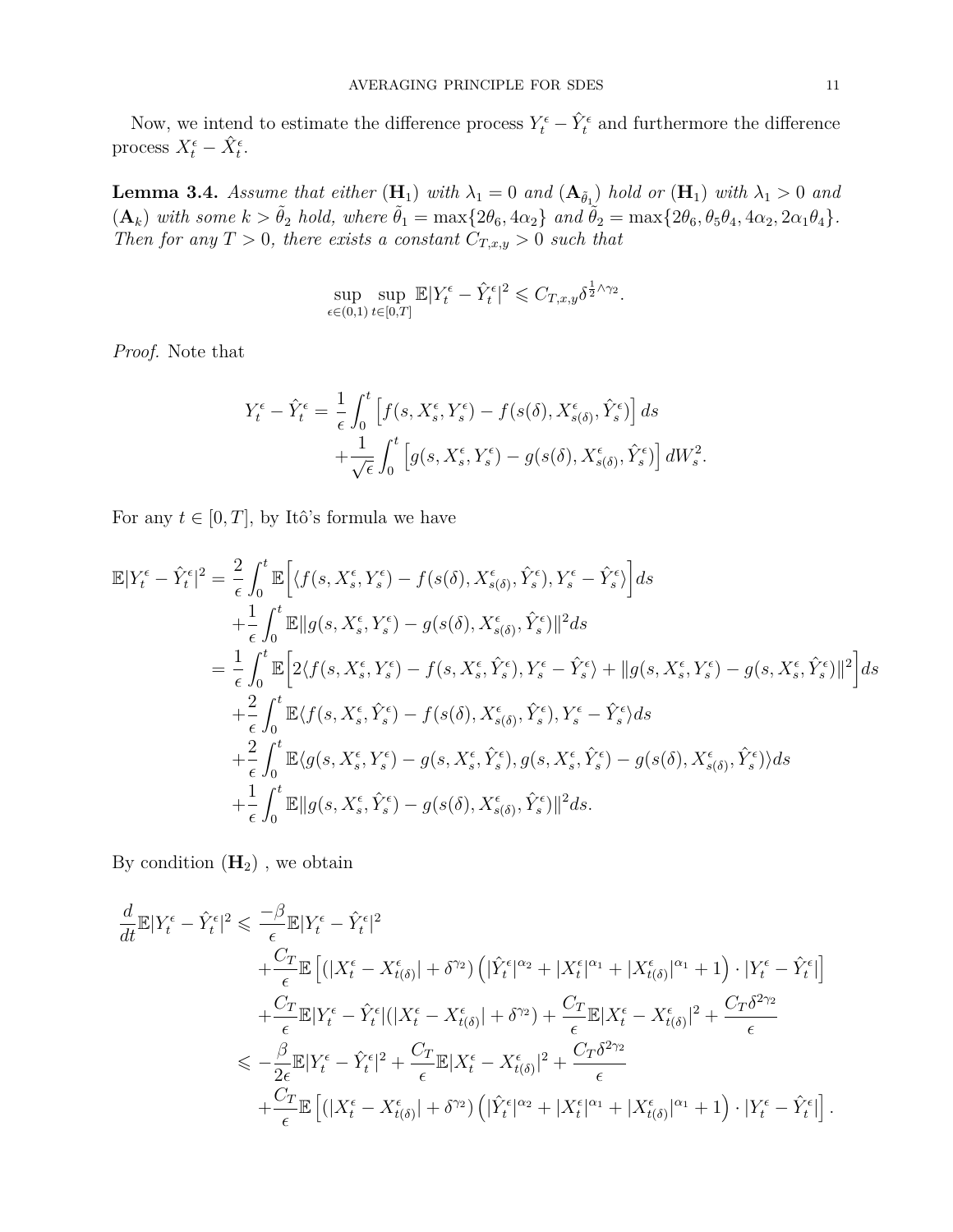The comparison theorem implies that

$$
\mathbb{E}|Y_t^{\epsilon} - \hat{Y}_t^{\epsilon}|^2
$$
\n
$$
\leq \frac{C_T}{\epsilon} \int_0^t e^{-\frac{\beta(t-s)}{2\epsilon}} \mathbb{E}\left[ (|X_s^{\epsilon} - X_{s(\delta)}^{\epsilon}| + \delta^{\gamma_2}) \left( |\hat{Y}_s^{\epsilon}|^{\alpha_2} + |X_s^{\epsilon}|^{\alpha_1} + |X_{s(\delta)}^{\epsilon}|^{\alpha_1} + 1 \right) \cdot |Y_s^{\epsilon} - \hat{Y}_s^{\epsilon}| \right] ds
$$
\n
$$
+ \frac{C}{\epsilon} \int_0^t e^{-\frac{\beta(t-s)}{2\epsilon}} \mathbb{E}|X_s^{\epsilon} - X_{s(\delta)}^{\epsilon}|^2 ds + \frac{C_T}{\epsilon} \int_0^t e^{-\frac{\beta(t-s)}{2\epsilon}} \delta^{2\gamma_2} ds
$$
\n
$$
\leq \frac{C_T}{\epsilon} \int_0^t e^{-\frac{\beta(t-s)}{2\epsilon}} \left( \mathbb{E}|X_s^{\epsilon} - X_{s(\delta)}^{\epsilon}|^2 + \delta^{2\gamma_2} \right)^{1/2}
$$
\n
$$
\left[ \mathbb{E}\left( |\hat{Y}_s^{\epsilon}|^{4\alpha_2} + |X_s^{\epsilon}|^{4\alpha_1} + |X_{s(\delta)}^{\epsilon}|^{4\alpha_1} + 1 \right) \mathbb{E}\left( |Y_s^{\epsilon} - \hat{Y}_s^{\epsilon}|^4 \right) \right]^{1/4} ds
$$
\n
$$
+ \frac{C}{\epsilon} \int_0^t e^{-\frac{\beta(t-s)}{2\epsilon}} \mathbb{E}|X_s^{\epsilon} - X_{s(\delta)}^{\epsilon}|^2 ds + C_T \delta^{2\gamma_2}.
$$

Hence, by Lemma [3.1](#page-5-0) and [3.2,](#page-9-0) we have

$$
\mathbb{E}|Y_t^\epsilon-\hat{Y}_t^\epsilon|^2\leqslant C_{T,x,y}\delta^{\frac{1}{2}\wedge\gamma_2}
$$

*.*

The proof is complete.

In order to estimate the difference process  $X_t^{\epsilon} - \hat{X}_t^{\epsilon}$ . We first construct the following stopping time, for fixed  $\epsilon \in (0, \epsilon_0), R \ge R_0, M \ge 0$ ,

$$
\tau_{R,M}^{\epsilon} := \inf \left\{ t \geqslant 0 : |X_t^{\epsilon}| + \int_0^t |Y_s^{\epsilon}|^{2\theta_2} ds + \int_0^t |\hat{Y}_s^{\epsilon}|^{4\theta_1 \vee 2\theta_2} ds + \int_0^t [K_s(1)]^2 ds \geqslant R \right\}
$$
  
 
$$
\wedge \inf \left\{ t \geqslant 0 : \int_0^t |K_s(R)|^4 ds \geqslant M \right\},\
$$

and  $\inf\{\emptyset\} := \infty$ .

<span id="page-11-0"></span>**Lemma 3.5.** *Assume that either*  $(H_1)$  *with*  $\lambda_1 = 0$  *and*  $(A_{\tilde{\theta}_1})$  *hold or*  $(H_1)$  *with*  $\lambda_1 > 0$  *and*  $(\mathbf{A}_k)$  with some  $k > \tilde{\theta}_2$  hold, where  $\tilde{\theta}_1 = \max\{2\theta_6, 4\alpha_2\}$  and  $\tilde{\theta}_2 = \max\{2\theta_6, \theta_5\theta_4, 4\alpha_2, 2\alpha_1\theta_4\}.$ *Then for any*  $T, M > 0$  *and*  $R \ge R_0$ *, there exists a constant*  $C_{T,R,M} > 0$  *such that* 

$$
\mathbb{E}\bigg(\sup_{t\in[0,T\wedge\tau_{R,M}^\epsilon]}|X_t^\epsilon-\hat{X}_t^\epsilon|^2\bigg)\leqslant C_{T,R,M}\delta^\gamma,
$$

*where*  $\gamma = \min\{2\gamma_1, \gamma_2, 1/2\}.$ 

*Proof.* Recall that

$$
X_t^{\epsilon} = x + \int_0^t b(s, X_s^{\epsilon}, Y_s^{\epsilon}) ds + \int_0^t \sigma(s, X_s^{\epsilon}) dW_s^1
$$

and

$$
\hat{X}_t^{\epsilon} = x + \int_0^t b(s(\delta), X_{s(\delta)}^{\epsilon}, \hat{Y}_s^{\epsilon}) ds + \int_0^t \sigma(s, X_s^{\epsilon}) dW_s^1.
$$

Then we have

$$
X_t^{\epsilon} - \hat{X}_t^{\epsilon} = \int_0^t \left[ b(s, X_s^{\epsilon}, Y_s^{\epsilon}) - b(s(\delta), X_{s(\delta)}^{\epsilon}, \hat{Y}_s^{\epsilon}) \right] ds.
$$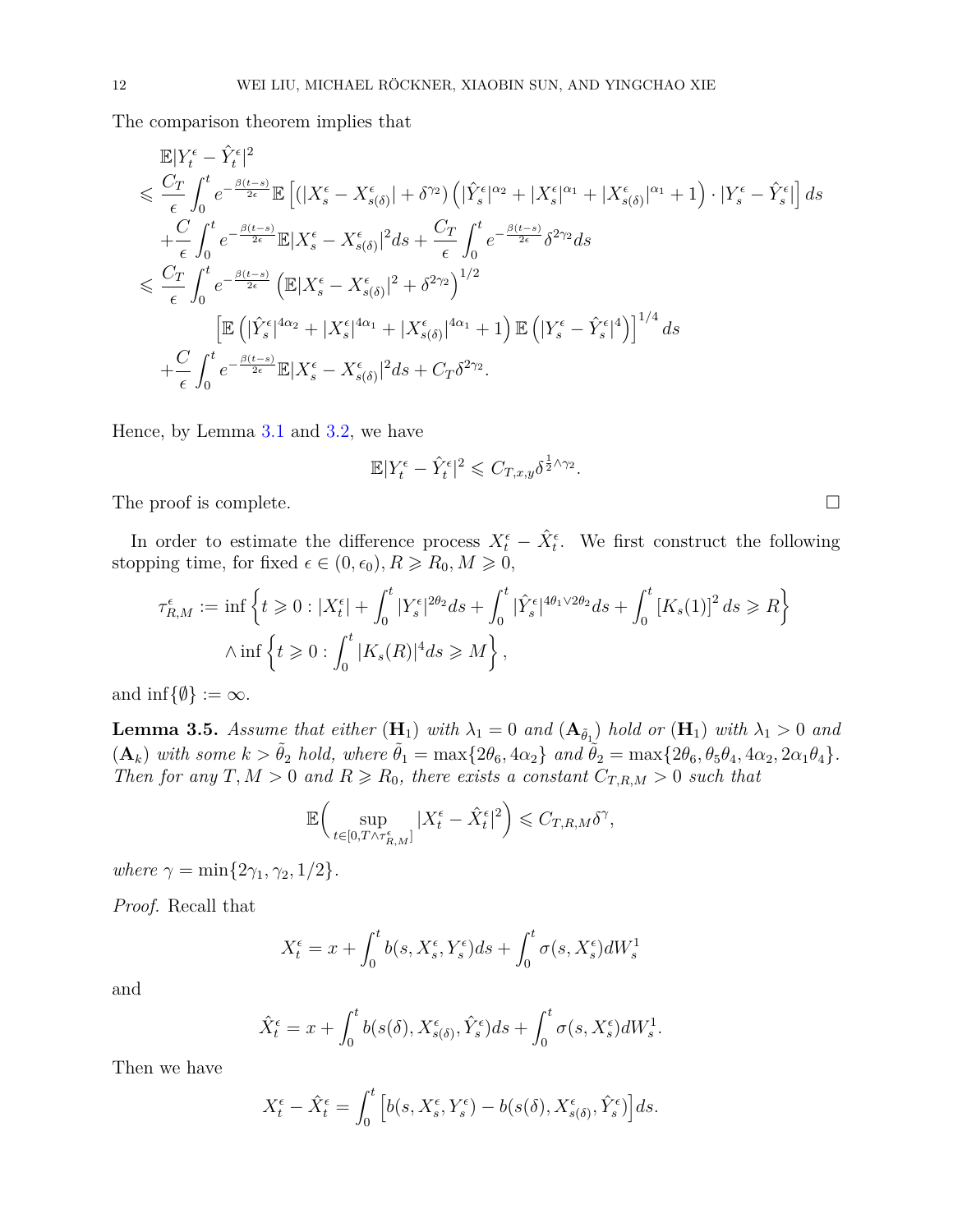By Lemma [3.2](#page-9-0) and [3.4](#page-10-0) we have

$$
\begin{split} &\mathbb{E}\left(\sup_{t\in[0,T\wedge\tau_{R,M}^{\epsilon}]}|X_{t}^{\epsilon}-\hat{X}_{t}^{\epsilon}|^{2}\right)\\ &\leqslant \mathbb{E}\left[\int_{0}^{T\wedge\tau_{R,M}^{\epsilon}}\left|b(s,X_{s}^{\epsilon},Y_{s}^{\epsilon})-b(s(\delta),X_{s(\delta)}^{\epsilon},\hat{Y}_{s}^{\epsilon})\right|ds\right]^{2}\\ &\leqslant C\mathbb{E}\left[\int_{0}^{T\wedge\tau_{R,M}^{\epsilon}}\left|b(s,X_{s}^{\epsilon},Y_{s}^{\epsilon})-b(s,X_{s}^{\epsilon},\hat{Y}_{s}^{\epsilon})\right|ds\right]^{2}+C\mathbb{E}\left[\int_{0}^{T\wedge\tau_{R,M}^{\epsilon}}\left|b(s,X_{s}^{\epsilon},Y_{s}^{\epsilon})-b(s,X_{s(\delta)}^{\epsilon},\hat{Y}_{s}^{\epsilon})\right|ds\right]^{2}\\ &+C\mathbb{E}\left[\int_{0}^{T\wedge\tau_{R,M}^{\epsilon}}\left|b(s,X_{s(\delta)}^{\epsilon},\hat{Y}_{s}^{\epsilon})-b(s(\delta),X_{s(\delta)}^{\epsilon},\hat{Y}_{s}^{\epsilon})\right|ds\right]^{2}\\ &\leqslant C\mathbb{E}\left[\int_{0}^{T\wedge\tau_{R,M}^{\epsilon}}|Y_{s}^{\epsilon}-\hat{Y}_{s}^{\epsilon}|^{2}ds\cdot\int_{0}^{T\wedge\tau_{R,M}^{\epsilon}}\left(|Y_{s}^{\epsilon}|^{2\theta_{2}}+|\hat{Y}_{s}^{\epsilon}|^{2\theta_{2}}+|X_{s}^{\epsilon}|^{2\theta_{3}}+[K_{s}(1)]^{2}\right)ds\right]\\ &+C\mathbb{E}\left[\int_{0}^{T\wedge\tau_{R,M}^{\epsilon}}|X_{s}^{\epsilon}-X_{s(\delta)}^{\epsilon}|^{2}ds\left(\int_{0}^{T\wedge\tau_{R,M}^{\epsilon}}[K_{s}(R)]^{4}ds\right)^{1/2}\left(\int_{0}^{T\wedge\tau_{R,M}^{\epsilon}}\left(1+|\hat{Y}_{s}^{\epsilon}|^{4\theta_{1}}\right)ds\right)^{1/2}\right]\\ &+\delta^{2\gamma_{1}}C_{T}\mathbb{E}\int_{0}^{T\wedge\tau_{R,M}^{\epsilon}}\left
$$

The proof is complete.

3.3. **The frozen equation.** We first introduce the frozen equation associated to the fast motion for fixed  $t > 0$  and fixed slow component  $x \in \mathbb{R}^n$ .

$$
\begin{cases}\ndY_s = f(t, x, Y_s)ds + g(t, x, Y_s)d\tilde{W}_s^2, \\
Y_0 = y,\n\end{cases}
$$
\n(3.4)

where  ${\{\tilde{W}_s^2\}}_{s\geqslant0}$  is a  $d_2$ -dimensional Brownian motion on another complete probability space  $(\tilde{\Omega}, \tilde{\mathscr{F}}, \tilde{\mathbb{P}})$  and  $\{\tilde{\mathscr{F}}_s, s \geq 0\}$  is the natural filtration generated by  $\{\tilde{W}_s^2\}_{s \geq 0}$ . If  $(\mathbf{H}_2)$  and  $(\mathbf{A}_2)$ hold, then it is easy to prove for any fixed  $t > 0$ ,  $x \in \mathbb{R}^n$  and any initial data  $y \in \mathbb{R}^m$ , Eq. (3.[4\)](#page-9-1) has a unique strong solution  $\{Y_s^{t,x,y}\}_{s\geqslant0}$ , which is a time homogeneous Markov process. Let  ${P_s^{t,x}}_{s\geqslant0}$  be the transition semigroup of  ${Y_s^{t,x,y}}_{s\geqslant0}$ , *i.e.* for any bounded measurable function  $\varphi : \mathbb{R}^m \to \mathbb{R}$ ,

$$
P_s^{t,x}\varphi(y) := \tilde{\mathbb{E}}\varphi(Y_s^{t,x,y}), \quad y \in \mathbb{R}^m, s \geqslant 0,
$$

where  $\tilde{\mathbb{E}}$  is the expectation on  $(\tilde{\Omega}, \tilde{\mathscr{F}}, \tilde{\mathbb{P}})$ .

<span id="page-12-0"></span>**Lemma 3.6.** *Suppose that*  $(A_k)$  *holds for some*  $k \geq 2$ . *Then there exists*  $\tilde{\beta}_k > 0$  *such that for any*  $x \in \mathbb{R}^n, y \in \mathbb{R}^m$ ,  $s \geqslant 0$  *and*  $T > 0$  *with*  $t \in [0, T]$ ,

<span id="page-12-1"></span>
$$
\tilde{\mathbb{E}}|Y_s^{t,x,y}|^k \leqslant e^{-\tilde{\beta}_k s}|y|^k + C_{T,k}(1+|x|^{\frac{2k}{\theta_4}}). \tag{3.5}
$$

*Proof.* Note that

$$
Y_s^{t,x,y} = y + \int_0^s f(t,x,Y_r^{t,x,y}) dr + \int_0^s g(t,x,Y_r^{t,x,y}) d\tilde{W}_r^2.
$$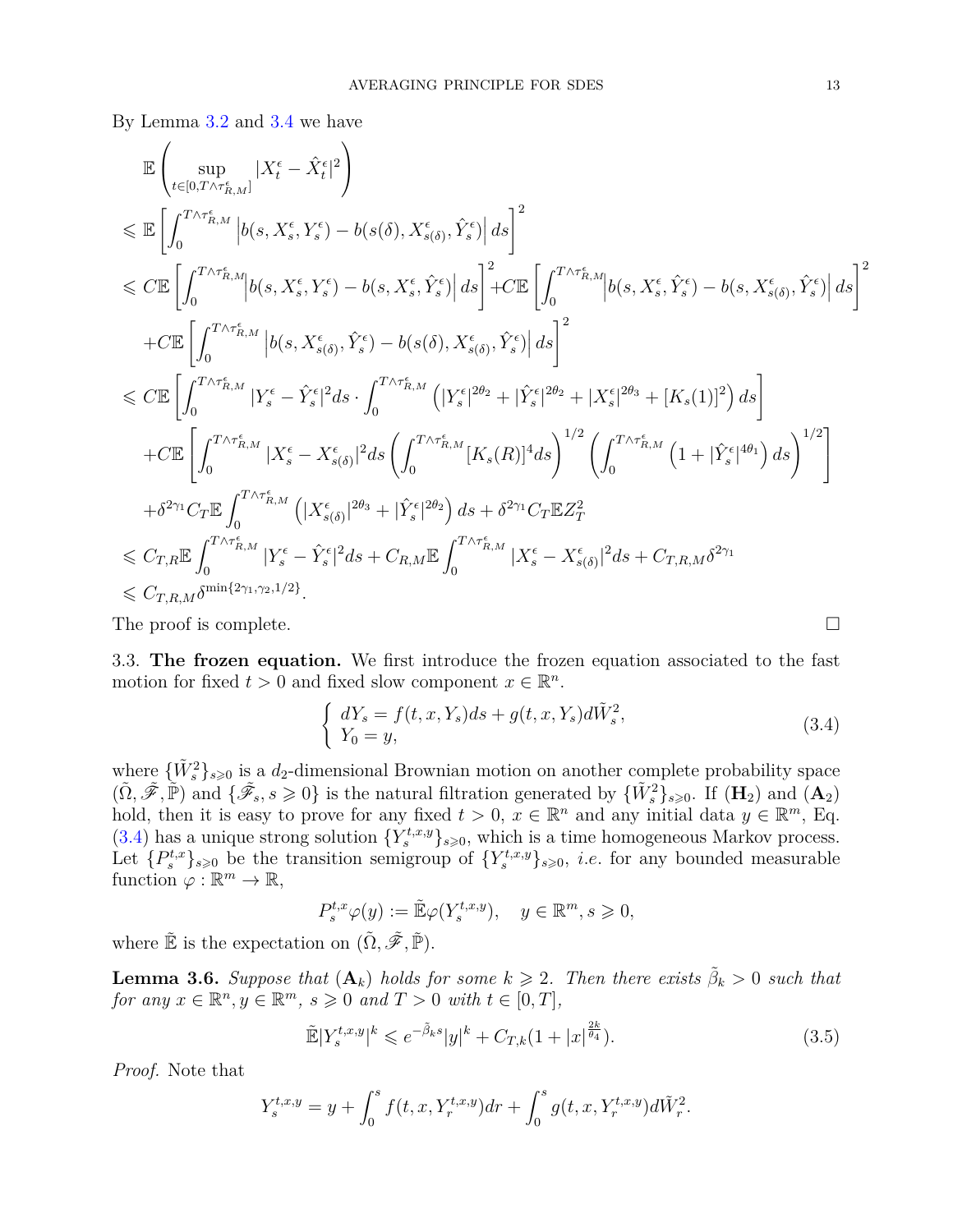By the Itô's formula we have

$$
\tilde{\mathbb{E}}|Y_s^{t,x,y}|^k = k \int_0^s \tilde{\mathbb{E}}\left[ |Y_r^{t,x,y}|^{k-2} \langle f(t,x,Y_r^{t,x,y}), Y_r^{t,x,y} \rangle \right] dr + \frac{k}{2} \int_0^s \tilde{\mathbb{E}}\left[ |Y_r^{t,x,y}|^{k-2} ||g(t,x,Y_r^{t,x,y})||^2 \right] dr \n+ \frac{k(k-2)}{2} \int_0^s \tilde{\mathbb{E}}\left[ |Y_r^{t,x,y}|^{k-4} \cdot | \langle Y_r^{t,x,y}, g(t,x,Y_r^{t,x,y}) \rangle |^2 \right] dr.
$$

Then assumption  $(\mathbf{A}_k)$  yields that there exists  $\tilde{\beta}_k > 0$  such that for any  $t \in [0, T]$ 

$$
\frac{d}{ds}\mathbb{\tilde{E}}|Y_s^{t,x,y}|^k \leq \frac{k}{2}\mathbb{\tilde{E}}\left[|Y_s^{t,x,y}|^{k-2}\left(2\langle f(t,x,Y_s^{t,x,y}),Y_s^{t,x,y}\rangle + (k-1)\|g(t,x,Y_s^{t,x,y})\|^2\right)\right] \leq -\tilde{\beta}_k\mathbb{\tilde{E}}|Y_s^{t,x,y}|^k + C_{T,k}\left(|x|^{\frac{2k}{\theta_4}}+1\right).
$$

Hence, by the comparison theorem we have

$$
\tilde{\mathbb{E}}|Y_s^{t,x,y}|^k \leqslant |y|^k e^{-\tilde{\beta}_k s} + C_{T,k} (1+|x|^{\frac{2k}{\theta_4}}) \int_0^s e^{-\tilde{\beta}_k (s-r)} dr
$$
\n
$$
\leqslant |y|^k e^{-\tilde{\beta}_k s} + C_{T,k} (1+|x|^{\frac{2k}{\theta_4}}).
$$

The proof is complete.

<span id="page-13-2"></span>**Lemma 3.7.** *There exists*  $\beta > 0$  *such that for any*  $t, s \ge 0, x \in \mathbb{R}^n, y_1, y_2 \in \mathbb{R}^m$ ,

$$
\tilde{\mathbb{E}}|Y_s^{t,x,y_1} - Y_s^{t,x,y_2}|^2 \leqslant e^{-\beta s}|y_1 - y_2|^2.
$$

*Proof.* Note that

$$
Y_s^{t,x,y_1} - Y_s^{t,x,y_2} = y_1 - y_2 + \int_0^s f(t, x, Y_r^{t,x,y_1}) - f(t, x, Y_r^{t,x,y_2}) dr + \int_0^s \left[ g(t, x, Y_r^{t,x,y_1}) - g(t, x, Y_r^{t,x,y_2}) \right] d\tilde{W}_r^2.
$$

By Itô's formula we obtain

$$
\tilde{\mathbb{E}}|Y_s^{t,x,y_1} - Y_s^{t,x,y_2}|^2 = \int_0^s \tilde{\mathbb{E}}\left[2\langle f(t,x,Y_r^{t,x,y_1}) - f(t,x,Y_r^{t,x,y_2}), Y_r^{t,x,y_1} - Y_r^{t,x,y_2}\rangle\right]dr \n+ \int_0^s \tilde{\mathbb{E}}\|g(t,x,Y_r^{t,x,y_1}) - g(t,x,Y_r^{t,x,y_2})\|^2 dr.
$$

Then condition [\(2.1\)](#page-3-0) in ( $\mathbf{H}_2$ ) yields that there exist  $\beta > 0$  and  $C \geq 0$  such that

$$
\frac{d}{ds}\mathbb{\tilde{E}}|Y_s^{t,x,y_1} - Y_s^{t,x,y_2}|^2 \leq -\beta \mathbb{\tilde{E}}|Y_s^{t,x,y_1} - Y_s^{t,x,y_2}|^2.
$$

The comparison theorem implies that

$$
\mathbb{E}|Y_s^{t,x,y_1} - Y_s^{t,x,y_2}|^2 \leq e^{-\beta s}|y_1 - y_2|^2.
$$

The proof is complete.  $\Box$ 

<span id="page-13-0"></span>**Proposition 3.8.** *Suppose that*  $(A_k)$  *holds for some*  $k \ge 2$ *. For any*  $t \in [0, T]$ *,*  $x \in \mathbb{R}^n$ *,*  ${P_s^{t,x}}_{s\geqslant0}$  *has a unique invariant measure*  $\mu^{t,x}$ *. Moreover,* 

<span id="page-13-1"></span>
$$
\int_{\mathbb{R}^m} |z|^k \mu^{t,x}(dz) \leq C_{T,k} (1 + |x|^{\frac{2k}{\theta_4}}). \tag{3.6}
$$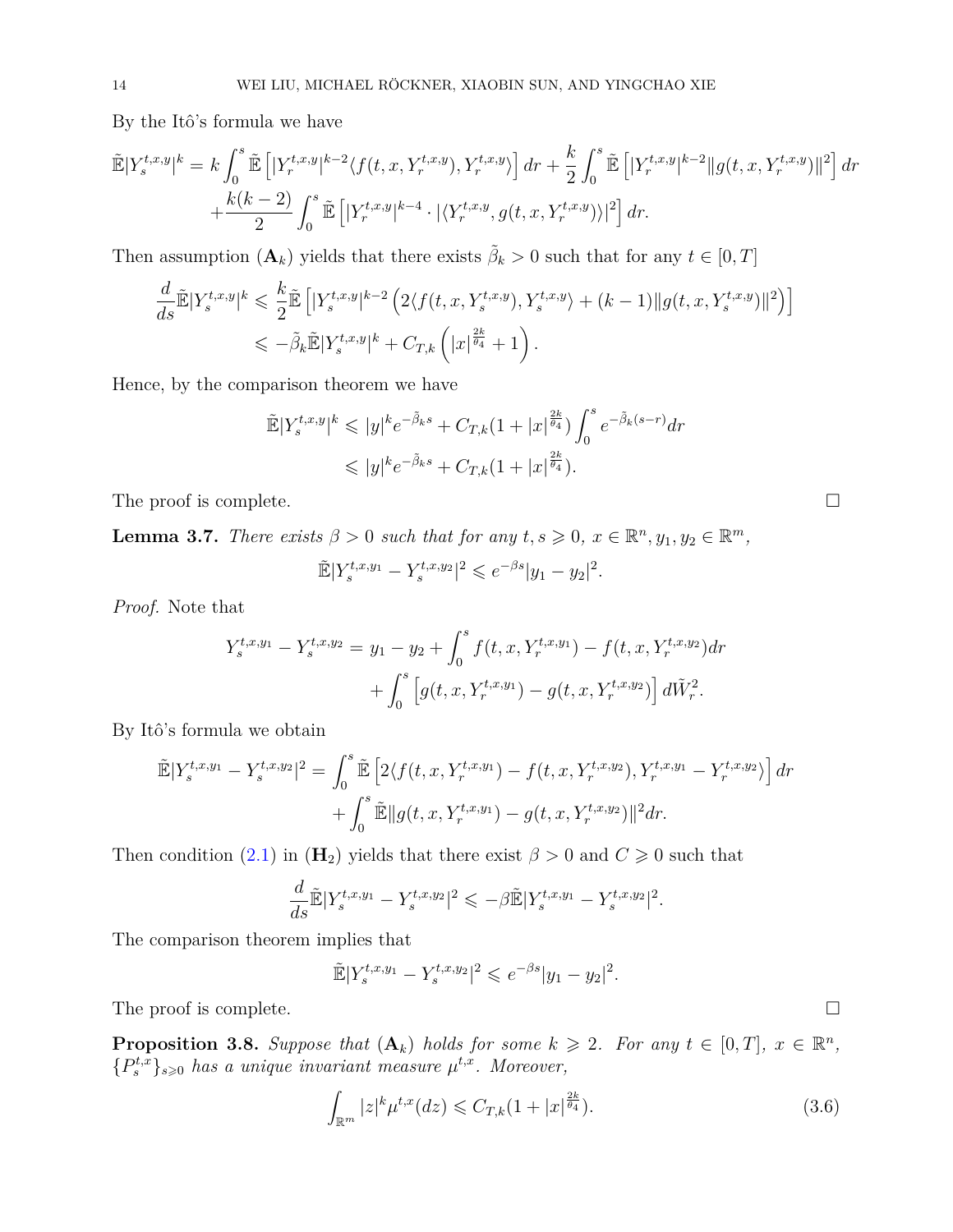*Proof.* We first check [\(3.6\)](#page-13-1). If  $\mu^{t,x}$  is an invariant measure of  $\{P_s^{t,x}\}_{s\geqslant 0}$ , it follows from Lemma [3.6](#page-12-0) that for all *s >* 0

$$
\int_{\mathbb{R}^m} |z|^k \mu^{t,x}(dz) = \int_{\mathbb{R}^m} \tilde{\mathbb{E}} |Y_s^{t,x,z}|^k \mu^{t,x}(dz)
$$
  
\n
$$
\leq \int_{\mathbb{R}^m} \left[ e^{-\tilde{\beta}_k s} |z|^k + C_{T,k} (1 + |x|^{\frac{2k}{\theta_4}}) \right] \mu^{t,x}(dz)
$$
  
\n
$$
= e^{-\tilde{\beta}_k s} \int_{\mathbb{R}^m} |z|^k \mu^{t,x}(dz) + C_{T,k} (1 + |x|^{\frac{2k}{\theta_4}}).
$$

Taking *s* large enough such that  $e^{-\tilde{\beta}_k s} \leq \frac{1}{2}$  $\frac{1}{2}$ , we obtain  $(3.6)$ .

The estimate [\(3.5\)](#page-12-1) and the classical Bogoliubov-Krylov argument imply the existence of invariant measures. For the uniqueness, it is sufficient to prove that for any Lipschitz function  $\varphi(x): \mathbb{R}^m \to \mathbb{R}$  and any invariant measure  $\mu^{t,x}$  we have

$$
\left| P_s^{t,x} \varphi(y) - \int_{\mathbb{R}^m} \varphi(z) \mu^{t,x}(dz) \right| \leqslant C_T Lip(\varphi) e^{-\frac{\beta s}{2}} (1 + |x|^{\frac{2}{\theta_4}} + |y|), \quad s \geqslant 0,
$$

where  $Lip(\varphi) = \sup_{x \neq y} \frac{|\varphi(x) - \varphi(y)|}{|x - y|}$  $\frac{x)-\varphi(y)|}{|x-y|}.$ In fact, by Lemma  $3.7$  and  $(3.6)$ , we have

$$
\left| P_s^{t,x} \varphi(y) - \int_{\mathbb{R}^m} \varphi(z) \mu^{t,x}(dz) \right| \leq \int_{\mathbb{R}^m} \left| \tilde{\mathbb{E}} \varphi(Y_s^{t,x,y}) - \tilde{\mathbb{E}} \varphi(Y_s^{t,x,z}) \right| \mu^{t,x}(dz)
$$
  

$$
\leqslant Lip(\varphi) \int_{\mathbb{R}^m} \tilde{\mathbb{E}} \left| Y_s^{t,x,y} - Y_s^{t,x,z} \right| \mu^{t,x}(dz)
$$
  

$$
\leqslant Lip(\varphi) \int_{\mathbb{R}^m} e^{-\frac{\beta s}{2}} |y - z| \mu^{t,x}(dz)
$$
  

$$
\leqslant C_T Lip(\varphi) e^{-\frac{\beta s}{2}} (1 + |x|^{\frac{2}{\theta_4}} + |y|).
$$

Hence the proof is complete.  $\Box$ 

<span id="page-14-0"></span>**Proposition 3.9.** Suppose that  $(A_{2\theta_2})$  holds. Then for any  $T > 0$ , there exists  $C_T > 0$  such *that any*  $x \in \mathbb{R}^n, y \in \mathbb{R}^m, t \in [0, T]$  *and*  $s \geq 0$ ,

$$
\left| \tilde{\mathbb{E}}b(t, x, Y_s^{t, x, y}) - \int_{\mathbb{R}^m} b(t, x, z) \mu^{t, x}(dz) \right| \leqslant C_T e^{-\frac{\beta s}{2}} \left[ (K_t(1))^2 + 1 + |x|^\theta + |y|^{\theta_2 + 1} \right], \tag{3.7}
$$

 $where \theta = \max\left\{\frac{2\theta_2 + 2}{\theta_1}\right\}$  $\frac{\theta_2+2}{\theta_4}, \frac{\theta_3\theta_4+2}{\theta_4}$  $\frac{\theta_4+2}{\theta_4}, \frac{\theta_3(\theta_2+1)}{\theta_2}$  $\frac{\theta_2+1}{\theta_2}$ .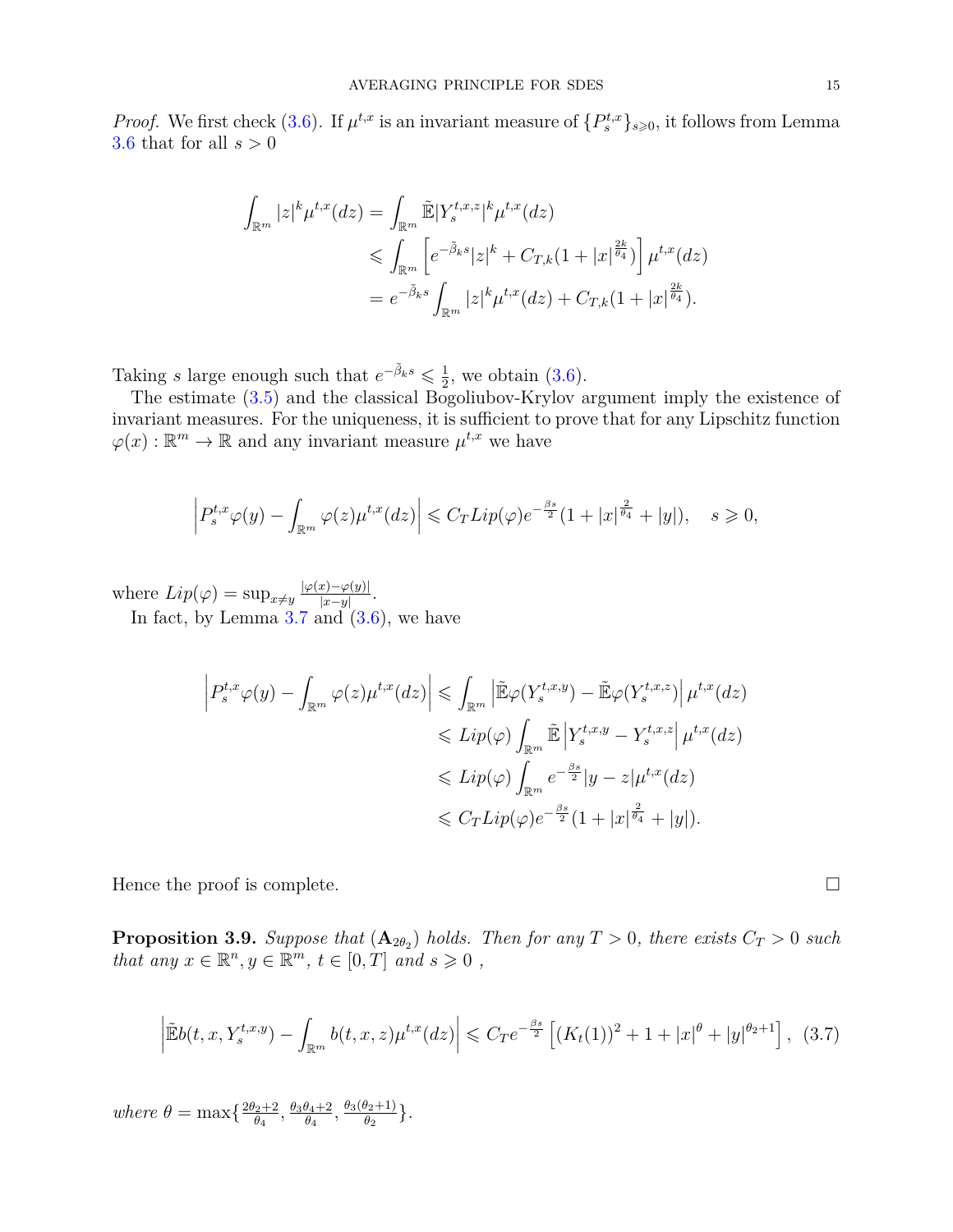*Proof.* By Lemma [3.6](#page-12-0) and [3.7](#page-13-2) and Proposition [3.8,](#page-13-0) for any  $s \geq 0$  we have

$$
\begin{split}\n&= \left| \tilde{\mathbb{E}}b(t,x,Y_s^{t,x,y}) - \int_{\mathbb{R}^m} b(t,x,z)\mu^{t,x}(dz) \right| \\
&= \left| \int_{\mathbb{R}^m} \tilde{\mathbb{E}}b(t,x,Y_s^{t,x,y}) - \tilde{\mathbb{E}}b(t,x,Y_s^{t,x,z})\mu^{t,x}(dz) \right| \\
&\leq C_T \int_{\mathbb{R}^m} \tilde{\mathbb{E}} \left[ \left| Y_s^{t,x,y} - Y_s^{t,x,z} \right| (|Y_s^{t,x,y}|^{\theta_2} + |Y_s^{t,x,z}|^{\theta_2} + |x|^{\theta_3} + K_t(1)) \right] \mu^{t,x}(dz) \\
&\leq C \int_{\mathbb{R}^m} \left[ \tilde{\mathbb{E}} \left( \left| Y_s^{t,x,y} - Y_s^{t,x,z} \right|^2 \right) \right]^{1/2} \left[ \tilde{\mathbb{E}} \left( |Y_s^{t,x,y}|^{2\theta_2} + |Y_s^{t,x,z}|^{2\theta_2} + |x|^{2\theta_3} + [K_t(1)]^2 \right) \right]^{1/2} \mu^{t,x}(dz) \\
&\leq C e^{-\frac{\beta s}{2}} \int_{\mathbb{R}^m} |z-y| \left[ |z|^{\theta_2} + |y|^{\theta_2} + |x|^{\frac{2\theta_2}{\theta_4}} + |x|^{\theta_3} + K_t(1) + 1 \right] \mu^{t,x}(dz) \\
&\leq C_T e^{-\frac{\beta s}{2}} \left[ K_t(1)(|x|^{2/\theta_4} + |y| + 1) + |x|^{\theta} + |y|^{\theta_2+1} \right] \\
&\leq C_T e^{-\frac{\beta s}{2}} \left[ (K_t(1))^2 + 1 + |x|^{\theta} + |y|^{\theta_2+1} \right],\n\end{split}
$$

where  $\theta = \max\left\{\frac{2\theta_2 + 2}{\theta_1}\right\}$  $\frac{\theta_2+2}{\theta_4}, \frac{\theta_3\theta_4+2}{\theta_4}$  $\frac{\theta_4+2}{\theta_4}, \frac{\theta_3(\theta_2+1)}{\theta_2}$  $\frac{\theta_2+1}{\theta_2}$ . The proof is complete.

<span id="page-15-0"></span>**Lemma 3.10.** *Suppose that*  $(A_{2\alpha_2})$  *holds. Then for any*  $T > 0$ *, there exists a constant*  $C_T > 0$  *such that for all*  $x_1, x_2 \in \mathbb{R}^n$ ,  $y \in \mathbb{R}^m$ ,  $t_1, t_2 \in [0, T]$  *and*  $s \geq 0$ ,

$$
\widetilde{\mathbb{E}}|Y_s^{t_1,x_1,y}-Y_s^{t_2,x_2,y}|^2 \leqslant C_T(1+|x_1|^{2\alpha_1}+|x_2|^{\max\{\frac{4\alpha_2}{\theta_4},2\alpha_1\}}+|y|^{2\alpha_2})\left(|x_1-x_2|^2+|t_1-t_2|^{2\gamma_2}\right).
$$

*Proof.* Note that

$$
Y_s^{t_1,x_1,y} - Y_s^{t_2,x_2,y} = \int_0^s f(t_1, x_1, Y_r^{t_1,x_1,y}) - f(t_2, x_2, Y_r^{t_2,x_2,y}) dr + \int_0^s g(t_1, x_1, Y_r^{t_1,x_1,y}) - g(t_2, x_2, Y_r^{t_2,x_2,y}) d\tilde{W}_r^2.
$$

By Itô's formula we have

$$
\tilde{\mathbb{E}}|Y_s^{t_1,x_1,y} - Y_s^{t_2,x_2,y}|^2
$$
\n  
\n
$$
= \int_0^s \tilde{\mathbb{E}} \left[ 2 \langle f(t_1, x_1, Y_r^{t_1,x_1,y}) - f(t_2, x_2, Y_r^{t_2,x_2,y}), Y_r^{t_1,x_1,y} - Y_r^{t_2,x_2,y} \rangle \right.
$$
\n
$$
+ \|g(t_1, x_1, Y_r^{t_1,x_1,y}) - g(t_2, x_2, Y_r^{t_2,x_2,y})\|^2 \right] dr
$$
\n  
\n
$$
= \int_0^s \tilde{\mathbb{E}} \left[ 2 \langle f(t_1, x_1, Y_r^{t_1,x_1,y}) - f(t_1, x_1, Y_r^{t_2,x_2,y}), Y_r^{t_1,x_1,y} - Y_r^{t_2,x_2,y} \rangle \right.
$$
\n
$$
+ \|g(t_1, x_1, Y_r^{t_1,x_1,y}) - g(t_1, x_1, Y_r^{t_2,x_2,y})\|^2 \right] dr
$$
\n  
\n
$$
+ \int_0^s \tilde{\mathbb{E}} \left[ 2 \langle f(t_1, x_1, Y_r^{t_2,x_2,y}) - f(t_2, x_2, Y_r^{t_2,x_2,y}), Y_r^{t_1,x_1,y} - Y_r^{t_2,x_2,y} \rangle \right] dr
$$
\n  
\n
$$
+ \int_0^s \tilde{\mathbb{E}} \left[ g(t_1, x_1, Y_r^{t_2,x_2,y}) - g(t_2, x_2, Y_r^{t_2,x_2,y}) \right]^2 dr
$$
\n  
\n
$$
+ \int_0^s \tilde{\mathbb{E}} \left[ 2 \langle g(t_1, x_1, Y_r^{t_1,x_1,y}) - g(t_1, x_1, Y_r^{t_2,x_2,y}), g(t_1, x_1, Y_r^{t_2,x_2,y}) - g(t_2, x_2, Y_r^{t_2,x_2,y}) \rangle \right] dr
$$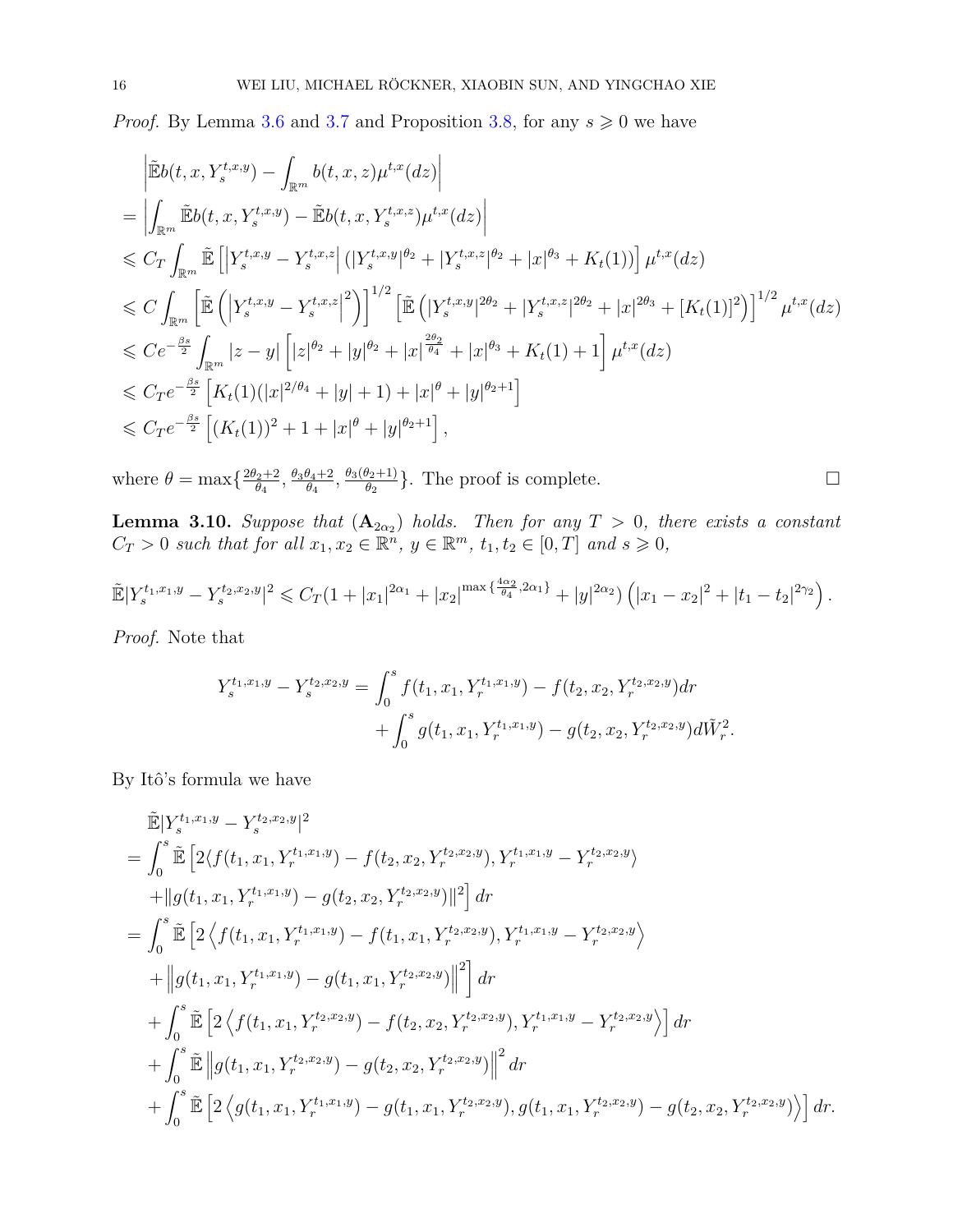Then by Young's inequality and  $(2.1)$ , there exists  $\beta > 0$  such that

$$
\frac{d}{ds}\mathbb{E}|Y_s^{t_1,x_1,y} - Y_s^{t_2,x_2,y}|^2
$$
\n
$$
\leq -\beta \mathbb{E}\left|Y_s^{t_1,x_1,y} - Y_s^{t_2,x_2,y}\right|^2 + C_T(|x_1 - x_2|^2 + |t_1 - t_2|^{2\gamma_2})
$$
\n
$$
+ C_T \mathbb{E}\left[\left|Y_s^{t_1,x_1,y} - Y_s^{t_2,x_2,y}\right|(|x_1 - x_2| + |t_1 - t_2|^{2\gamma_2})\right]
$$
\n
$$
+ C_T \mathbb{E}\left[(1 + |Y_s^{t_2,x_2,y}|^{\alpha_2} + |x_1|^{\alpha_1} + |x_2|^{\alpha_1})\left|Y_s^{t_1,x_1,y} - Y_s^{t_2,x_2,y}\right|\right] (|x_1 - x_2| + |t_1 - t_2|^{2\gamma_2})
$$
\n
$$
\leq -\frac{\beta}{2} \mathbb{E}\left|Y_s^{t_1,x_1,y} - Y_s^{t_2,x_2,y}\right|^2 + C_T \mathbb{E}\left(1 + |Y_s^{t_2,x_2,y}|^{2\alpha_2} + |x_1|^{2\alpha_1} + |x_2|^{2\alpha_1}\right) \left(|x_1 - x_2|^2 + |t_1 - t_2|^{2\gamma_2}\right)
$$
\n
$$
\leq -\frac{\beta}{2} \mathbb{E}\left|Y_s^{t_1,x_1,y} - Y_s^{t_2,x_2,y}\right|^2 + C_T(1 + |x_1|^{2\alpha_1} + |x_2|^{\max{\frac{4\alpha_2}{\theta_4},2\alpha_1}} + |y|^{2\alpha_2})\left(|x_1 - x_2|^2 + |t_1 - t_2|^{2\gamma_2}\right).
$$
\nHence, the comparison theorem yields that

Hence, the comparison theorem yields that

 $\tilde{\mathbb{E}}|Y_t^{x_1,y}-Y_t^{x_2,y}|^2 \leqslant C_T(1+|x_1|^{2\alpha_1}+|x_2|^{\max{\{\frac{4\alpha_2}{\theta_4},2\alpha_1\}}}+|y|^{2\alpha_2})\left(|x_1-x_2|^2+|t_1-t_2|^{2\gamma_2}\right).$ The proof is complete.  $\Box$ 

3.4. **The averaged equation.** Now we introduce the following averaged equation

<span id="page-16-0"></span>
$$
\begin{cases}\n d\bar{X}_t = \bar{b}(t, \bar{X}_t)dt + \sigma(t, \bar{X}_t)dW_t^1, \\
 \bar{X}_0 = x \in \mathbb{R}^n.\n\end{cases} \tag{3.8}
$$

Here

$$
\bar{b}(t,x) = \int_{\mathbb{R}^m} b(t,x,y) \mu^{t,x}(dy),
$$

where  $\mu^{t,x}$  is the unique invariant measure for Eq.[\(3.4\)](#page-9-1).

The following lemma gives the existence, uniqueness and uniformly estimates of solutions for Eq. [\(3.8\)](#page-16-0). The proof will be presented in the Appendix.

<span id="page-16-2"></span>**Lemma 3.11.** *Suppose that*  $(A_{\tilde{\theta}})$  *holds with*  $\tilde{\theta} = \max\{2\theta_2, \theta_1, \theta_4, 2\alpha_2\}$ *. Then* Eq.[\(3.8\)](#page-16-0) has a *unique solution. Furthermore, for any*  $x \in \mathbb{R}^n$ ,  $p \geqslant 2$  *and*  $T > 0$ ,

<span id="page-16-3"></span>
$$
\mathbb{E}\left(\sup_{t\in[0,T]}|\bar{X}_t|^p\right) \leqslant C_{T,p}(1+|x|^p),\tag{3.9}
$$

*where CT,p is some positive constant.*

3.5. **The Proof of the main result.** In this part, we intend to give a complete proof for our main result, *i.e.* the slow component process  $X_t^{\epsilon}$  converges strongly to the solution  $\bar{X}_t$ of the averaged equation. We first estimate the error between the auxiliary process  $\hat{X}_{t}^{\epsilon}$  and the solution  $\bar{X}_t$  of the averaged equation before a stopping time.

<span id="page-16-1"></span>**Lemma 3.12.** *Assume either*  $(H_1)$  *with*  $\lambda_1 = 0$  *and*  $(A_{\tilde{\theta}_1})$  *hold or*  $(H_1)$  *with*  $\lambda_1 > 0$  *and*  $(\mathbf{A}_k)$  *with some*  $k > \tilde{\theta}_2$  *hold, where*  $\tilde{\theta}_1 = \max\{\theta_1, 2\theta_2 + 2, 2\theta_6, 4\alpha_2\}$  *and*  $\tilde{\theta}_2 = \max\{\theta_1, 2\theta_2 + 2, 2\theta_4\}$  $2, 2\theta_6, \theta_5\theta_4, 4\alpha_2, 2\alpha_1\theta_4$ *. Then for any*  $T > 0$ ,  $R \ge R_0$  and  $M > 0$ , there exists a constant  $C_{T,R,M,x,y} > 0$  *such that* 

$$
\mathbb{E}\left(\sup_{t\in[0,T\wedge\tilde{\tau}_{R,M}^\epsilon]}|\hat{X}_t^\epsilon-\bar{X}_t|^2\right)\leqslant C_{T,R,M,x,y}\left(\frac{\epsilon}{\delta}+\delta^\gamma\right),
$$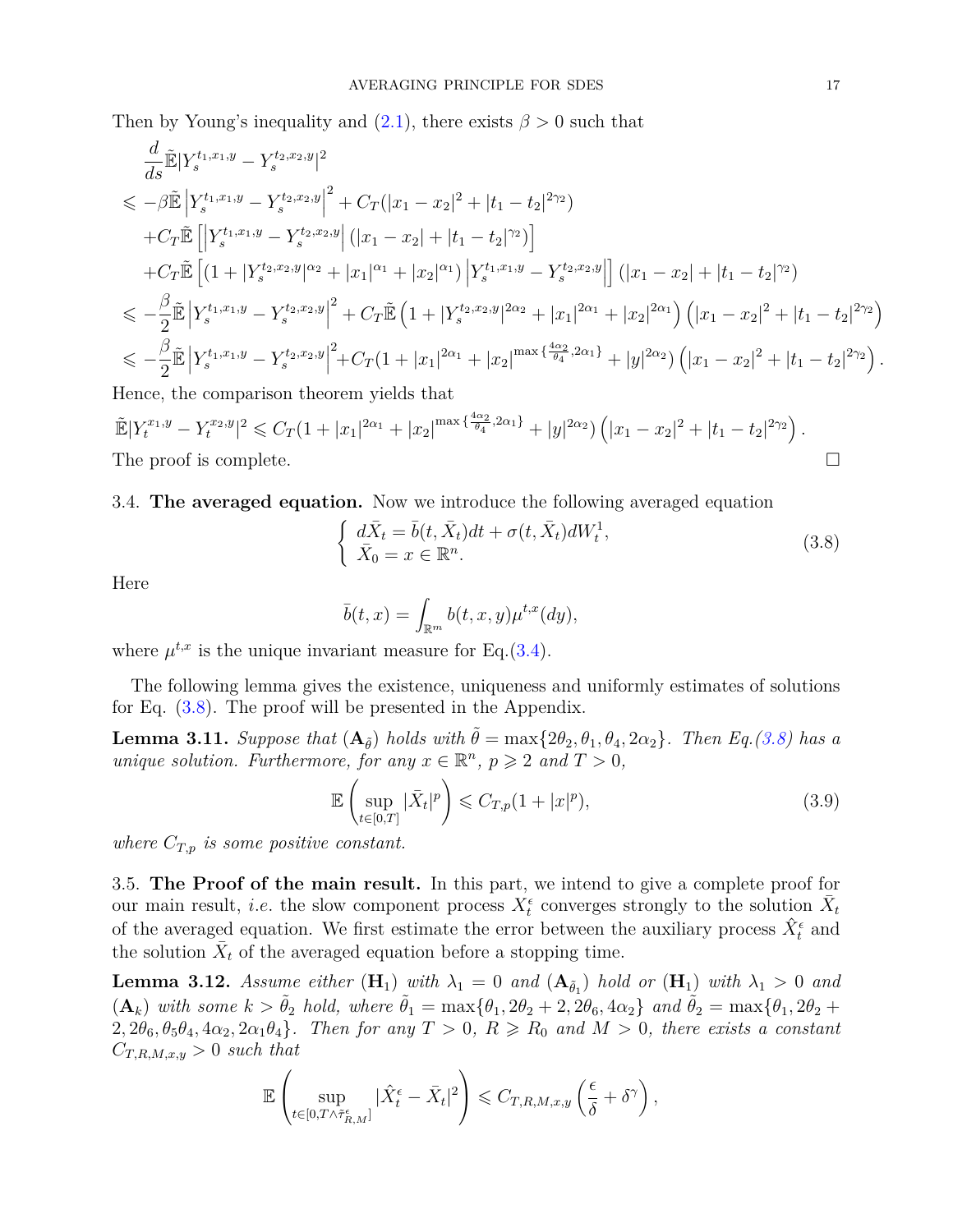*where*  $\tilde{\tau}_{R,M}^{\epsilon} := \inf\{t \geq 0 : |\bar{X}_t| \geq R\} \wedge \tau_{R,M}^{\epsilon}$  *and*  $\gamma = \min\{2\gamma_1, \gamma_2, 1/2\}.$ 

*Proof.* Recall that

$$
\hat{X}_t^{\epsilon} - \bar{X}_t = \int_0^t \left[ b(s(\delta), X_{s(\delta)}^{\epsilon}, \hat{Y}_s^{\epsilon}) - \bar{b}(s, \bar{X}_s) \right] ds + \int_0^t \left[ \sigma(s, X_s^{\epsilon}) - \sigma(s, \bar{X}_s) \right] dW_s^1
$$
\n
$$
= \int_0^t \left[ b(s(\delta), X_{s(\delta)}^{\epsilon}, \hat{Y}_s^{\epsilon}) - \bar{b}(s(\delta), X_{s(\delta)}^{\epsilon}) \right] ds + \int_0^t \left[ \bar{b}(s(\delta), X_{s(\delta)}^{\epsilon}) - \bar{b}(s, X_{s(\delta)}^{\epsilon}) \right] ds
$$
\n
$$
+ \int_0^t \left[ \bar{b}(s, X_{s(\delta)}^{\epsilon}) - \bar{b}(s, X_s^{\epsilon}) \right] ds + \int_0^t \left[ \bar{b}(s, X_s^{\epsilon}) - \bar{b}(s, \bar{X}_s) \right] ds
$$
\n
$$
+ \int_0^t \left[ \sigma(s, X_s^{\epsilon}) - \sigma(s, \bar{X}_s) \right] dW_s^1.
$$

Then it is easy to see that

<span id="page-17-0"></span>
$$
\mathbb{E}\left(\sup_{t\in[0,T\wedge\tilde{\tau}_{R,M}^{\epsilon}]}|\hat{X}_{t}^{\epsilon}-\bar{X}_{t}|^{2}\right) \n\leq C\mathbb{E}\left[\sup_{t\in[0,T\wedge\tilde{\tau}_{R,M}^{\epsilon}]}|\int_{0}^{t}b(s(\delta),X_{s(\delta)}^{\epsilon},\hat{Y}_{s}^{\epsilon})-\bar{b}(s(\delta),X_{s(\delta)}^{\epsilon})ds|\right]^{2} \n+\mathbb{E}\left[\int_{0}^{T\wedge\tilde{\tau}_{R,M}^{\epsilon}}|\bar{b}(s(\delta),X_{s(\delta)}^{\epsilon})-\bar{b}(s,X_{s(\delta)}^{\epsilon})|\,ds\right]^{2} \n+\mathbb{E}\left[\int_{0}^{T\wedge\tilde{\tau}_{R,M}^{\epsilon}}|\bar{b}(s,X_{s(\delta)}^{\epsilon})-\bar{b}(s,X_{s}^{\epsilon})|\,ds\right]^{2} + \mathbb{E}\left[\int_{0}^{T\wedge\tilde{\tau}_{R,M}^{\epsilon}}|\bar{b}(s,X_{s}^{\epsilon})-\bar{b}(s,\bar{X}_{s})|\,ds\right]^{2} \n+ C\mathbb{E}\int_{0}^{T\wedge\tilde{\tau}_{R,M}^{\epsilon}}\|\sigma(s,X_{s}^{\epsilon})-\sigma(s,\bar{X}_{s})\|^{2}ds \n:=\sum_{i=1}^{5}I_{i}(T).
$$
\n(3.10)

For  $I_2(T)$ , for  $t_1, t_2 \in [0, T]$  and  $x \in \mathbb{R}^n$ , we have

$$
|\bar{b}(t_1, x) - \bar{b}(t_2, x)| = \left| \int_{\mathbb{R}^m} b(t_1, x, z) \mu^{t_1, x}(dz) - \int_{\mathbb{R}^m} b(t_2, x, z) \mu^{t_2, x}(dz) \right|
$$
  
\n
$$
= \left| \int_{\mathbb{R}^m} b(t_1, x, z) \mu^{t_1, x}(dz) - \tilde{\mathbb{E}}b(t_1, x, Y_s^{t_1, x, 0}) \right|
$$
  
\n
$$
+ \left| \tilde{\mathbb{E}}b(t_2, x, Y_s^{t_2, x, 0}) - \int_{\mathbb{R}^m} b(t_2, x, z) \mu^{t_2, x}(dz) \right|
$$
  
\n
$$
+ \left| \tilde{\mathbb{E}}b(t_1, x, Y_s^{t_1, x, 0}) - \tilde{\mathbb{E}}b(t_2, x, Y_s^{t_2, x, 0}) \right|.
$$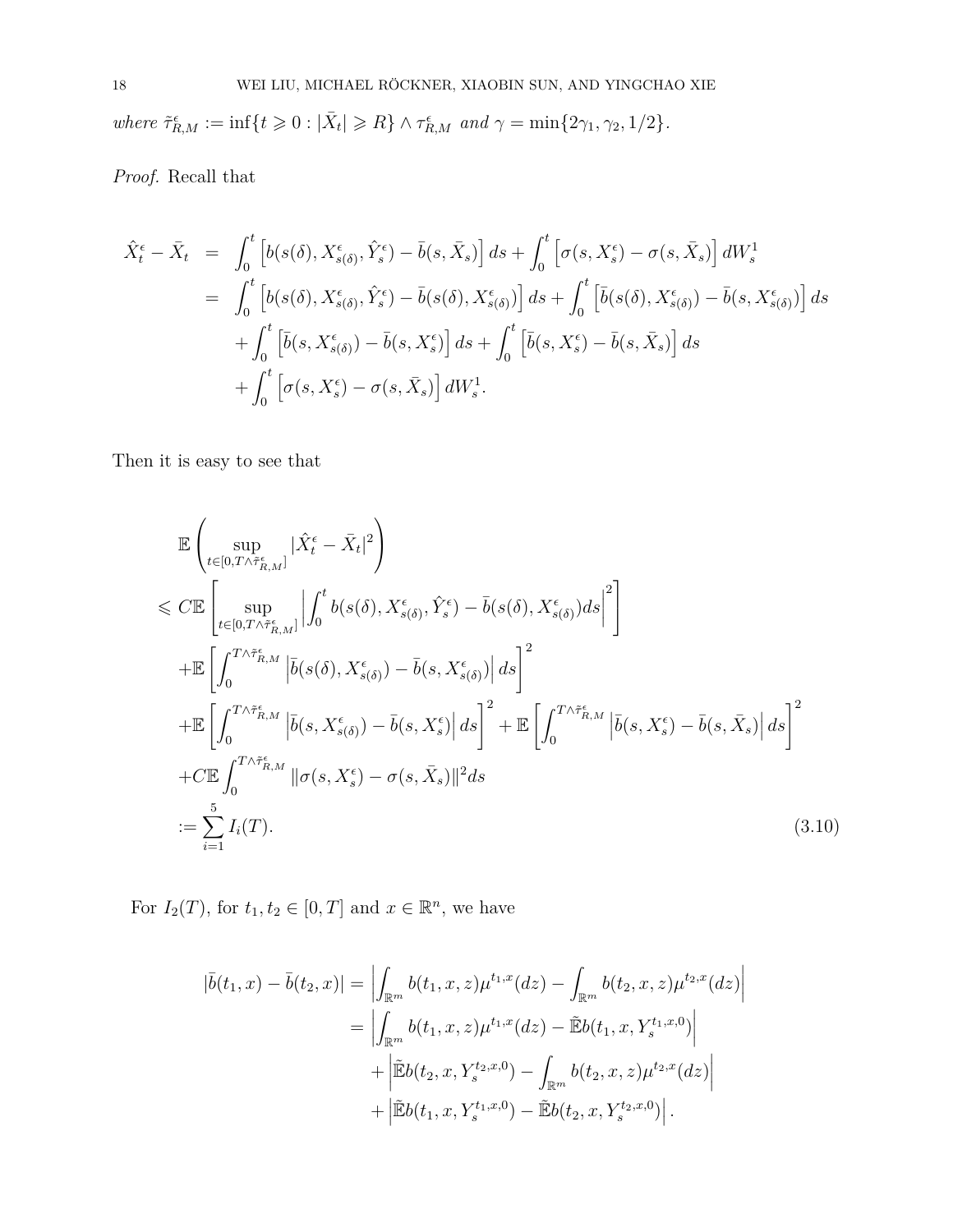Then Proposition [3.9](#page-14-0) and Lemma [3.10](#page-15-0) imply that

$$
|\bar{b}(t_1, x) - \bar{b}(t_2, x)| \leq C_T e^{-\frac{\beta s}{2}} \left[ (K_{t_1}(1))^2 + (K_{t_2}(1))^2 + |x|^{\theta} + 1 \right]
$$
  
+  $\tilde{\mathbb{E}} \left[ |Y_s^{t_1, x, 0} - Y_s^{t_2, x, 0}| (K_{t_1}(1) + |x|^{\theta_3} + |Y_s^{t_1, x, 0}|^{\theta_2} + |Y_s^{t_2, x, 0}|^{\theta_2}) \right]$   
+  $|t_1 - t_2|^{\gamma_1} \tilde{\mathbb{E}} \left( |x|^{\theta_3} + |Y_s^{t_2, x, 0}|^{\theta_2} + Z_T \right)$   
 $\leq C_T e^{-\frac{\beta s}{2}} \left[ (K_{t_1}(1))^2 + (K_{t_2}(1))^2 + |x|^{\theta} + 1 \right]$   
+  $\tilde{\mathbb{E}} \left[ |Y_s^{t_1, x, 0} - Y_s^{t_2, x, 0}| (K_{t_1}(1) + |x|^{\theta_3} + |Y_s^{t_1, x, 0}|^{\theta_2} + |Y_s^{t_2, x, 0}|^{\theta_2}) \right]$   
+  $|t_1 - t_2|^{\gamma_1} \tilde{\mathbb{E}} \left( |x|^{\theta_3} + |Y_s^{t_2, x, 0}|^{\theta_2} + Z_T \right)$   
 $\leq C_T e^{-\frac{\beta s}{2}} \left[ (K_{t_1}(1))^2 + (K_{t_2}(1))^2 + |x|^{\theta} + 1 \right]$   
+  $C_T |t_1 - t_2|^{\gamma_2} \left[ (1 + |x|^{\frac{2\alpha_2}{\theta_4} \vee \alpha_1}) (K_{t_1}(1) + |x|^{\theta_3 \vee \frac{2\theta_2}{\theta_4}}) \right]$   
+  $C_T |t_1 - t_2|^{\gamma_1} \left( |x|^{\theta_3 \vee \frac{2\theta_2}{\theta_4}} + Z_T \right).$ 

Then letting  $s\to\infty,$  there exits  $\tilde\theta>0$  such that

$$
|\bar{b}(t_1,x) - \bar{b}(t_2,x)| \leq C_T \left[ (K_{t_1}(1))^2 + |x|^{\tilde{\theta}} + Z_T \right] |t_1 - t_2|^{\gamma_1 \wedge \gamma_2},
$$

which implies that

$$
I_2(T) \leq C\delta^{2(\gamma_1 \wedge \gamma_2)} \mathbb{E} \left[ \int_0^{T\wedge \tilde{\tau}_{R,M}^{\epsilon}} \left( (K_s(1))^2 + |X_{s(\delta)}^{\epsilon}|^{\tilde{\theta}} + Z_T \right) ds \right]^2
$$
  

$$
\leq C_{T,R} \delta^{2(\gamma_1 \wedge \gamma_2)}.
$$
 (3.11)

For  $I_3(T)$ , note that for any  $|x_i| \le R$ ,  $i = 1, 2$ ,

$$
|\bar{b}(t,x_1)-\bar{b}(t,x_2)|\leq \bar{K}_t(R)|x_1-x_2|^2,
$$

where  $\bar{K}_t(R) = C_{t,R}[K_t(R) + K_t(1) + 1]$  (see [\(5.2\)](#page-26-0) below for a detailed proof). Then we have

$$
I_3(T) \leq \mathbb{E}\left[\int_0^{T\wedge\tilde{\tau}_{R,M}^{\epsilon}} [\bar{K}_s(R)]^2 ds \int_0^{T\wedge\tilde{\tau}_{R,M}^{\epsilon}} |X_{s(\delta)}^{\epsilon} - X_s^{\epsilon}|^2 ds\right]
$$
  

$$
\leq C_{T,R,M} \mathbb{E}\left[\int_0^{T\wedge\tilde{\tau}_{R,M}^{\epsilon}} \left|X_{s(\delta)}^{\epsilon} - X_s^{\epsilon}\right|^2 ds\right].
$$
 (3.12)

For  $I_4(T)$ , we have

$$
I_4(T) \leq \mathbb{E}\left[\int_0^{T\wedge\tilde{\tau}_{R,M}^{\epsilon}} [\bar{K}_s(R)]^2 ds \int_0^{T\wedge\tilde{\tau}_{R,M}^{\epsilon}} |X_s^{\epsilon} - \bar{X}_s|^2 ds\right]
$$
  
\n
$$
\leq C_{T,R,M} \mathbb{E}\left[\int_0^{T\wedge\tilde{\tau}_{R,M}^{\epsilon}} \left|X_s^{\epsilon} - \bar{X}_s\right|^2 ds\right]
$$
  
\n
$$
\leq C_{T,R,M} \mathbb{E}\left(\sup_{t\in[0,T\wedge\tilde{\tau}_{R,M}^{\epsilon}]} |X_t^{\epsilon} - \hat{X}_t^{\epsilon}|^2\right) + C_{T,R,M} \mathbb{E}\int_0^{T\wedge\tilde{\tau}_{R,M}^{\epsilon}} |\hat{X}_t^{\epsilon} - \bar{X}_t|^2 dt. \quad (3.13)
$$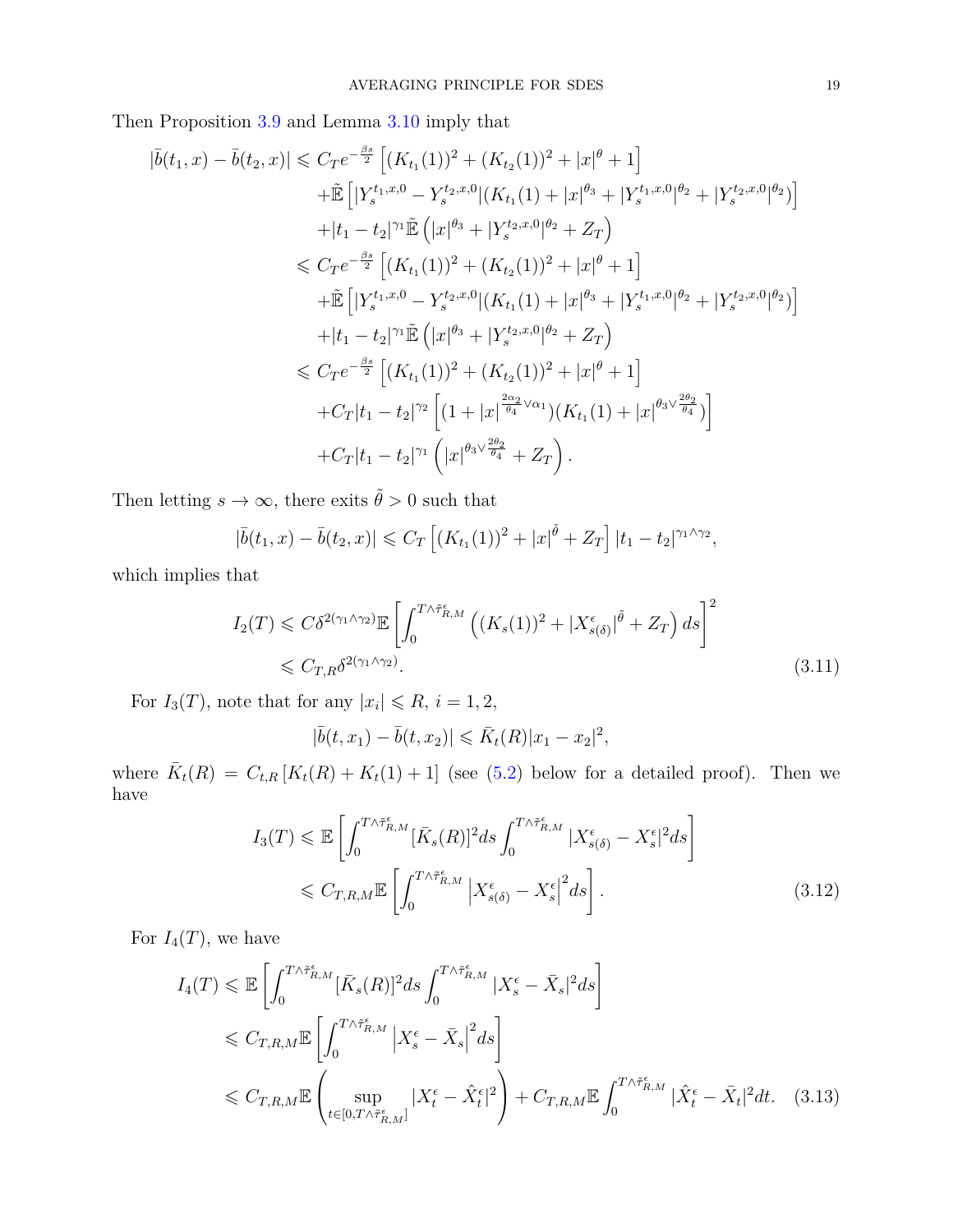For  $I_5(T)$ , it follows that

<span id="page-19-0"></span>
$$
I_{5}(T) \leq \mathbb{E}\left\{\int_{0}^{T\wedge\tilde{\tau}_{R,M}^{\epsilon}} [\bar{K}_{s}(R)]^{2}ds\left[\int_{0}^{T\wedge\tilde{\tau}_{R,M}^{\epsilon}} |X_{s}^{\epsilon} - \bar{X}_{s}|^{4}ds\right]^{1/2}\right\}
$$
  

$$
\leq C_{T,R,M}\mathbb{E}\left(\sup_{t\in[0,T\wedge\tilde{\tau}_{R,M}^{\epsilon}]} |X_{t}^{\epsilon} - \hat{X}_{t}^{\epsilon}|^{2}\right) + \frac{1}{2}\mathbb{E}\left(\sup_{t\in[0,T\wedge\tilde{\tau}_{R,M}^{\epsilon}]} |\hat{X}_{t}^{\epsilon} - \bar{X}_{t}|^{2}\right)
$$

$$
+ C_{T,R,M}\mathbb{E}\int_{0}^{T\wedge\tilde{\tau}_{R,M}^{\epsilon}} |\hat{X}_{t}^{\epsilon} - \bar{X}_{t}|^{2}dt.
$$
 (3.14)

By  $(3.10)-(3.14)$  $(3.10)-(3.14)$  $(3.10)-(3.14)$ , we get

<span id="page-19-1"></span>
$$
\mathbb{E}\left(\sup_{t\in[0,T\wedge\tilde{\tau}_{R,M}^{\epsilon}]}|\hat{X}_{t}^{\epsilon}-\bar{X}_{t}|^{2}\right) \n\leq C_{T,R,M}\mathbb{E}\left(\sup_{t\in[0,T\wedge\tilde{\tau}_{R,M}^{\epsilon}]}|X_{t}^{\epsilon}-\hat{X}_{t}^{\epsilon}|^{2}\right)+C_{T,R,M}\mathbb{E}\left[\int_{0}^{T\wedge\tilde{\tau}_{R,M}^{\epsilon}}\left|X_{s(\delta)}^{\epsilon}-X_{s}^{\epsilon}\right|^{2}ds\right] \n+C_{T,R,M}\mathbb{E}\int_{0}^{T\wedge\tilde{\tau}_{R,M}^{\epsilon}}|\hat{X}_{t}^{\epsilon}-\bar{X}_{t}|^{2}dt+C_{T,R,M}\delta^{2(\gamma_{1}\wedge\gamma_{2})}+I_{1}(T).
$$
\n(3.15)

Next, we intend to estimate the term  $I_1(T)$ . Note that

$$
\begin{split}\n&\left|\int_{0}^{t}\left[b(s(\delta), X_{s(\delta)}^{\epsilon}, \hat{Y}_{s}^{\epsilon}) - \bar{b}(s(\delta), X_{s(\delta)}^{\epsilon})\right]ds\right|^{2} \\
&= \left|\sum_{k=0}^{\left[t/\delta\right]-1} \int_{k\delta}^{(k+1)\delta} \left[b(k\delta, X_{k\delta}^{\epsilon}, \hat{Y}_{s}^{\epsilon}) - \bar{b}(k\delta, X_{k\delta}^{\epsilon})\right]ds + \int_{t(\delta)}^{t}\left[b(t(\delta), X_{t(\delta)}^{\epsilon}, \hat{Y}_{s}^{\epsilon}) - \bar{b}(t(\delta), X_{t(\delta)}^{\epsilon})\right]ds\right|^{2} \\
&\leq 2[t/\delta] \sum_{k=0}^{\left[t/\delta\right]-1} \left|\int_{k\delta}^{(k+1)\delta} \left[b(k\delta, X_{k\delta}^{\epsilon}, \hat{Y}_{s}^{\epsilon}) - \bar{b}(k\delta, X_{k\delta}^{\epsilon})\right]ds\right|^{2} \\
&+ 2\left|\int_{t(\delta)}^{t}\left[b(t(\delta), X_{t(\delta)}^{\epsilon}, \hat{Y}_{s}^{\epsilon}) - \bar{b}(t(\delta), X_{t(\delta)}^{\epsilon})\right]ds\right|^{2} \\
&:= I_{11}(t) + I_{12}(t).\n\end{split} \tag{3.16}
$$

For  $I_{12}(t)$ , by Lemma [3.3,](#page-9-2) we easily deduce that

$$
\mathbb{E}\left[\sup_{t\in[0,T\wedge\tilde{\tau}_{R,M}^{\epsilon}]}I_{12}(t)\right] \leq \delta \mathbb{E}\left[\sup_{t\in[0,T\wedge\tilde{\tau}_{R,M}^{\epsilon}]} \int_{t(\delta)}^{t} [K_{t(\delta)}(1)]^{2} + |X_{t(\delta)}^{\epsilon}|^{2\theta_{5}} + |\hat{Y}_{s}^{\epsilon}|^{2\theta_{6}})ds\right]
$$
  

$$
\leq \delta \left[\sup_{t\in[0,T]} \mathbb{E}[K_{t}(1)]^{2} + R^{2\theta_{5}} + \int_{0}^{T} \mathbb{E}|\hat{Y}_{s}^{\epsilon}|^{2\theta_{6}}ds\right]
$$
  

$$
\leq C_{T,R,M}(|x|^{\frac{4\theta_{6}}{\theta_{4}}} + |y|^{2\theta_{6}} + 1)\delta.
$$
 (3.17)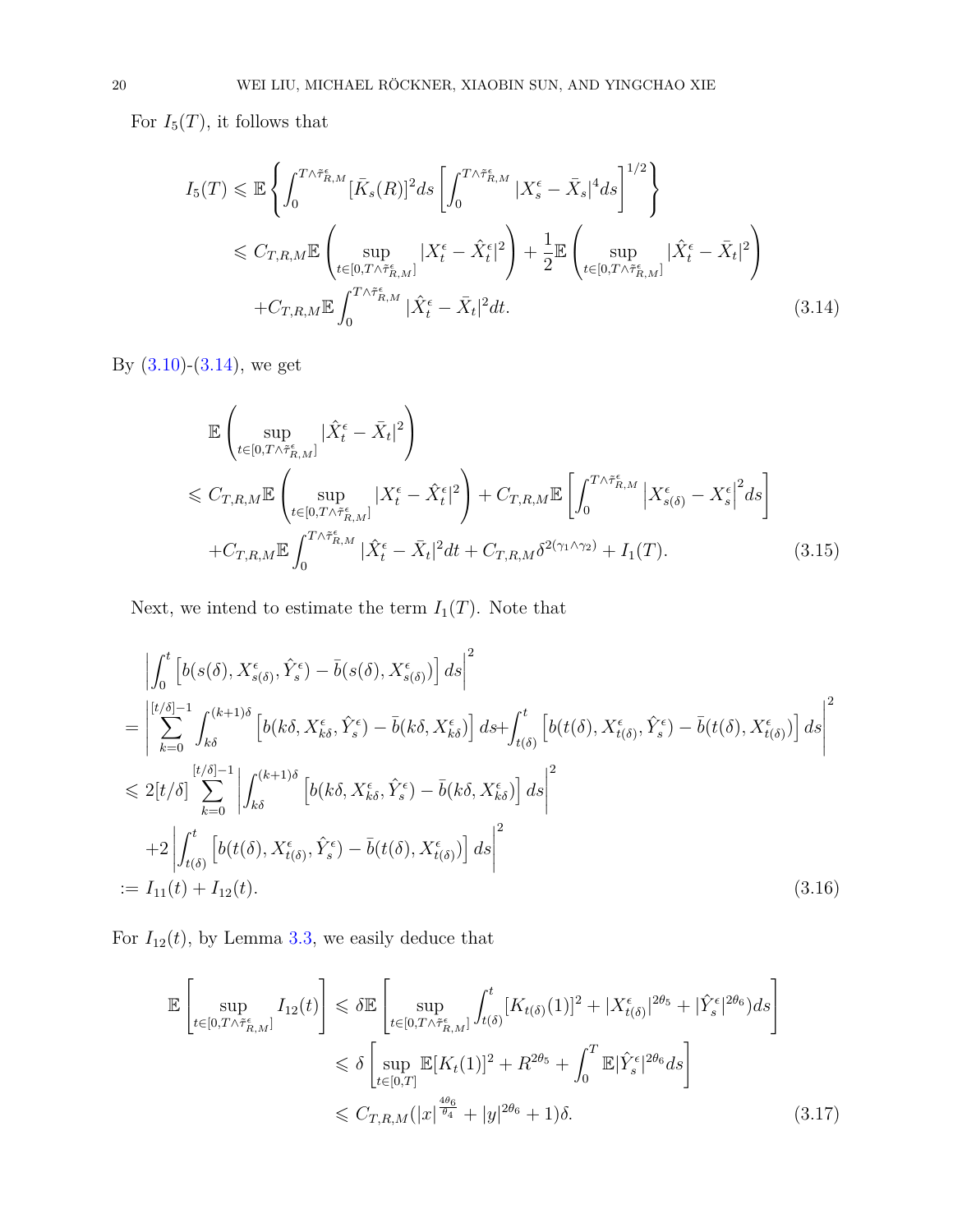Now, we estimate the term  $I_{11}(t)$ ,

$$
\mathbb{E}\left[\sup_{t\in[0,T\wedge\widehat{\tau}_{R,M}^{\epsilon}]}I_{11}(t)\right]
$$
\n
$$
\leq C[T/\delta]\mathbb{E}\sum_{k=0}^{[T/\delta]-1}\left[\left|\int_{k\delta}^{(k+1)\delta}\left[b(k\delta,X_{k\delta}^{\epsilon},\hat{Y}_{s}^{\epsilon})-\bar{b}(k\delta,X_{k\delta}^{\epsilon})\right]ds\right|^{2}1_{\{k\delta\leq\widehat{\tau}_{R,M}^{\epsilon}\}}\right]
$$
\n
$$
\leq C_{T}\max_{0\leq k\leq [T/\delta]-1}\mathbb{E}\left[\left|\int_{k\delta}^{(k+1)\delta}\left[b(k\delta,X_{k\delta}^{\epsilon},\hat{Y}_{s}^{\epsilon})-\bar{b}(k\delta,X_{k\delta}^{\epsilon})\right]ds\right|^{2}1_{\{k\delta\leq\widehat{\tau}_{R,M}^{\epsilon}\}}\right]
$$
\n
$$
= C_{T}\frac{\epsilon^{2}}{\delta^{2}}\max_{0\leq k\leq [T/\delta]-1}\mathbb{E}\left[\left|\int_{0}^{\frac{\delta}{\epsilon}}\left[b(k\delta,X_{k\delta}^{\epsilon},\hat{Y}_{s\epsilon+k\delta}^{\epsilon})-\bar{b}(k\delta,X_{k\delta}^{\epsilon})\right]ds\right|^{2}1_{\{k\delta\leq\widehat{\tau}_{R,M}^{\epsilon}\}}\right]
$$
\n
$$
= C_{T}\frac{\epsilon^{2}}{\delta^{2}}\max_{0\leq k\leq [T/\delta]-1}\int_{0}^{\frac{\delta}{\epsilon}}\int_{r}^{\frac{\delta}{\epsilon}}\Psi_{k}(s,r)dsdr,
$$

where for any  $0 \leq r \leq s \leq \frac{\delta}{e}$  $\frac{\delta}{\epsilon}$ ,

$$
\Psi_k(s,r) := \mathbb{E}\left[\langle b(k\delta, X_{k\delta}^{\epsilon}, \hat{Y}_{s\epsilon+k\delta}^{\epsilon}) - \bar{b}(k\delta, X_{k\delta}^{\epsilon}), b(k\delta, X_{k\delta}^{\epsilon}, \hat{Y}_{r\epsilon+k\delta}^{\epsilon}) - \bar{b}(k\delta, X_{k\delta}^{\epsilon})\rangle 1_{\{k\delta \leq \tilde{\tau}_{R,M}^{\epsilon}\}}\right].
$$

For any  $\epsilon, s > 0$ , and  $\mathscr{F}_{s}$ -measurable  $\mathbb{R}^{n}$ -resp.  $\mathbb{R}^{m}$ -valued maps X and Y, we consider the following equation

$$
\tilde{Y}_t^{\epsilon,s,X,Y} = Y + \frac{1}{\epsilon} \int_s^t f(s,X,\tilde{Y}_r^{\epsilon,s,X,Y}) dr + \frac{1}{\sqrt{\epsilon}} \int_s^t g(s,X,\tilde{Y}_r^{\epsilon,s,X,Y}) dW_r^2, \quad t \geq s.
$$

Then by the construction of  $\hat{Y}_t^{\epsilon}$ , for any  $k \in \mathbb{N}_*$  and  $t \in [k\delta, (k+1)\delta]$  we have

$$
\hat{Y}_{t}^{\epsilon}=\tilde{Y}_{t}^{\epsilon,k\delta,X_{k\delta}^{\epsilon},\hat{Y}_{k\delta}^{\epsilon}},
$$

which implies that

$$
\Psi_k(s,r) = \mathbb{E}\left[ \left\langle b\left(k\delta, X_{k\delta}^{\epsilon}, \tilde{Y}_{s\epsilon+k\delta}^{\epsilon,k\delta,X_{k\delta}^{\epsilon},\hat{Y}_{k\delta}^{\epsilon}}\right) - \bar{b}(k\delta, X_{k\delta}^{\epsilon}), \right.\\ \left. b\left(k\delta, X_{k\delta}^{\epsilon}, \tilde{Y}_{r\epsilon+k\delta}^{\epsilon,k\delta,X_{k\delta}^{\epsilon},\hat{Y}_{k\delta}^{\epsilon}}\right) - \bar{b}(k\delta, X_{k\delta}^{\epsilon}) \right\rangle 1_{\{k\delta \leq \tilde{\tau}_{R,M}^{\epsilon}\}}\right].
$$

By approximating by functions of type  $(x, y) \to H_1(x)H_2(y)$ , one sees that for any measurable functions  $H: \mathbb{R}^n \times \mathbb{R}^m \to \mathbb{R}^{m \times d_2}, \phi: \mathbb{R}^m \to \mathbb{R}^n$ , and for any  $\mathscr{F}_s$ -measurable  $\mathbb{R}^n$ -valued map *X* and  $\mathscr{F}_t$ -adapted  $\mathbb{R}^m$ -valued process  $\{Z_t\}_{t\geqslant s}$ , we have for any  $t>s$ ,

<span id="page-20-0"></span>
$$
\mathbb{E}\left[\phi\left(\int_{s}^{t} H(X, Z_r)dW_r^2\right)|\mathscr{F}_s\right](\omega) = \mathbb{E}\left[\phi\left(\int_{s}^{t} H(X(\omega), Z_r)dW_r^2\right)|\mathscr{F}_s\right](\omega), \ \mathbb{P}-a.s..(3.18)
$$

Note that for any fixed  $(x, y) \in \mathbb{R}^n \times \mathbb{R}^m$ ,  $X_{k\delta}^{\epsilon}$ ,  $\hat{Y}_{k\delta}^{\epsilon}$ ,  $b(k\delta, x, y)$  and  $1_{\{k\delta \leq \tilde{\tau}_{R,M}^{\epsilon}\}}$  are  $\mathscr{F}_{k\delta}$ measurable,  $\{\tilde{Y}_{s\epsilon+k\delta}^{\epsilon,k\delta,x,y}\}_{s\geqslant0}$  is independent of  $\mathscr{F}_{k\delta}$ , and by statement [\(3.18\)](#page-20-0), we have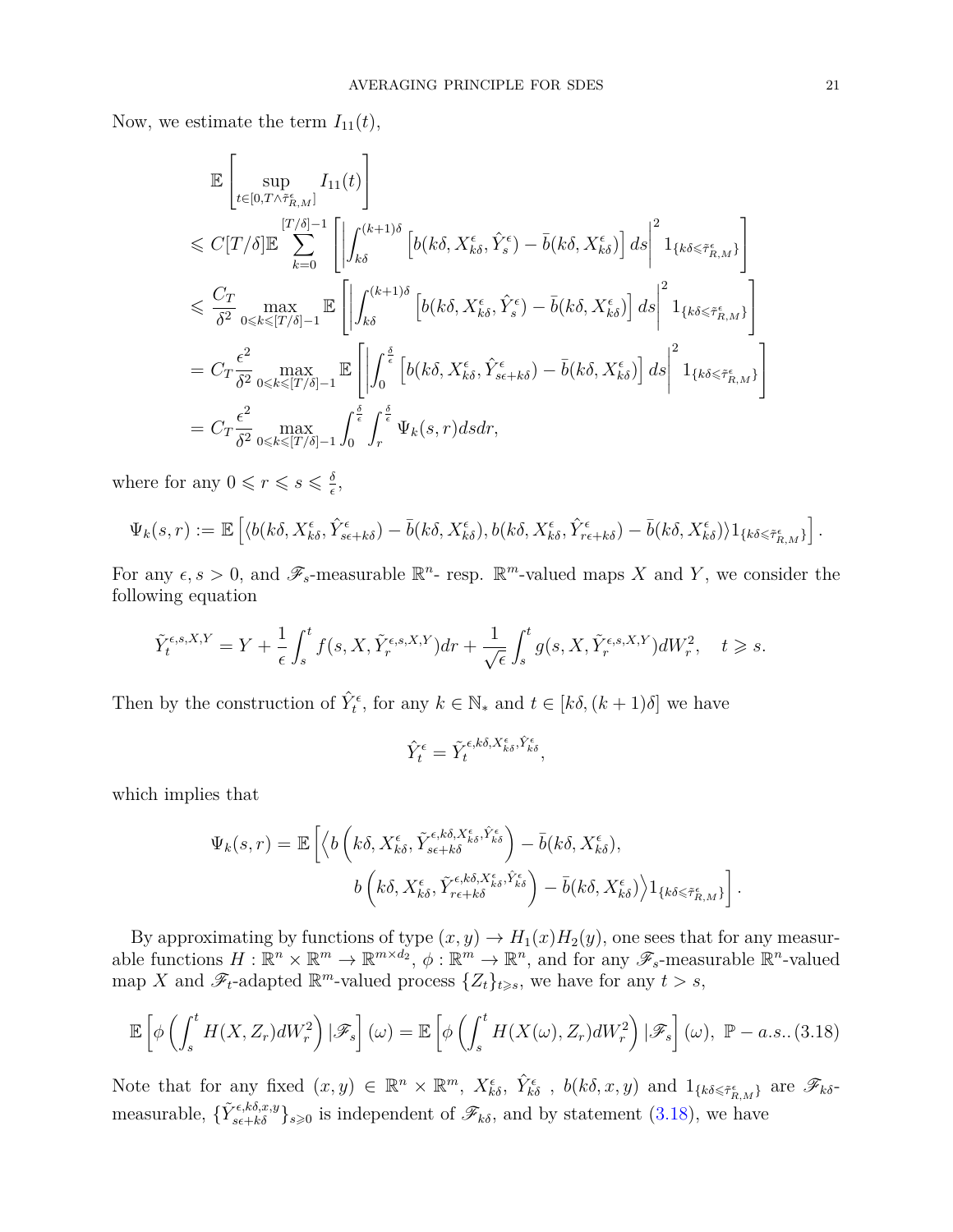<span id="page-21-2"></span>
$$
\Psi_{k}(s,r) = \int_{\Omega} \mathbb{E}\left[ \left\langle b\left(k\delta, X_{k\delta}^{\epsilon}, \tilde{Y}_{s\epsilon+k\delta}^{\epsilon,\kappa\delta, X_{k\delta}^{\epsilon}, \hat{Y}_{k\delta}^{\epsilon}}\right) - \bar{b}(k\delta, X_{k\delta}^{\epsilon}), \right. \\
\left. b\left(k\delta, X_{k\delta}^{\epsilon}, \tilde{Y}_{r\epsilon+k\delta}^{\epsilon,\kappa\delta, X_{k\delta}^{\epsilon}, \hat{Y}_{k\delta}^{\epsilon}}\right) - \bar{b}(k\delta, X_{k\delta}^{\epsilon})\right\rangle 1_{\{k\delta \leq \tilde{\tau}_{R,M}^{\epsilon}\}} |\mathscr{F}_{k\delta}\right] (\omega) \mathbb{P}(d\omega)
$$
\n
$$
= \int_{\Omega} \left[ \mathbb{E}\left\langle b\left(k\delta, X_{k\delta}^{\epsilon}(\omega), \tilde{Y}_{s\epsilon+k\delta}^{\epsilon,\kappa\delta, X_{k\delta}^{\epsilon}(\omega), \hat{Y}_{k\delta}^{\epsilon}(\omega)}\right) - \bar{b}(k\delta, X_{k\delta}^{\epsilon}(\omega)), \right. \\
\left. b\left(k\delta, X_{k\delta}^{\epsilon}(\omega), \tilde{Y}_{r\epsilon+k\delta}^{\epsilon,\kappa\delta, X_{k\delta}^{\epsilon}(\omega), \hat{Y}_{k\delta}^{\epsilon}(\omega)}\right) - \bar{b}(k\delta, X_{k\delta}^{\epsilon}(\omega))\right\rangle 1_{\{k\delta \leq \tilde{\tau}_{R,M}^{\epsilon}\}} (\omega) \right] \mathbb{P}(d\omega). (3.19)
$$

For any given  $x \in \mathbb{R}^n, y \in \mathbb{R}^m$ , by the definition of process  $\tilde{Y}_t^{\epsilon,s,x,y}$ , it is easy to see

<span id="page-21-0"></span>
$$
\tilde{Y}_{s\epsilon+k\delta}^{\epsilon,k\delta,x,y} = y + \frac{1}{\epsilon} \int_0^{s\epsilon} f(k\delta,x,\tilde{Y}_{r+k\delta}^{\epsilon,k\delta,x,y}) dr + \frac{1}{\sqrt{\epsilon}} \int_0^{s\epsilon} g(k\delta,x,\tilde{Y}_{r+k\delta}^{\epsilon,k\delta,x,y}) dW_r^{2,k\delta}
$$
\n
$$
= y + \int_0^s f(k\delta,x,\tilde{Y}_{r\epsilon+k\delta}^{\epsilon,k\delta,x,y}) dr + \int_0^s g(k\delta,x,\tilde{Y}_{r\epsilon+k\delta}^{\epsilon,k\delta,x,y}) d\tilde{W}_r^{2,k\delta}, \tag{3.20}
$$

where  $\{W_r^{2,k\delta} := W_{r+k\delta}^2 - W_{k\delta}^2\}_{r\geqslant0}$  and  $\{\hat{W}_t^{2,k\delta} := \frac{1}{\sqrt{\epsilon}}W_{t\epsilon}^{2,k\delta}\}_{t\geqslant0}$ . Recall the solution of the frozen equation satisfies

<span id="page-21-1"></span>
$$
Y_s^{k\delta,x,y} = y + \int_0^s f(k\delta,x,Y_r^{k\delta,x,y})dr + \int_0^s g(k\delta,x,Y_r^{k\delta,x,y})d\tilde{W}_r^2.
$$
 (3.21)

The uniqueness of solutions of Eq.  $(3.20)$  and Eq.  $(3.21)$  implies that the distribution of  $(\tilde{Y}_{s\epsilon+k\delta}^{\epsilon,k\delta,x,y})_{0\leq s\leq \delta/\epsilon}$  coincides with the distribution of  $(Y_s^{k\delta,x,y})_{0\leq s\leq \delta/\epsilon}$ .

By a similar argument in Proposition [3.9](#page-14-0) and condition (ii), we can obtain

<span id="page-21-3"></span>
$$
|b(k\delta, x, y) - \bar{b}(k\delta, x)|
$$
  
\n
$$
= \left| \int_{\mathbb{R}^m} b(k\delta, x, y) - \tilde{E}b(k\delta, x, Y_s^{k\delta, x, z})\mu^{k\delta, x}(dz) \right|
$$
  
\n
$$
\leq C_T \int_{\mathbb{R}^m} \tilde{E} \left[ |y - Y_s^{k\delta, x, z}| (|y|^{\theta_2} + |Y_s^{k\delta, x, z}|^{\theta_2} + |x|^{\theta_3} + K_{k\delta}(1)) \mu^{k\delta, x}(dz) \right]
$$
  
\n
$$
\leq C_T \int_{\mathbb{R}^m} \left[ \tilde{E} \left( |y - Y_s^{k\delta, x, z}|^2 \right) \mu^{1/2} \left[ \tilde{E} \left( |Y_s^{k\delta, x, y}|^{2\theta_2} + |Y_s^{k\delta, x, z}|^{2\theta_2} + |x|^{2\theta_3} + [K_t(1)]^2 \right) \mu^{k\delta, x}(dz) \right]
$$
  
\n
$$
\leq C_T \int_{\mathbb{R}^m} (|y| + |z| + |x|^{2/\theta_4}) \left[ |z|^{\theta_2} + |y|^{\theta_2} + |x|^{2\theta_4} + |x|^{\theta_3} + K_t(1) + 1 \right] \mu^{k\delta, x}(dz)
$$
  
\n
$$
\leq C_T \left[ (K_{k\delta}(1))^2 + 1 + |x|^{\frac{4\theta_2}{\theta_4} \vee (2\theta_3)} + |y|^{\theta_2+1} \right].
$$
\n(3.22)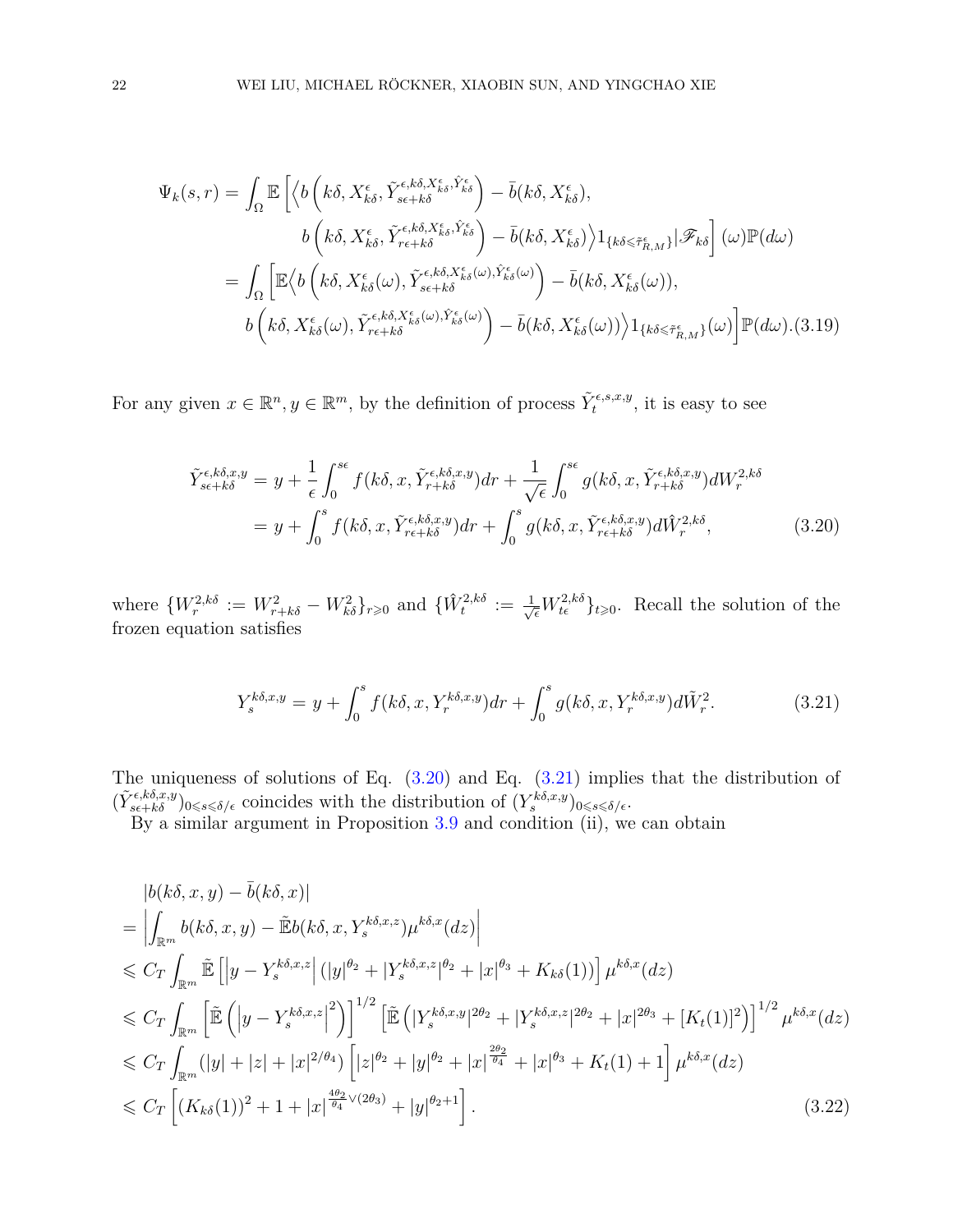Then by  $(3.19)$ ,  $(3.22)$  and Proposition [3.9,](#page-14-0) we have

$$
\Psi_{k}(s,r) = \int_{\Omega} \left[ \tilde{\mathbb{E}} \Big\langle b \left( k \delta, X_{k \delta}^{\epsilon}(\omega), Y_{s}^{k \delta, X_{k \delta}^{\epsilon}(\omega), \hat{Y}_{k \delta}^{\epsilon}(\omega)} \right) - \bar{b} (k \delta, X_{k \delta}^{\epsilon}(\omega)),
$$
\n
$$
b \left( k \delta, X_{k \delta}^{\epsilon}(\omega), Y_{r}^{k \delta, X_{k \delta}^{\epsilon}(\omega), \hat{Y}_{k \delta}^{\epsilon}(\omega)} \right) - \bar{b} (k \delta, X_{k \delta}^{\epsilon}(\omega)) \Big\rangle 1_{\{ k \delta \leq \tilde{\tau}_{R,M}^{\epsilon} \}}(\omega) \Big] \mathbb{P}(d\omega)
$$
\n
$$
= \int_{\Omega} \int_{\tilde{\Omega}} \Big\langle \tilde{\mathbb{E}} \Big[ b \left( k \delta, X_{k \delta}^{\epsilon}(\omega), Y_{s-r}^{k \delta, X_{k \delta}^{\epsilon}(\omega), \hat{Y}_{k \delta}^{\epsilon}(\omega), \hat{Y}_{k \delta}^{\epsilon}(\omega)}(\tilde{\omega}) \right) - \bar{b} (k \delta, X_{k \delta}^{\epsilon}(\omega)) \Big],
$$
\n
$$
b \left( k \delta, X_{k \delta}^{\epsilon}(\omega), Y_{r}^{k \delta, X_{k \delta}^{\epsilon}(\omega), \hat{Y}_{k \delta}^{\epsilon}(\omega)}(\tilde{\omega}) \right) - \bar{b} (k \delta, X_{k \delta}^{\epsilon}(\omega)) \Big\rangle 1_{\{ k \delta \leq \tilde{\tau}_{R,M}^{\epsilon} \}}(\omega) \tilde{\mathbb{P}}(d\tilde{\omega}) \mathbb{P}(d\omega)
$$
\n
$$
\leq \int_{\Omega} \int_{\tilde{\Omega}} \Big[ (K_{k \delta}(1))^2 + 1 + |X_{k \delta}^{\epsilon}(\omega)|^{\frac{2\theta_{2}+2}{\theta_{4}} \}} \vee (\frac{\theta_{3}\theta_{4}+2}{\theta_{4}}) \vee (\frac{\theta_{3}\theta_{4}+2}{\theta_{2}}) \Big( \frac{\theta_{3}}{\theta_{4}} \times \tilde{\tau}_{k \delta}(\omega), \hat{Y}_{k \delta}^{\epsilon}(\omega)}(\tilde{\omega}) \Big| \theta_{2} + 1
$$

where the last inequality comes from the definition of stopping time, Lemmas [3.1](#page-5-0) and [3.3.](#page-9-2) Hence we have

<span id="page-22-0"></span>
$$
\mathbb{E}\left[\sup_{t\in[0,T\wedge\tilde{\tau}_{R,M}^{\epsilon}]}I_{1}(t)\right] \leq C_{T,R,x,y}\frac{\epsilon^{2}}{\delta^{2}}\int_{0}^{\frac{\delta}{\epsilon}}\int_{r}^{\frac{\delta}{\epsilon}}e^{-\frac{(s-r)\beta}{2}}dsdr + C_{T,R,M,x,y}\delta
$$

$$
= C_{T,R,x,y}\frac{\epsilon^{2}}{\delta^{2}}\left(\frac{\delta}{\beta\epsilon} - \frac{1}{\beta^{2}} + \frac{1}{\beta^{2}}e^{-\frac{\beta\delta}{\epsilon}}\right) + C_{T,R,M,x,y}\delta
$$

$$
\leq C_{T,R,x,y}\frac{\epsilon}{\delta} + C_{T,R,M,x,y}\delta.
$$
(3.23)

According to estimates (3*.*[15\)](#page-19-1) and (3*.*[23\)](#page-22-0), we obtain that

$$
\begin{split} \mathbb{E} \left( \sup_{t \in [0, T \wedge \tilde{\tau}_{R,M}^{\epsilon}]} |\hat{X}^{\epsilon}_t - \bar{X}_t|^2 \right) &\leqslant C_{T,R,M,x,y} \left( \frac{\epsilon}{\delta} + \delta^{\gamma} \right) \\ &\qquad \qquad + C_{T,R,M} \int_0^T \mathbb{E} \left( \sup_{s \in [0, t \wedge \tilde{\tau}_{R,M}^{\epsilon}]} \left| \hat{X}^{\epsilon}_s - \bar{X}_s \right|^2 \right) dt, \end{split}
$$

where  $\gamma = \min\{2\gamma_1, \gamma_2, 1/2\}$ . By Gronwall's inequality, we get

$$
\mathbb{E}\Big(\sup_{t\in[0,T\wedge\tilde{\tau}_{R,M}^\epsilon]}|\hat{X}_t^\epsilon-\bar{X}_t|^2\Big)\leqslant C_{T,R,M,x,y}\left(\frac{\epsilon}{\delta}+\delta^\gamma\right).
$$

Hence the proof is complete.  $\Box$ 

Now we can finish the proof of our main result.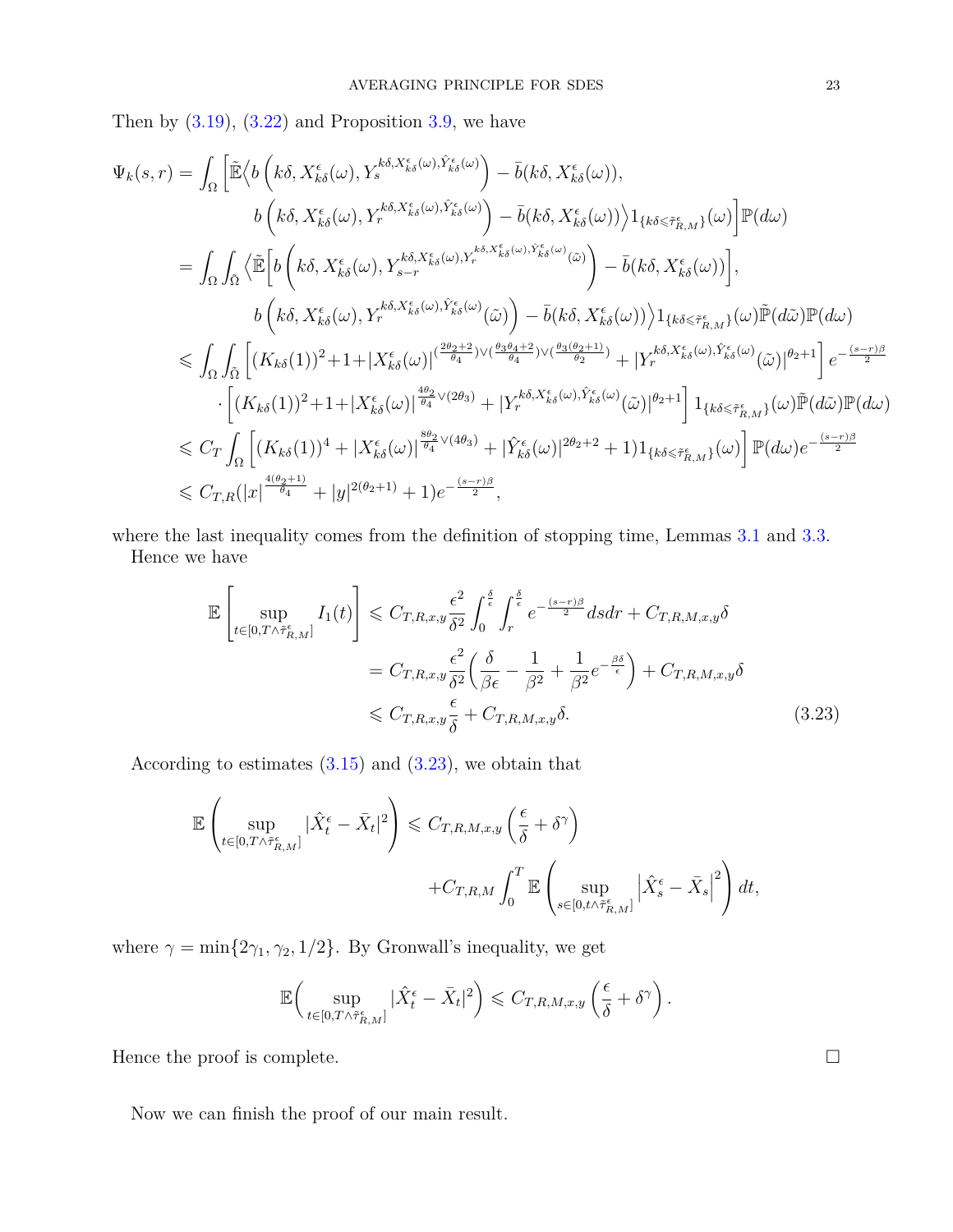**Proof of Theorem [2.3](#page-4-1)** Taking  $\delta = \epsilon^{\tilde{\gamma}}$  with  $\tilde{\gamma} = (1 + \min\{2\gamma_1, \gamma_2, 1/2\})^{-1}$ , Lemmas [3](#page-11-0).5 and 3*.*[12](#page-16-1) imply that

<span id="page-23-0"></span>
$$
\mathbb{E}\left(\sup_{t\in[0,T\wedge\tilde{\tau}_{R,M}^{\epsilon}]}|X_{t}^{\epsilon}-\bar{X}_{t}|\right) \leq \mathbb{E}\left(\sup_{t\in[0,T\wedge\tilde{\tau}_{R,M}^{\epsilon}]}|X_{t}^{\epsilon}-\hat{X}_{t}^{\epsilon}|+\sup_{t\in[0,T\wedge\tilde{\tau}_{R,M}^{\epsilon}]}|\hat{X}_{t}^{\epsilon}-\bar{X}_{t}|\right) \leq C_{T,R,M,x,y}\left(\sqrt{\epsilon\delta^{-1}}+\delta^{\frac{1}{2}\min\{2\gamma_{1},\gamma_{2},1/2\}}\right) \leq C_{T,R,M,x,y}\epsilon^{\frac{1-\tilde{\gamma}}{2}}.
$$
\n(3.24)

By Chebyshev's inequality, Lemmas [3.3](#page-9-2) and [3.11,](#page-16-2) we have

<span id="page-23-1"></span>
$$
\mathbb{E}\left(\sup_{t\in[0,T]}|X_t^{\epsilon}-\bar{X}_t|1_{\{T>\tilde{\tau}_{R,M}^{\epsilon}\}}\right) \n\leq \left[\mathbb{E}\left(\sup_{t\in[0,T]}|X_t^{\epsilon}-\bar{X}_t|^2\right)\right]^{\frac{1}{2}} \cdot \left[\mathbb{P}(T>\tilde{\tau}_{R,M}^{\epsilon})\right]^{\frac{1}{2}} \n\leq \frac{C_{T,x,y}}{R^{1/2}}\left[\mathbb{E}\left(\sup_{t\in[0,T]}|X_t^{\epsilon}|+\sup_{t\in[0,T]}|\bar{X}_t|+\int_0^T|Y_s^{\epsilon}|^{2\theta_2}ds+\int_0^T|\hat{Y}_s^{\epsilon}|^{4\theta_1\sqrt{2\theta_2}}ds\right)\right]^{1/2} \n+\frac{C_{T,x,y}}{M^{1/2}}\left[\mathbb{E}\int_0^T[K_s(R)]^4ds\right]^{1/2} \n\leq \frac{C_{T,x,y}}{R^{1/2}}+\frac{C_{T,R,x,y}}{M^{1/2}}.
$$
\n(3.25)

Hence, by  $(3.24)$  and  $(3.25)$ , we obtain that

$$
\mathbb{E}\left(\sup_{t\in[0,T]}|X_t^{\epsilon}-\bar{X}_t|\right) \leq C_{T,R,M,x,y} \epsilon^{\frac{1-\tilde{\gamma}}{2}} + \frac{C_{T,x,y}}{R^{1/2}} + \frac{C_{T,R,x,y}}{M^{1/2}}
$$

Now, letting  $\epsilon \to 0$  firstly,  $M \to \infty$  secondly, and  $R \to \infty$  finally, we obtain that

<span id="page-23-2"></span>
$$
\lim_{\epsilon \to 0} \mathbb{E} \left( \sup_{t \in [0,T]} |X_t^{\epsilon} - \bar{X}_t| \right) = 0. \tag{3.26}
$$

*.*

On the one hand, if  $\lambda_1 = 0$  in  $(\mathbf{H}_1)$  and  $(\mathbf{A}_{\tilde{\theta}_1})$  holds with  $\tilde{\theta}_1 = \max\{4\theta_1, 2\theta_2 + 2, 2\theta_6, 4\alpha_2\},\$ then by Lemma [3.1](#page-5-0) and [3.11](#page-16-2) we have

$$
\mathbb{E}\left(\sup_{t\in[0,T]}|X_t^\epsilon-\bar{X}_t|^p\right)\leqslant C_p\mathbb{E}\left(\sup_{t\in[0,T]}|X_t^\epsilon|^p+\sup_{t\in[0,T]}|\bar{X}_t|^p\right)<\infty,\quad\forall p>0.
$$

On the other hand, if  $\lambda_1 > 0$  in  $(\mathbf{H}_1)$  and  $(\mathbf{A}_k)$  with some  $k > \tilde{\theta}_2$  holds, where  $\tilde{\theta}_2 =$  $\max\{4\theta_1, (2\theta_2 + 2), 2\theta_6, 4\alpha_2, \theta_5\theta_4, 2\alpha_1\theta_4\}$ . By Lemmas [3.1](#page-5-0) and [3.11,](#page-16-2) for any  $k' < k$  we have

$$
\mathbb{E}\left(\sup_{t\in[0,T]}|X_t^{\epsilon}-\bar{X}_t|^{2k'/\theta_4}\right)\leqslant C_k\mathbb{E}\left(\sup_{t\in[0,T]}|X_t^{\epsilon}|^{2k'/\theta_4}+\sup_{t\in[0,T]}|\bar{X}_t|^{2k'/\theta_4}\right)<\infty.
$$

Hence by Hölder's inequality and  $(3.26)$ , it is easy to prove that  $(2.4)$  and  $(2.5)$  hold. Therefore, the proof is complete.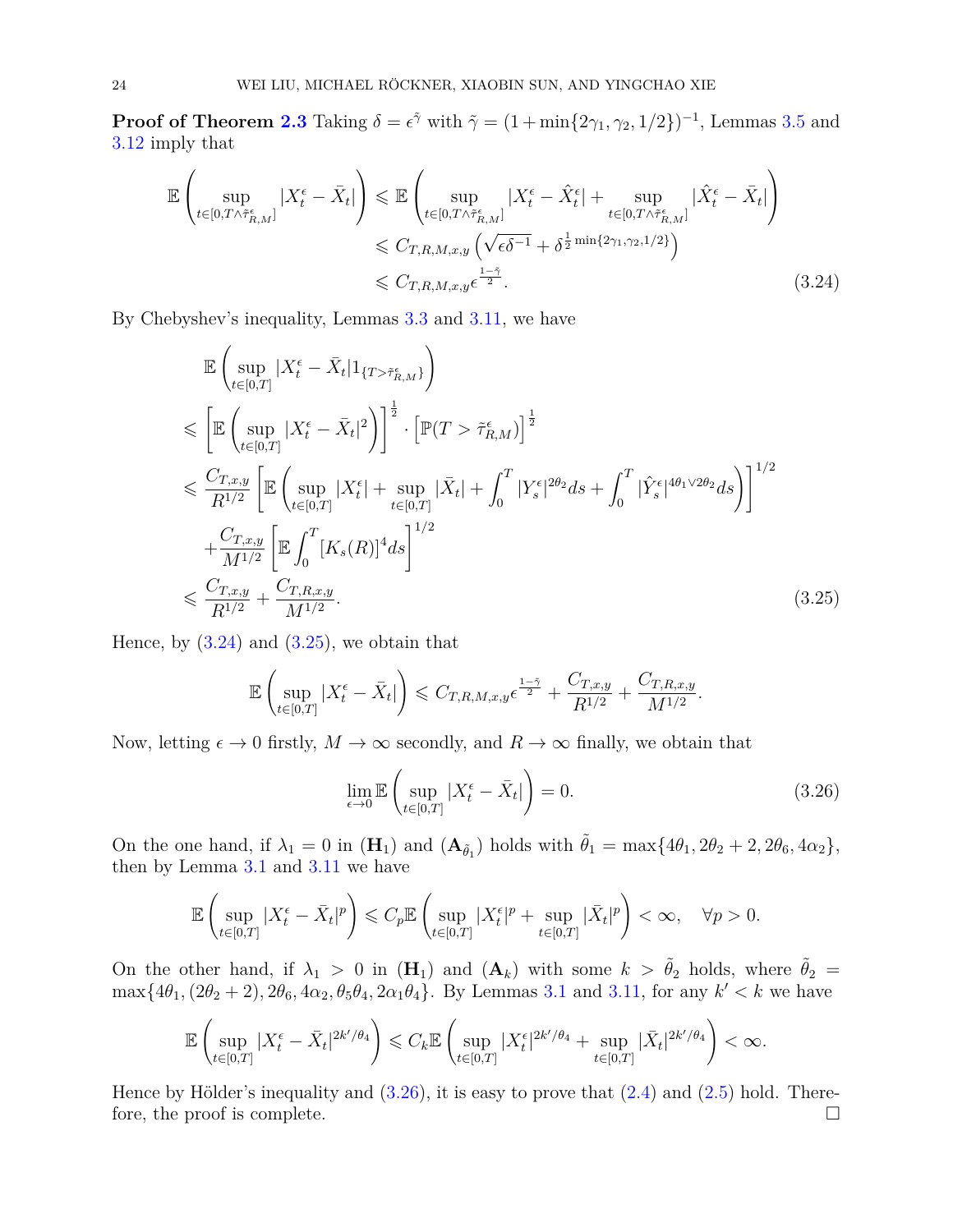#### 4. Examples

In this section, we give several concrete examples to illustrate the applicability of our main result. We concentrate on cases which are not covered by previous papers in the literature. For simplicity, we only consider the 1-dimensional case, but one can easily extend to the multi-dimensional case.

**Example 4.1.** Let us consider the following slow-fast SDEs,

$$
\begin{cases}\ndX_t^{\epsilon} = \left[ -(X_t^{\epsilon})^3 + X_t^{\epsilon} + (Y_t^{\epsilon})^3 \right] dt + X_t^{\epsilon} dW_t^1, & X_0^{\epsilon} = x \in \mathbb{R}, \\
dY_t^{\epsilon} = \frac{1}{\epsilon} \left[ -(X_t^{\epsilon})^2 (Y_t^{\epsilon})^3 - 3Y_t^{\epsilon} - (Y_t^{\epsilon})^5 \right] dt + \frac{1}{\sqrt{\epsilon}} \left[ \sin(X_t^{\epsilon}) + \sin(Y_t^{\epsilon}) \right] dW_t^2, & Y_0^{\epsilon} = y \in \mathbb{R},\n\end{cases}
$$
\n(4.1)

where  $\{W_t^1\}_{t\geqslant0}$  and  $\{W_t^2\}_{t\geqslant0}$  are independent 1-dimensional Brownian motions. Let

$$
b(x, y) = -x^3 + x + y^3, \quad \sigma(x) = x
$$

and

$$
f(x, y) = -x^2y^3 - 3y - y^5, \quad g(x, y) = \sin x + \sin y.
$$

It is easy to verify that  $(\mathbf{H}_1)$  with  $\theta_4 = 6$ ,  $(\mathbf{H}_2)$  and  $(\mathbf{A}_k)$  with any  $k \geq 2$  hold.

Hence, by Theorem [2.3](#page-4-1) for any  $p > 0$  we have

$$
\lim_{\epsilon \to 0} \mathbb{E} \left( \sup_{t \in [0,T]} |X_t^{\epsilon} - \bar{X}_t|^p \right) = 0,
$$

where  $\bar{X}_t$  is the solution of the corresponding averaged equation.

**Example 4.2.** Let us consider the following slow-fast SDEs,

$$
\begin{cases}\ndX_t^{\epsilon} = \left[t^2 X_t^{\epsilon} - (X_t^{\epsilon})^3 (Y_t^{\epsilon})^2 + \lambda_1 Y_t^{\epsilon}\right] dt + \left(t^2 + X_t^{\epsilon}\right) dW_t^1, \quad X_0^{\epsilon} = x \in \mathbb{R}, \\
dY_t^{\epsilon} = \frac{1}{\epsilon} \left(\sqrt{t} X_t^{\epsilon} - 8Y_t^{\epsilon}\right) dt + \frac{1}{\sqrt{\epsilon}} (t + X_t^{\epsilon} + Y_t^{\epsilon}) dW_t^2, \quad Y_0^{\epsilon} = y \in \mathbb{R},\n\end{cases} \tag{4.2}
$$

where  $\lambda_1 \geq 0$ ,  $\{W_t^1\}_{t\geq 0}$  and  $\{W_t^2\}_{t\geq 0}$  are independent 1-dimensional Brownian motion. Let

$$
b(t, x, y) = t2x - x3y2 + \lambda_1 y, \quad \sigma(t, x) = t2 + x
$$

and

$$
f(t, x, y) = \sqrt{t}x - 8y
$$
,  $g(t, x, y) = t + x + y$ .

It is easy to verify that  $(\mathbf{H}_1)$  holds with  $\theta_1 = 2, \theta_2 = 1, \theta_3 = 3, \theta_4 = 2, \theta_5 = 6, \theta_6 = 4, \gamma_1 = 1,$  $Z_T = 0$  and  $K_t(R) = 6R^2 + 2t^4 + 2$ ; (**H**<sub>2</sub>) holds with  $\alpha_i = 1, i = 1, 2, 3, 4$ , and  $\gamma_2 = 1/2$ ; (**A**<sub>*k*</sub>) holds with any  $2 \leq k < 17$ .

Hence, by Theorem [2.3,](#page-4-1) if  $\lambda_1 = 0$ , for any  $p > 0$  we have

$$
\lim_{\epsilon \to 0} \mathbb{E} \left( \sup_{t \in [0,T]} |X_t^{\epsilon} - \bar{X}_t|^p \right) = 0.
$$

Moreover, if  $\lambda_1 > 0$ , for any  $0 < p < 17$  we have

$$
\lim_{\epsilon \to 0} \mathbb{E} \left( \sup_{t \in [0,T]} |X_t^{\epsilon} - \bar{X}_t|^p \right) = 0,
$$

where  $\bar{X}_t$  is the solution of the corresponding averaged equation.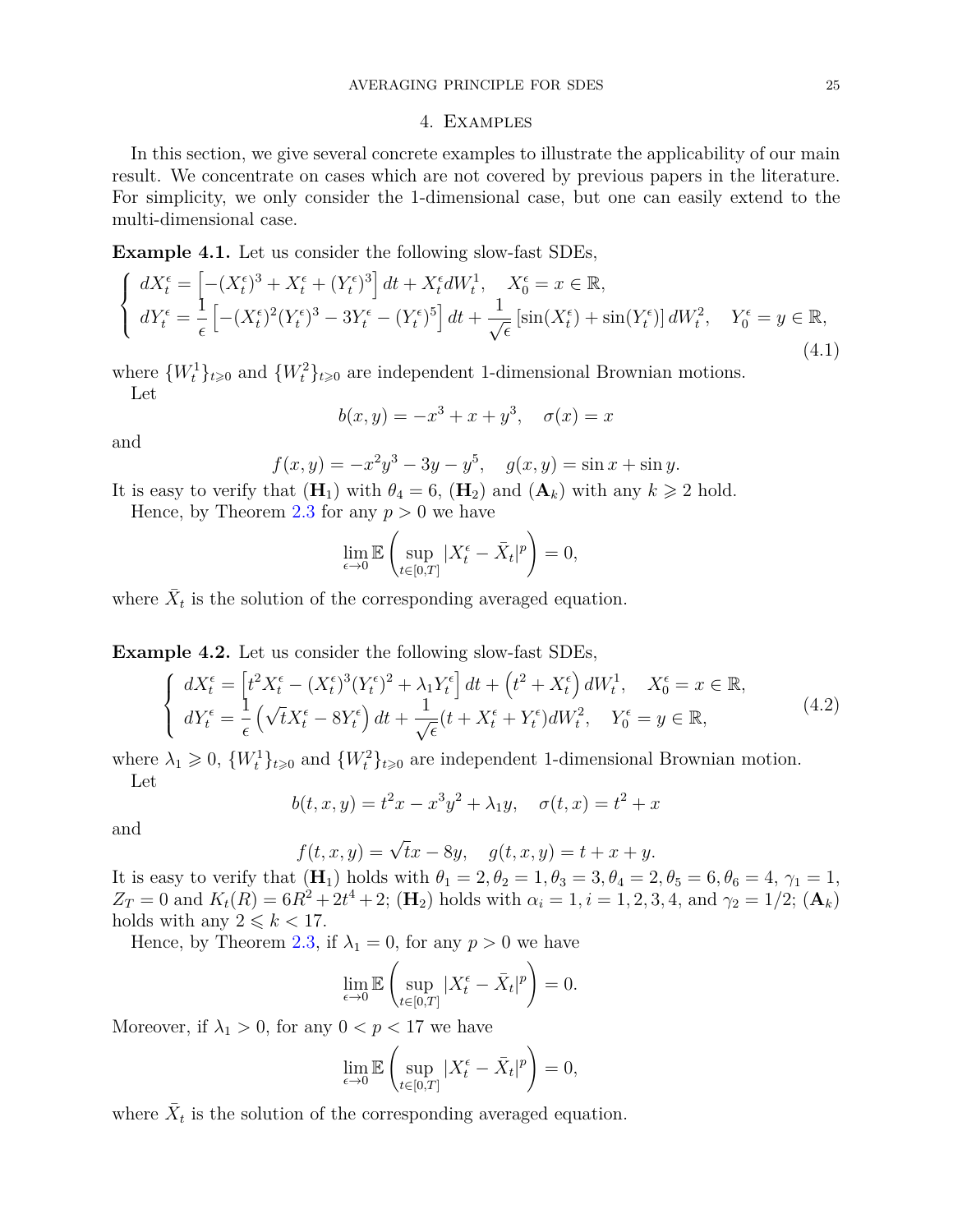**Example 4.3.** Let us consider the following slow-fast SDEs,

$$
\begin{cases}\ndX_t^{\epsilon} = \left[ -|\sin(W_t^1)|(X_t^{\epsilon})^3 + Y_t^{\epsilon} \right]dt + X_t^{\epsilon}dW_t^1, & X_0^{\epsilon} = x \in \mathbb{R}, \\
dY_t^{\epsilon} = \frac{1}{\epsilon}[X_t^{\epsilon} - 8Y_t^{\epsilon}]dt + \frac{1}{\sqrt{\epsilon}}Y_t^{\epsilon}dW_t^2, & Y_0^{\epsilon} = y \in \mathbb{R},\n\end{cases} \tag{4.3}
$$

where  $\{W_t^1\}_{t\geqslant0}$  and  $\{W_t^2\}_{t\geqslant0}$  are independent 1-dimensional Brownian motions.

Assume that

$$
b(t, x, y, \omega) = -|\sin(W_t^1(\omega))|x^3 + y, \quad \sigma(x) = x
$$

and

$$
f(x,y) = x - 8y, \quad g(x,y) = y.
$$

It is easy to verify that  $(H_1)$  holds with  $\theta_1 = 0, \theta_2 = 1, \theta_3 = 3, \theta_4 = 2, \theta_5 = 3, \theta_6 = 1$ ,  $\gamma_1$  < 1/2,  $K_t(R) = 6R^2 + 1$  and  $Z_T = \sup_{0 \le s < t \le T} \frac{|W_t^1 - W_s^1|}{|t - s|^{\gamma_1}}$  $\frac{V_t^1 - W_s^1}{|t - s|^{\gamma_1}}$  with  $\mathbb{E}Z_T^2 < \infty$  by Kolmogorov's continuity theorem ;  $(\mathbf{H}_2)$  holds with  $\alpha_i = 1, i = 1, 2, 3, 4$ ;  $(\mathbf{A}_k)$  holds with any  $2 \leq k < 17$ .

Hence, by Theorem [2.3,](#page-4-1) for any  $0 < p < 17$  we have

$$
\lim_{\epsilon \to 0} \mathbb{E} \left( \sup_{t \in [0,T]} |X_t^{\epsilon} - \bar{X}_t|^p \right) = 0,
$$

where  $\bar{X}_t$  is the solution of corresponding averaged equation.

#### 5. Appendix

In this section, using the classical result of Krylov (cf. [\[14,](#page-28-15) Theorem 3.1.1]), we prove the existence and uniqueness of solutions to system  $(1.1)$  and the corresponding averaged equation.

#### 5.1. **Proof of Theorem [2.2.](#page-4-4)**

*Proof.* We denote

$$
Z_t^{\epsilon} = \left(\begin{array}{c} X_t^{\epsilon} \\ Y_t^{\epsilon} \end{array}\right), \quad \tilde{b}^{\epsilon}(t, x, y) = \left(\begin{array}{c} b(t, x, y) \\ \frac{1}{\epsilon}f(t, x, y) \end{array}\right)
$$

and

$$
\tilde{\sigma}^{\epsilon}(t,x,y) = \begin{pmatrix} \sigma(t,x) & 0 \\ 0 & \frac{1}{\sqrt{\epsilon}}g(t,x,y) \end{pmatrix}, \quad W_t = \begin{pmatrix} W_t^1 \\ W_t^2 \end{pmatrix}.
$$

Then system [\(1.1\)](#page-0-0) can be rewritten as the following equation

<span id="page-25-0"></span>
$$
dZ_t^{\epsilon} = \tilde{b}^{\epsilon}(t, Z_t^{\epsilon})dt + \tilde{\sigma}^{\epsilon}(t, Z_t^{\epsilon})dW_t, \quad Z_0^{\epsilon} = \begin{pmatrix} x \\ y \end{pmatrix}.
$$
 (5.1)

Under the assumptions  $(\mathbf{H}_1)$  and  $(\mathbf{H}_2)$ , we intend to prove the coefficients in Eq. [\(5.1\)](#page-25-0) satisfy the local weak monotonicity and weak coercivity conditions in [\[14,](#page-28-15) Theorem 3.1.1].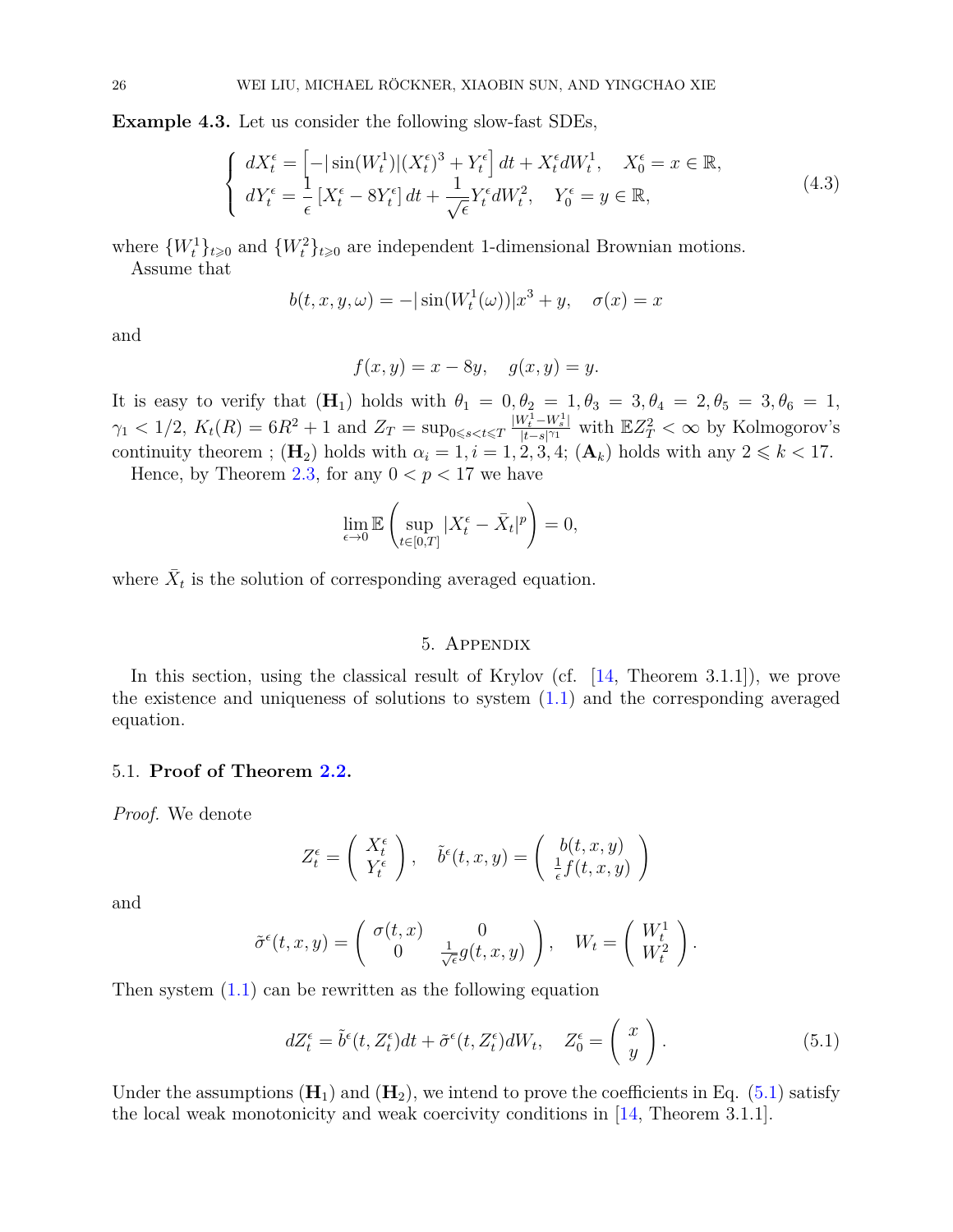In fact, for any 
$$
t, R > 0
$$
,  $z_i = (x_i, y_i) \in \mathbb{R}^n \times \mathbb{R}^m$  with  $|z_i| \le R$ ,  $i = 1, 2$ ,  
\n
$$
2\langle \tilde{b}^{\epsilon}(t, z_1) - \tilde{b}^{\epsilon}(t, z_2), z_1 - z_2 \rangle + ||\tilde{\sigma}^{\epsilon}(t, z_1) - \tilde{\sigma}^{\epsilon}(t, z_2)||^2
$$
\n
$$
\le 2\langle b(t, x_1, y_1) - b(t, x_2, y_2), x_1 - x_2 \rangle + ||\sigma(t, x_1) - \sigma(t, x_2)||^2
$$
\n
$$
+ \frac{2}{\epsilon} \langle f(t, x_1, y_1) - f(t, x_2, y_2), y_1 - y_2 \rangle + \frac{1}{\epsilon} ||g(t, x_1, y_1) - g(t, x_2, y_2)||^2
$$
\n
$$
\le 2|b(t, x_1, y_1) - b(t, x_2, y_1)| \cdot |x_1 - x_2| + ||\sigma(t, x_1) - \sigma(t, x_2)||^2
$$
\n
$$
+ 2|b(t, x_2, y_1) - b(t, x_2, y_2)||x_1 - x_2|
$$
\n
$$
+ \frac{2}{\epsilon} \langle f(t, x_1, y_1) - f(t, x_1, y_2), y_1 - y_2 \rangle + \frac{1}{\epsilon} ||g(t, x_1, y_1) - g(t, x_1, y_2)||^2
$$
\n
$$
+ \frac{1}{\epsilon} ||g(t, x_1, y_2) - g(t, x_2, y_2)||^2 + \frac{2}{\epsilon} ||g(t, x_1, y_1) - g(t, x_1, y_2)|| ||g(t, x_1, y_2) - g(t, x_2, y_2)||
$$
\n
$$
+ \frac{2}{\epsilon} |f(t, x_1, y_2) - f(t, x_2, y_2)||y_1 - y_2|
$$
\n
$$
\le K_t(R)(1 + R^{\theta_1})|x_1 - x_2|^2 + 2(2R^{\theta_2} + K_t(1) + R^{\theta_3})|y_1 - y_2| \cdot |x_1 - x_2|
$$
\n<

Furthermore, let  $\epsilon_0 = \frac{\lambda_2}{\lambda_1}$  $\frac{\lambda_2}{\lambda_1}$  if  $\lambda_1 > 0$ , and  $\epsilon_0 = 1$  otherwise. Then for any  $\epsilon \in (0, \epsilon_0)$ 

$$
2\langle \tilde{b}^{\epsilon}(t, z_{1}), z_{1}\rangle + ||\tilde{\sigma}^{\epsilon}(t, z_{1})||^{2}
$$
  
\n
$$
\leq 2\langle b(t, x_{1}, y_{1}), x_{1}\rangle + ||\sigma(t, x_{1})||^{2} + \frac{2}{\epsilon} \langle f(t, x_{1}, y_{1}), y_{1}\rangle + \frac{1}{\epsilon} ||g(t, x_{1}, y_{1})||^{2}
$$
  
\n
$$
\leq K_{t}(1)(1 + |x_{1}|^{2}) + \lambda_{1}|y_{1}|^{\theta_{4}} + K_{t}(1) + C|x_{1}|^{2} - \frac{\lambda_{2}|y_{1}|^{\theta_{4}}}{\epsilon} + \frac{C_{t}}{\epsilon}(1 + |x_{1}|^{\frac{4}{\theta_{4}}})
$$
  
\n
$$
\leq C \left[2K_{t}(1) + \frac{C_{t}}{\epsilon}\right] (1 + |z_{1}|^{2}).
$$

Let

$$
K_t^{\epsilon}(R) := C_R \left[ K_t(R) + K_t(1) + \frac{C_t}{\epsilon} \right].
$$

Then by the definition of  $K_t(R)$ , it is easy to see that  $K_t^{\epsilon}(R)$  is an  $\mathbb{R}_+$ -valued adapted process and for all  $R, T, \epsilon \in (0, \epsilon_0)$ ,

$$
\int_0^T K_t^{\epsilon}(R)dt < \infty.
$$

Hence by [\[14,](#page-28-15) Theorem 3.1.1], there exists a unique solution  $\{(X_t^{\epsilon}, Y_t^{\epsilon}), t \geq 0\}$  to system  $(1.1)$ . The proof is complete.

## 5.2. **Proof of Lemma [3.11.](#page-16-2)**

*Proof.* It is sufficient to check that the coefficients of Eq.  $(3.8)$  satisfy the following conditions:

For any  $t \geq 0, x_1, x_2 \in \mathbb{R}^n, R > 0$  with  $|x_i| \leq R$ ,

<span id="page-26-0"></span>
$$
2|\bar{b}(t,x_1) - \bar{b}(t,x_2)||x_1 - x_2| + ||\sigma(t,x_1) - \sigma(t,x_2)||^2 \leq \bar{K}_t(R)|x_1 - x_2|^2
$$
\n(5.2)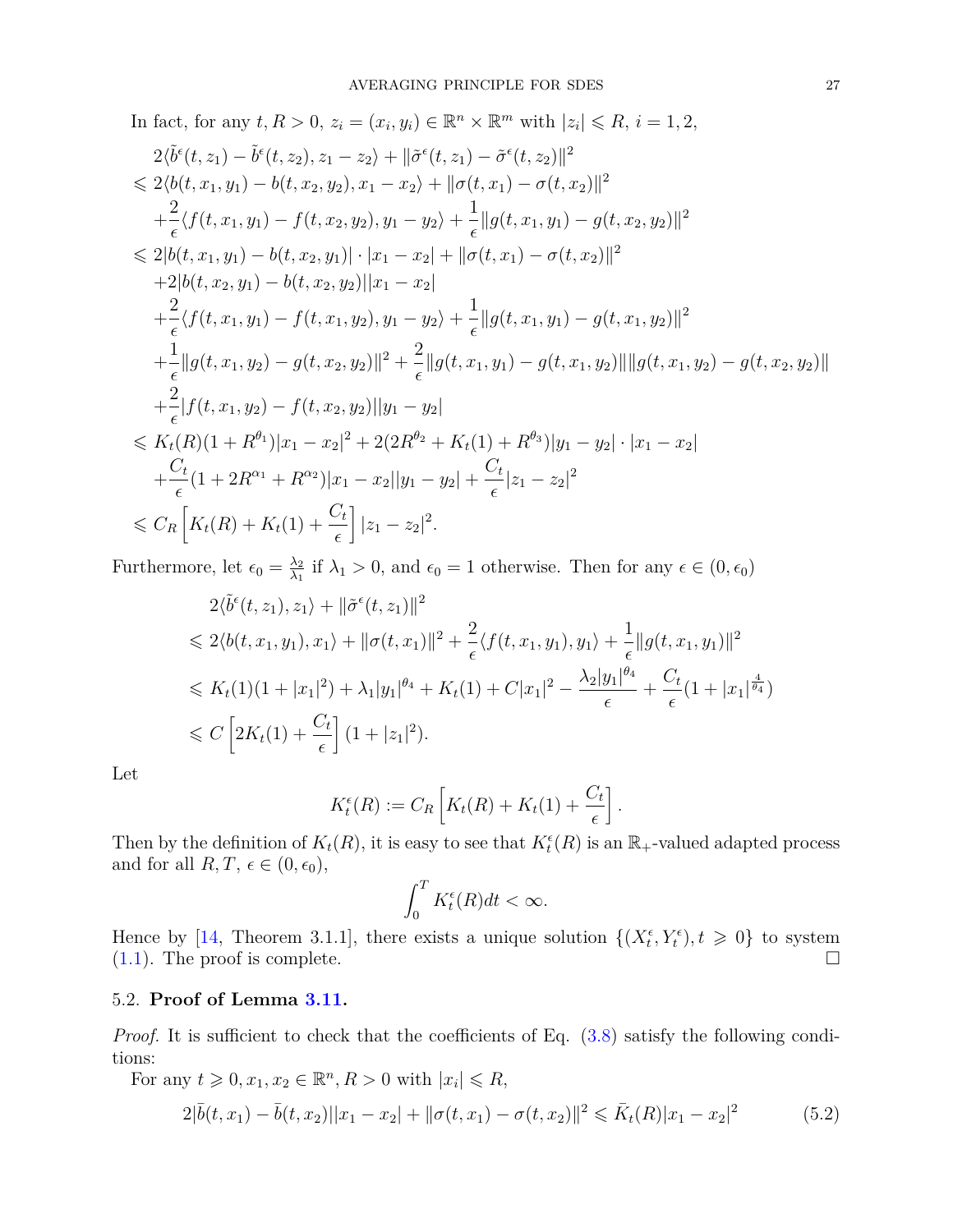and

<span id="page-27-0"></span>
$$
2\langle x_1, \bar{b}(t, x_1) \rangle + ||\sigma(t, x_1)||^2 \le \bar{K}_t(1)(1 + |x_1|^2), \tag{5.3}
$$

where  $\bar{K}_t(R)$  is an  $\mathbb{R}_+$ -valued adapted process and for all  $R, T>0$ ,

$$
\int_0^T \bar{K}_t(R)dt < \infty.
$$

Then Eq.  $(3.8)$  has a unique solution and  $(3.9)$  can be easily obtained by following the same arguments as in Lemma [3.1\(](#page-5-0)i).

In fact, by Proposition [3.9](#page-14-0) and Lemma [3.10](#page-15-0) we have

$$
2|\bar{b}(t,x_1) - \bar{b}(t,x_2)||x_1 - x_2| + ||\sigma(t,x_1) - \sigma(t,x_2)||^2
$$
  
\n
$$
\leq 2\left|\int_{\mathbb{R}^m} b(t,x_1,z)\mu^{t,x_1}(dz) - \int_{\mathbb{R}^m} b(t,x_2,z)\mu^{t,x_2}(dz)\right| |x_1 - x_2| + ||\sigma(t,x_1) - \sigma(t,x_2)||^2
$$
  
\n
$$
\leq 2\left[\left|\int_{\mathbb{R}^m} b(t,x_1,z)\mu^{t,x_1}(dz) - \tilde{E}b(t,x_1,Y_s^{x_1,0})\right| + \left|\tilde{E}b(t,x_2,Y_s^{x_2,0}) - \int_{\mathbb{R}^m} b(t,x_2,z)\mu^{t,x_2}(dz)\right|\right] |x_1 - x_2|
$$
  
\n
$$
+ 2\tilde{E}\left|b(t,x_1,Y_s^{t,x_1,0}) - b(t,x_2,Y_s^{t,x_1,0})\right| |x_1 - x_2| + ||\sigma(t,x_1) - \sigma(t,x_2)||^2
$$
  
\n
$$
+ 2\tilde{E}\left|b(t,x_2,Y_s^{t,x_1,0}) - b(t,x_2,Y_s^{t,x_2,0})\right| |x_1 - x_2|
$$
  
\n
$$
\leq C_t e^{-\frac{\beta s}{2}}\left[\left(K_t(1)\right)^2 + 1 + |x_1|^{(\frac{2\theta_2+2}{\theta_4})\vee(\frac{\theta_3\theta_4+2}{\theta_4})} + |x_2|^{(\frac{2\theta_2+2}{\theta_4})\vee(\frac{\theta_3\theta_4+2}{\theta_4})}\right]
$$
  
\n
$$
+ C|x_1 - x_2|^2 K_t(R)\tilde{E}(1 + |Y_s^{t,x_1,0}|^{\theta_1})
$$
  
\n
$$
+ |x_1 - x_2|\tilde{E}\left[ (|Y_s^{t,x_1,0}|^{\theta_2} + |Y_s^{t,x_2,0}|^{\theta_2} + |x_2|^{\theta_3} + K_t(1))|Y_s^{t,x_1,0} - Y_s^{t,x_2,0}|\right]
$$
  
\n
$$
\leq C_t e^{-\frac{\theta s}{2}}\left
$$

Then letting  $s \to \infty$ , we obtain

 $2|\bar{b}(t,x_1)-\bar{b}(t,x_2)||x_1-x_2| + ||\sigma(t,x_1)-\sigma(t,x_2)||^2 \leqslant C_{t,R}\left[K_t(R)+K_t(1)+1\right]|x_1-x_2|^2.$ Moreover, by [\(3.6\)](#page-13-1) we have

$$
2\langle \bar{b}(t, x_1), x_1 \rangle + ||\sigma(t, x_1)||^2
$$
  
= 
$$
\int_{\mathbb{R}^m} \left[ \langle 2b(t, x_1, z), x_1 \rangle + ||\sigma(t, x_1)||^2 \right] \mu^{t, x_1}(dz)
$$
  
= 
$$
\int_{\mathbb{R}^m} K_t(1) \left( 1 + |x_1|^2 + \lambda_1 |z|^{\theta_4} \right) \mu^{t, x_1}(dz)
$$
  
\$\leq C\_t K\_t(1)(1 + |x\_1|^2).

Then  $(5.2)$  and  $(5.3)$  hold by taking

$$
\bar{K}_t(R) := C_{t,R} [K_t(R) + K_t(1) + 1].
$$

By the definition of  $K_t(R)$ , it is easy to see that  $\overline{K}_t(R)$  is an  $\mathbb{R}_+$ -valued adapted process and for all  $R, T>0$ ,

$$
\int_0^T \bar{K}_t(R)dt < \infty.
$$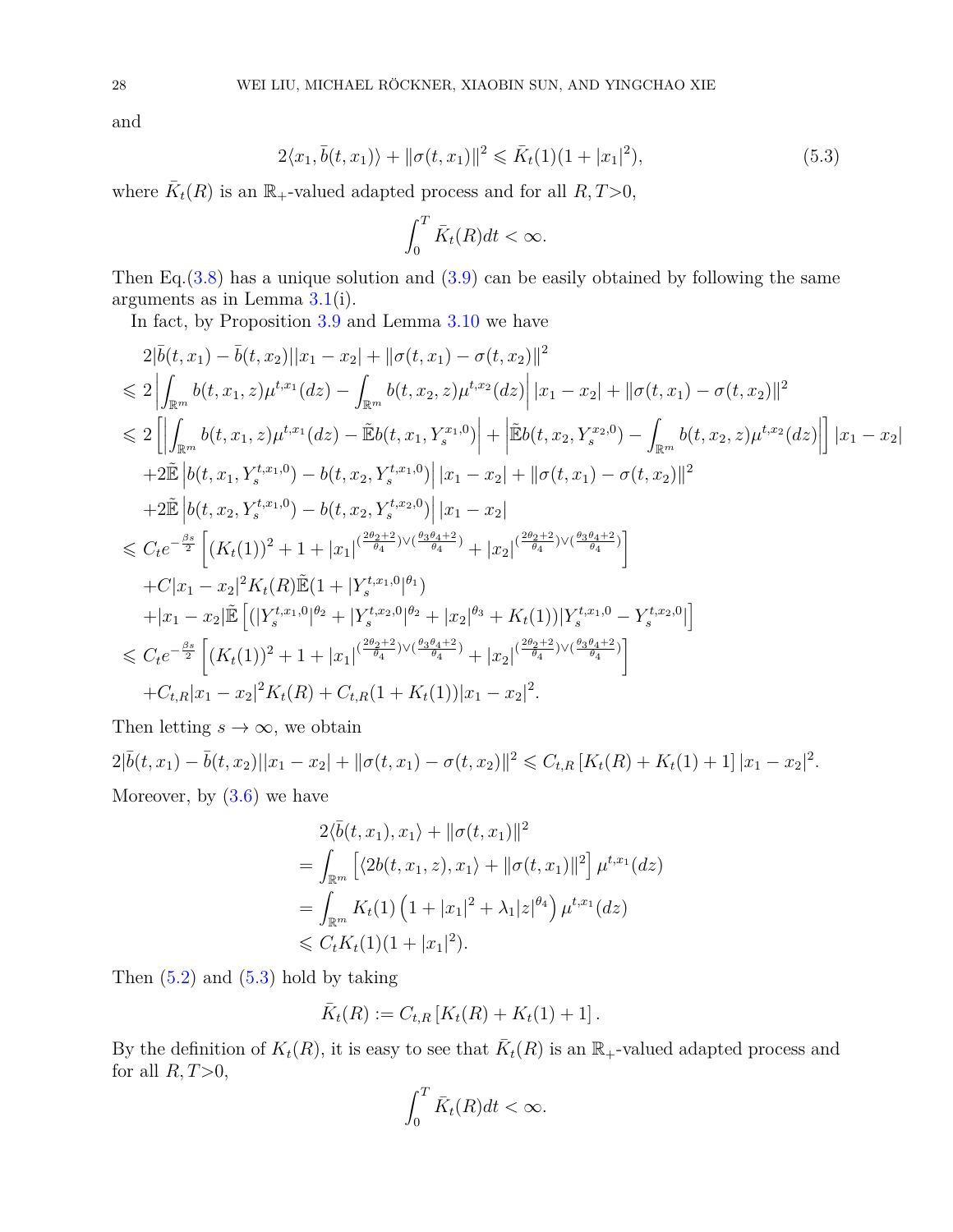Hence by [\[14,](#page-28-15) Theorem 3.1], there exists a unique solution  $\{\bar{X}_t, t \geq 0\}$  to Eq. [\(3.8\)](#page-16-0). The estimate [\(3.9\)](#page-16-3) can be proved by the same arguments as in Lemma [3.1.](#page-5-0) Therefore, the proof is complete.  $\Box$ 

**Acknowledgement** This work was supported in part by NSFC (No. 11571147, 11601196, 11771187, 11822106, 11831014), the NSF of Jiangsu Province (No. BK20160004), NSF of the Higher Education Institutions of Jiangsu Province (No. 16KJB110006), the QingLan Project and the PAPD Project of Jiangsu Higher Education Institutions. Financial support of the DFG through CRC 1283 is also gratefully acknowledged.

#### **REFERENCES**

- <span id="page-28-1"></span>[1] Bertram R., Rubin J. E., Multi-timescale systems and fast-slow analysis. *Math. Biosci.* 287 (2017), 105- 121.
- [2] Bogoliubov N.N., Mitropolsky Y.A., Asymptotic methods in the theory of Non-linear Oscillations, *Gordon and Breach Science Publishers*, New York (1961).
- <span id="page-28-0"></span>[3] Cerrai S., Lunardi A., Averaging principle for nonautonomous slow-fast systems of stochastic reactiondiffusion equations: the almost periodic case, *SIAM J. Math. Anal.* 49 (2017) 2843-2884.
- <span id="page-28-16"></span>[4] Dong Z., Sun X., Xiao H., Zhai J., Averaging principle for one dimensional stochastic Burgers equation, *J. Differential Equations* 265 (2018) 4749-4797.
- <span id="page-28-2"></span>[5] E W., Engquist B. Multiscale modeling and computations. *Notice of AMS*, 50 (2003), 1062-1070.
- <span id="page-28-3"></span>[6] E W., Liu D., Vanden-Eijnden.E.: Analysis of multiscale methods for stochastic differential equations. *Comm. Pure Appl. Math.* 58 (11) (2005) 1544-1585.
- <span id="page-28-8"></span>[7] Givon D., Kevrekidis I. G. and Kupferman R., Strong convergence of projective integeration schemes for singularly perturbed stochastic differential systems, *Comm. Math. Sci.* 4 (2006) 707-729.
- <span id="page-28-9"></span>[8] Golec J., Stochastic averaging principle for systems with pathwise uniqueness, *Stochastic Anal. Appl.* 13 (1995) 307-322.
- <span id="page-28-10"></span>[9] Golec J., Ladde G., Averaging principle and systems of singularly perturbed stochastic differential equations, *J. Math. Phys.* 31 (1990) 1116-1123.
- <span id="page-28-4"></span>[10] Harvey E., Kirk V., Wechselberger M., Sneyd J., Multiple timescales, mixed mode oscillations and canards in models of intracellular calcium dynamics, *J. Nonlinear Sci.* 21 (2011) 639-683.
- <span id="page-28-7"></span>[11] Khasminskii R.Z., On an averaging principle for Itô stochastic differential equations, *Kibernetica* (4) (1968) 260-279.
- <span id="page-28-11"></span>[12] Liu D., Strong convergence of principle of averaging for multiscale stochastic dynamical systems, *Commun. Math. Sci.* 8 (2010) 999-1020.
- <span id="page-28-5"></span>[13] Pavliotis G. A. and Stuart A. M., Multiscale methods: averaging and homogenization, volume 53 of Texts in Applied Mathematics. Springer, New York, 2008.
- <span id="page-28-15"></span>[14] Liu W. and Röckner M., Stochastic Partial Differential Equations: An Introduction, Universitext, Springer 2015.
- <span id="page-28-13"></span>[15] Veretennikov A.Y., On the averaging principle for systems of stochastic differential equations, Math. USSR Sborn. 69 (1991) 271-284.
- <span id="page-28-6"></span>[16] Wu F., Tian T., Rawlings J. B., Yin,G., Approximate method for stochastic chemical kinetics with two-time scales by chemical Langevin equations. *J. Chem. Phys*, 2016, 144(17): 174112.
- <span id="page-28-14"></span>[17] Xu J., Liu J., Miao Y., Strong averaging principle for two-time-scale SDEs with non-Lipschitz coefficients, *J. Math. Anal. Appl.* 468 (2018), no. 1, 116-140.
- <span id="page-28-12"></span>[18] Xu Y., Pei B., Guo R., Stochastic averaging for slow-fast dynamical systems with fractional Brownian motion. *Discrete Contin. Dyn. Syst. Ser. B* 20 (2015), no. 7, 2257-2267.